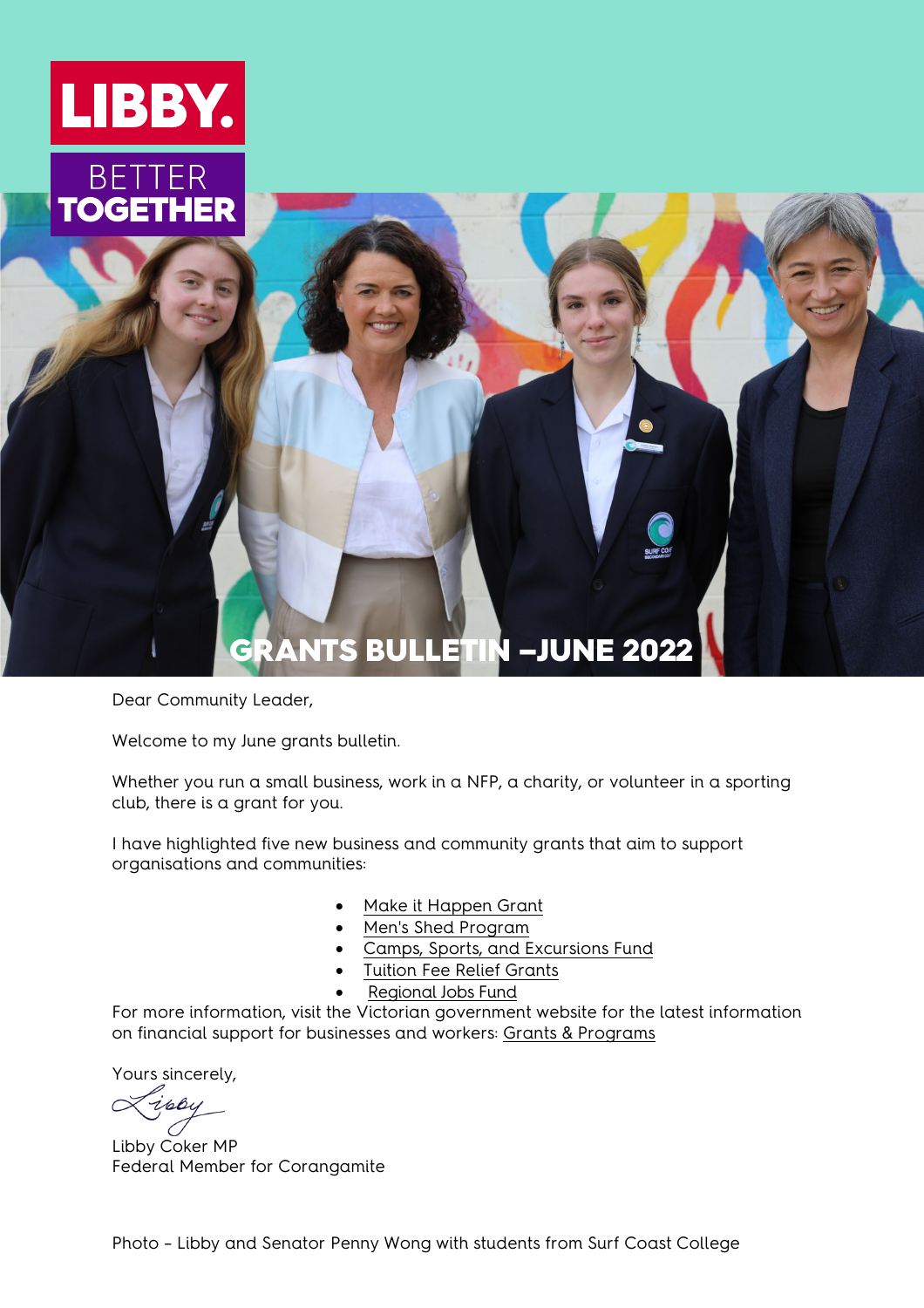# <span id="page-1-0"></span>**TABLE OF CONTENTS**

| Recreational Fishing Grants Program - Intermediate Grants Program 12      |  |
|---------------------------------------------------------------------------|--|
|                                                                           |  |
|                                                                           |  |
|                                                                           |  |
| Stronger Regional Communities Plan: Community Capacity Building Program13 |  |
|                                                                           |  |
|                                                                           |  |
|                                                                           |  |
|                                                                           |  |
|                                                                           |  |
|                                                                           |  |
|                                                                           |  |
|                                                                           |  |
|                                                                           |  |
|                                                                           |  |
|                                                                           |  |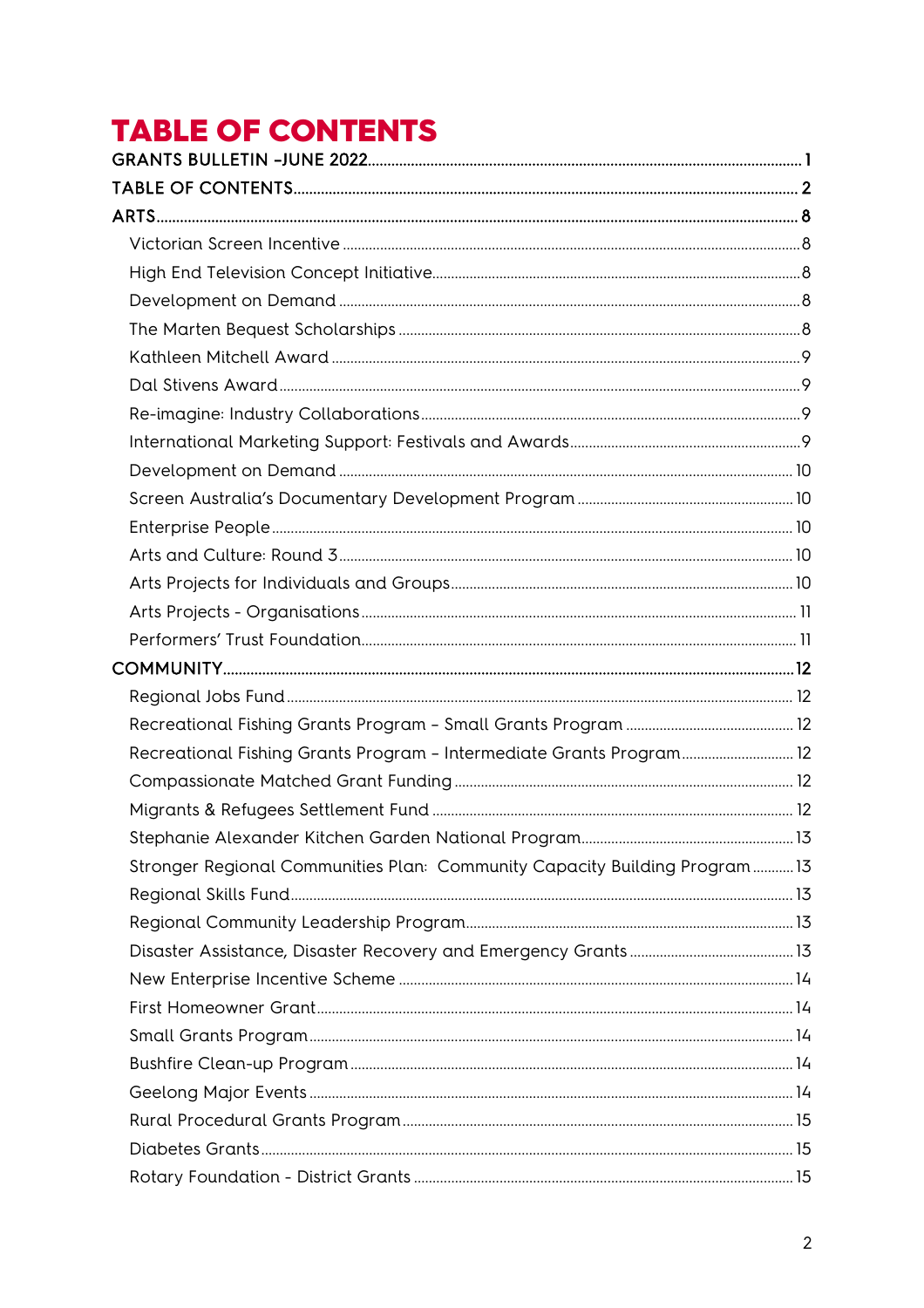| Offers support for people 18+ who have recently experienced family violence, have a |  |
|-------------------------------------------------------------------------------------|--|
|                                                                                     |  |
|                                                                                     |  |
|                                                                                     |  |
|                                                                                     |  |
|                                                                                     |  |
|                                                                                     |  |
| Strengthening Regional Communities - Rebuilding Rural Communities 17                |  |
|                                                                                     |  |
|                                                                                     |  |
|                                                                                     |  |
|                                                                                     |  |
|                                                                                     |  |
|                                                                                     |  |
|                                                                                     |  |
|                                                                                     |  |
|                                                                                     |  |
|                                                                                     |  |
|                                                                                     |  |
|                                                                                     |  |
|                                                                                     |  |
|                                                                                     |  |
| The Andrews Foundation - Small Grants for Smaller Community Organizations20         |  |
| The Andrews Foundation - Social Disadvantage, Needs and Problems 21                 |  |
|                                                                                     |  |
|                                                                                     |  |
| Stronger Regional Communities Plan: Community Capacity Building Program  21         |  |
|                                                                                     |  |
|                                                                                     |  |
|                                                                                     |  |
|                                                                                     |  |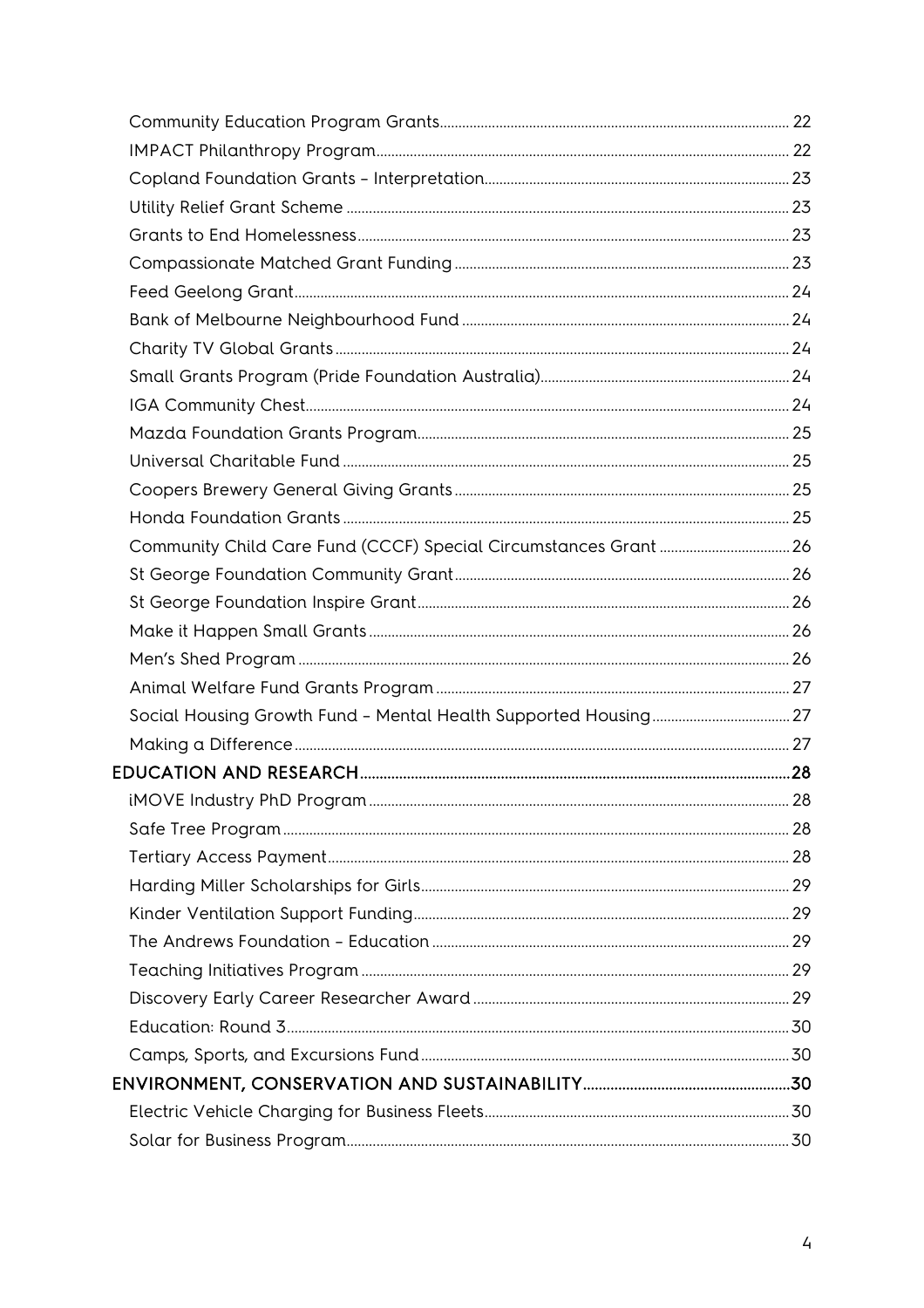| Community Sustainability Infrastructure Fund - Local Government & Business Grants |  |
|-----------------------------------------------------------------------------------|--|
|                                                                                   |  |
|                                                                                   |  |
|                                                                                   |  |
|                                                                                   |  |
|                                                                                   |  |
|                                                                                   |  |
|                                                                                   |  |
|                                                                                   |  |
|                                                                                   |  |
|                                                                                   |  |
|                                                                                   |  |
|                                                                                   |  |
|                                                                                   |  |
|                                                                                   |  |
|                                                                                   |  |
| 2020 Bushfire Emergency Response Grant to Assist Indigenous Corporations34        |  |
|                                                                                   |  |
|                                                                                   |  |
|                                                                                   |  |
|                                                                                   |  |
|                                                                                   |  |
|                                                                                   |  |
|                                                                                   |  |
|                                                                                   |  |
|                                                                                   |  |
|                                                                                   |  |
|                                                                                   |  |
|                                                                                   |  |
|                                                                                   |  |
|                                                                                   |  |
|                                                                                   |  |
|                                                                                   |  |
|                                                                                   |  |
|                                                                                   |  |
|                                                                                   |  |
|                                                                                   |  |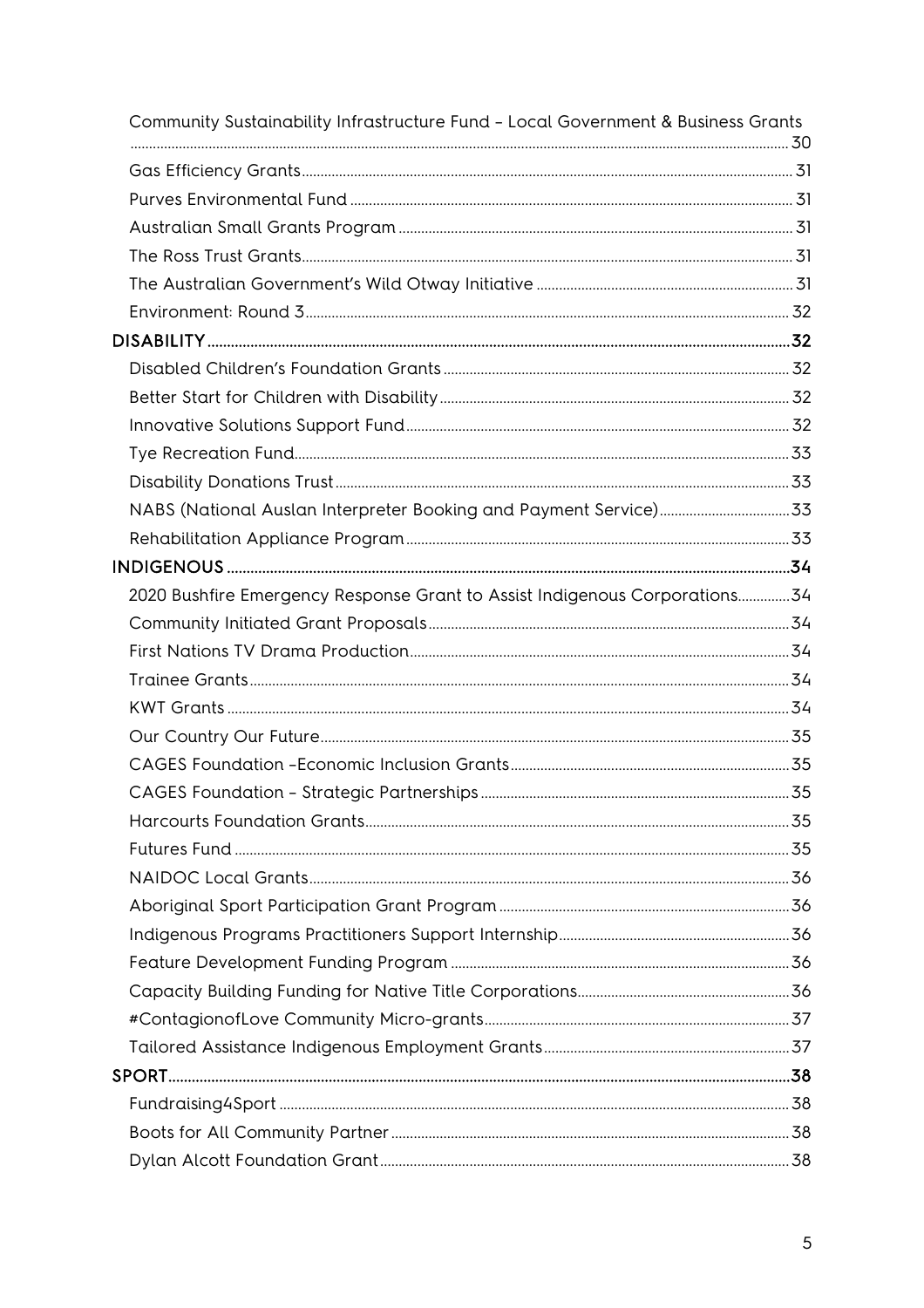| Provides matched funding up to \$30,000 to make commercial buildings in Victoria |  |
|----------------------------------------------------------------------------------|--|
|                                                                                  |  |
|                                                                                  |  |
|                                                                                  |  |
|                                                                                  |  |
|                                                                                  |  |
|                                                                                  |  |
|                                                                                  |  |
|                                                                                  |  |
|                                                                                  |  |
|                                                                                  |  |
|                                                                                  |  |
|                                                                                  |  |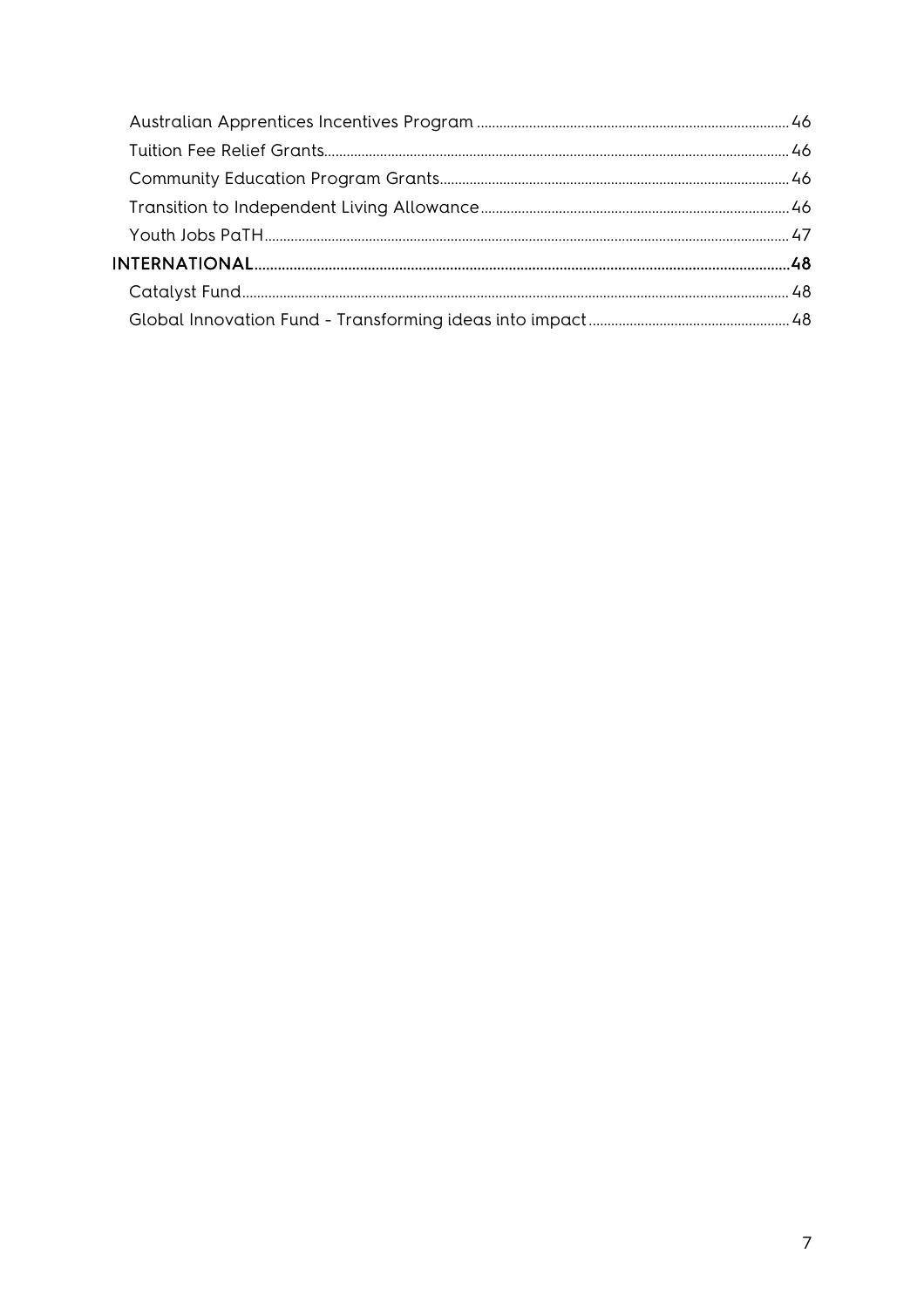# <span id="page-7-0"></span>ARTS

# <span id="page-7-1"></span>Victorian Screen Incentive

Funding Provider: Film Victoria Amount: Unspecified Closes: Ongoing Apply: [VicScreen — Incentives](https://vicscreen.vic.gov.au/funding/incentives#vsi)

This program encourages producers to bring their film, television, and games projects to Victoria across all sectors of the screen industry

#### <span id="page-7-2"></span>High End Television Concept Initiative

Funding Provider: Film Victoria Amount: Up to \$10,000 Closes: Ongoing Apply: [VicScreen — Development Funding](https://vicscreen.vic.gov.au/funding/development)

This program supports highly experienced Victorian writers to further develop a concept for a "high end" television drama series, enabling them to deliver a mini-bible and/or other pitch materials that will enhance the appeal of the project in the market.

# <span id="page-7-3"></span>Development on Demand

Funding Provider: Film Victoria Amount: up to \$50,000 Closes: Ongoing Apply: [VicScreen — Development Funding](https://vicscreen.vic.gov.au/funding/development)

This program supports experienced Victorian producers and writers to develop narrative fiction or documentary projects for any release platform, including cinema, television, online and virtual reality.

# <span id="page-7-4"></span>The Marten Bequest Scholarships

Funding Provider: Australia Council for the Arts Amount: \$50,000 Closes: TBA Apply: [The Marten Bequest Scholarships | Australia Council](https://www.australiacouncil.gov.au/funding/funding-index/the-marten-bequest-scholarships/)

The Marten Bequest Scholarships offer talented young artists the chance to explore, study and develop their artistic gifts through travelling either interstate or overseas. The scholarships provide financial support under the categories of acting, architecture, ballet, instrumental music, painting, poetry, prose, sculpture and singing to help talented Australian artists achieve their dreams.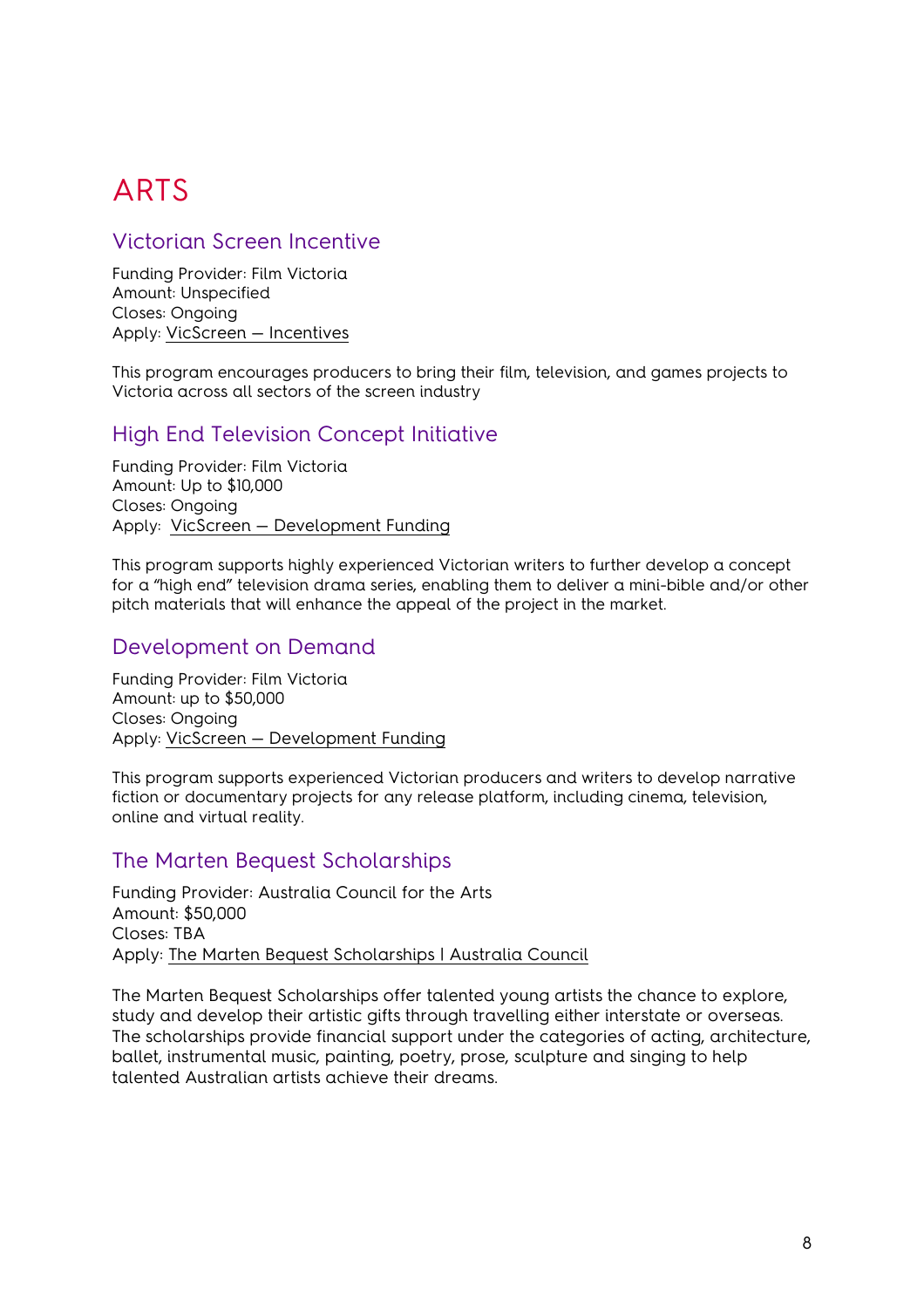# <span id="page-8-0"></span>Kathleen Mitchell Award

Funding Provider: Australia Council for the Arts Amount: \$15,000 Closes: TBA Apply: [Kathleen Mitchell Award | Australia Council](https://www.australiacouncil.gov.au/funding/funding-index/kathleen-mitchell-award/)

The Kathleen Mitchell Award is presented biennially to the author, aged 30 or under, of an outstanding novel or novella to encourage advancement of their literary career. The novel or novella must have been published or accepted for publication within the 2 years prior to the award closing date.

#### <span id="page-8-1"></span>Dal Stivens Award

Funding Provider: Australia Council for the Arts Amount: \$15,000 Closes: TBA Apply: [Dal Stivens Award | Australia Council](https://www.australiacouncil.gov.au/funding/funding-index/dal-stivens-award/)

The Dal Stivens Award is presented biennially to the author, aged 30 or under, of a short story or essay of the highest literary merit. The short story or essay must be between 3,000 and 10,000 words and published or accepted for publication within the 12 months prior to the award closing date.

# <span id="page-8-2"></span>Re-imagine: Industry Collaborations

Funding provider: The Australia Council for the Arts Amount: up to \$100,000 Closes: TBA Apply here: [Re-imagine: Industry Collaborations | Australia Council](https://www.australiacouncil.gov.au/funding/funding-index/re-imagine-industry-collaborations/)

The Industry Collaborations stream supports future-focused, cross-industry collaborations across and beyond the cultural and creative industries. Individuals, groups, or organisations working within the cultural and creative industries may apply.

#### <span id="page-8-3"></span>International Marketing Support: Festivals and Awards

Funding provider: Screen Australia Amount: up to \$20,000 Closes: Ongoing Apply: [International Marketing Support](https://www.screenaustralia.gov.au/funding-and-support/feature-films/festivals-events-awards/festivals-and-awards)

Supports the promotion of Australian content and talent at the key festivals and awards events. Screen Australia will contribute to the promotional budget for eligible events: \$20,000 for feature films and \$10,000 for short films.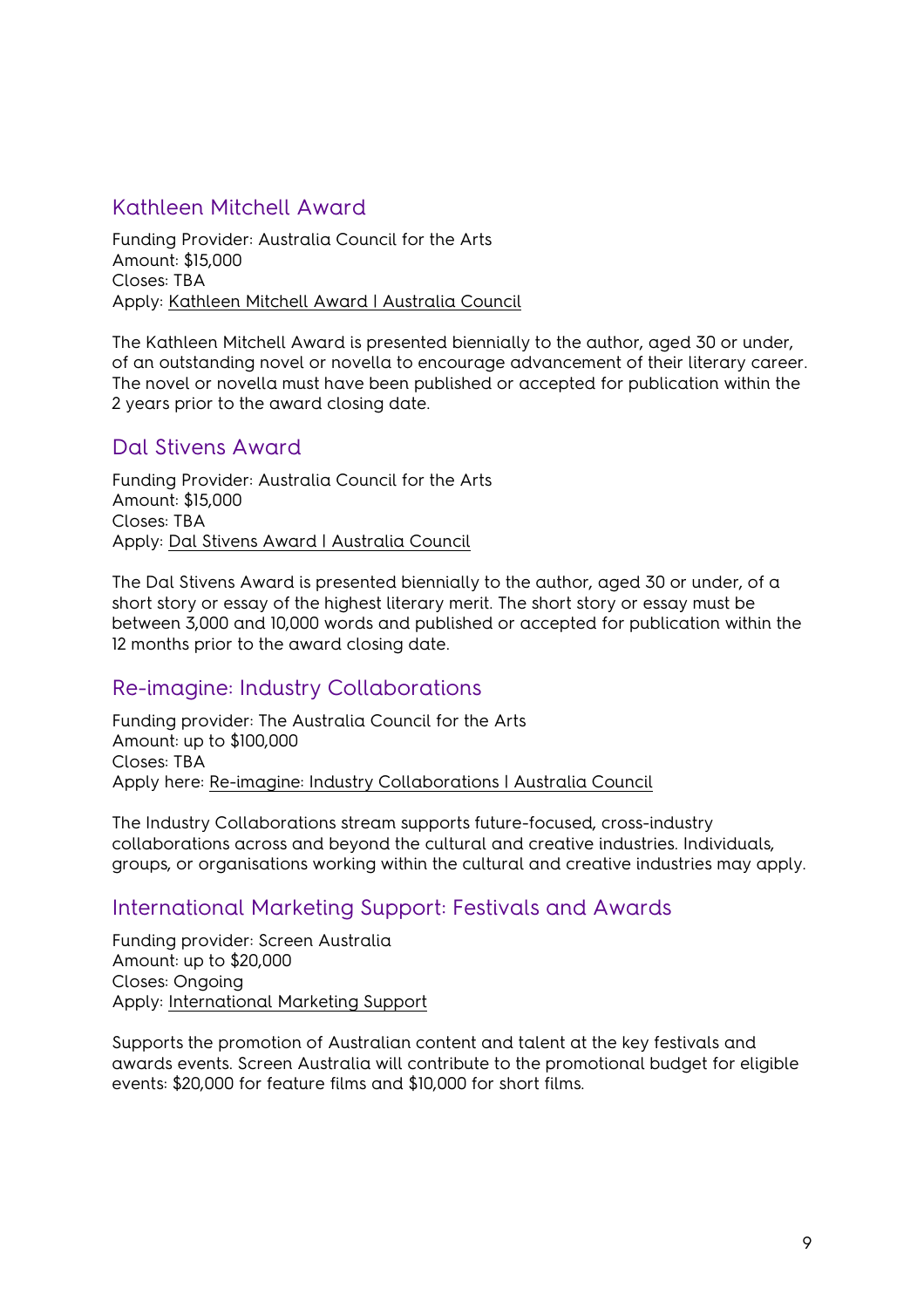# <span id="page-9-0"></span>Development on Demand

Funding provider: Film Victoria Amount: up to \$50,000 Closes: Ongoing Apply: [Funding for Development](https://www.film.vic.gov.au/funding/funding-for-development/)

Supports experiences Victorian producers and writers to develop narrative fiction or documentary projects for any release platform, including cinema, TV, online and virtual reality.

#### <span id="page-9-1"></span>Screen Australia's Documentary Development Program

Funding provider: Screen Australia Amount: up to \$30,000 Closes: Ongoing Apply: [Documentary Development Program](https://www.screenaustralia.gov.au/funding-and-support/documentary/development/documentary-development)

Assists documentary makers in achieving planned outcomes for the development of their projects.

# <span id="page-9-2"></span>Enterprise People

Funding provider: Screen Australia Amount: up to \$70,000 Closes: TBA Apply: [Enterprise People](https://www.screenaustralia.gov.au/funding-and-support/industry-development/people/enterprise-people)

Supports established and emerging creative professionals in any stage of their career to take advantage of a placement or professional development opportunity.

#### <span id="page-9-3"></span>Arts and Culture: Round 3

Funding provider: Helen Macpherson Smith Trust Amount: \$91,000 up to \$200,000 Closes: TBA Apply: [Arts and Culture](https://hmstrust.org.au/applying-for-a-grant/) 

Aims to increase local participation, encourage public engagement, and develop a sense of place through creative initiatives. Some focus areas include building social inclusion and access, developing digital capability and supporting arts workers and artists.

#### <span id="page-9-4"></span>Arts Projects for Individuals and Groups

Funding provider: Australia Council for the Arts Amount: \$10,000 to \$50,000 Closes: 6th September 2022 Apply: [Arts Projects for Individuals and Groups](https://www.australiacouncil.gov.au/funding/funding-index/arts-projects-for-individuals-and-groups/)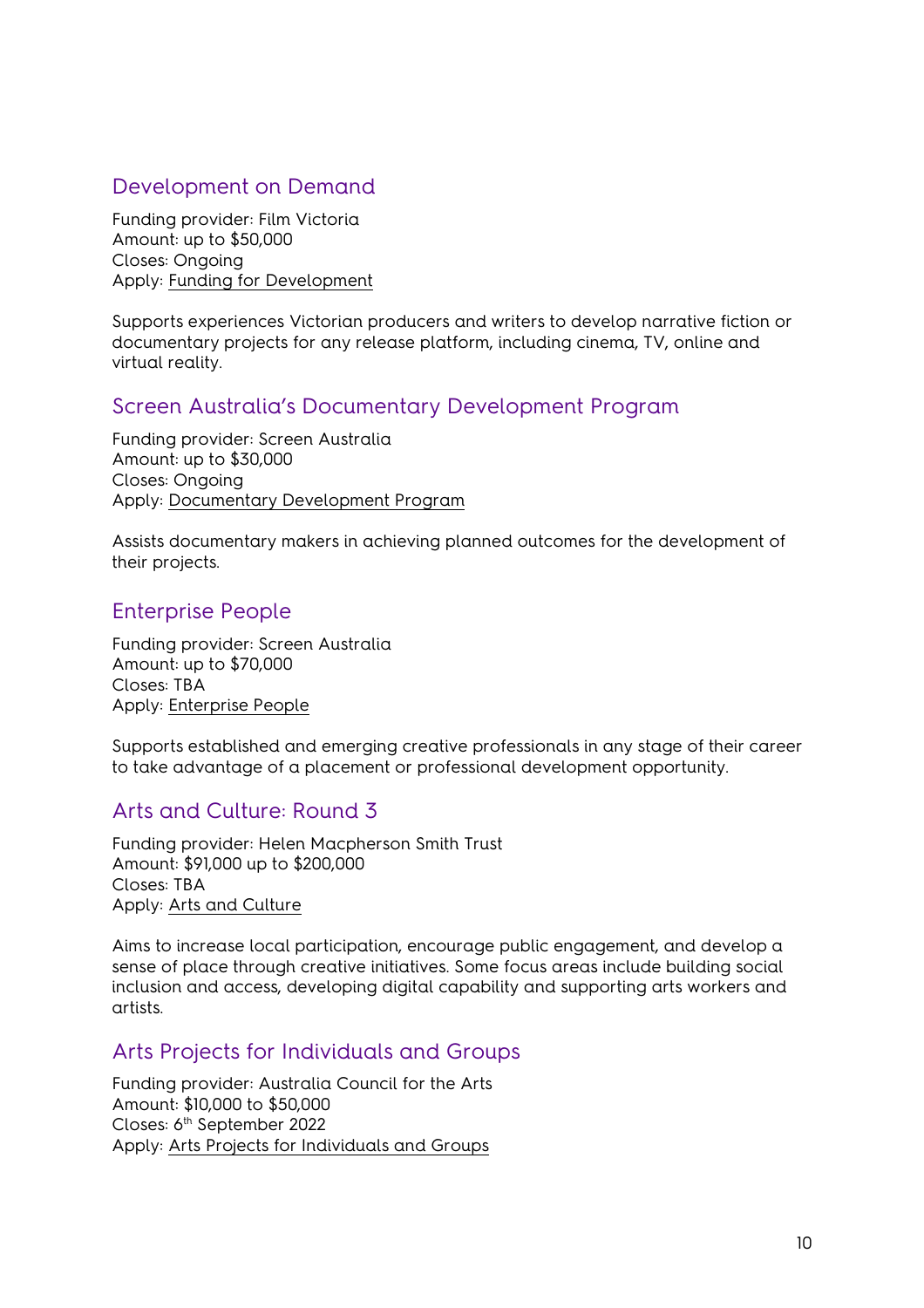This program funds a range of activities that deliver benefits to the arts sector and wider public, including national and international audiences.

# <span id="page-10-0"></span>Arts Projects - Organisations

Funding provider: Australia Council for the Arts Amount: \$20,000 to \$100,000 Closes: Tuesday 6<sup>th</sup> September 2022 Apply: [Funding | Australia Council](https://www.australiacouncil.gov.au/funding/)

This program funds a range of activities that deliver benefits to the arts sector and wider public, including national and international audiences.

# <span id="page-10-1"></span>Performers' Trust Foundation

Funding provider: Phonographic Performance Company of Australia (PPCA) Amount: \$3,000 to \$5,000 Closes: Ongoing Apply: [Linking Business to Music Makers - Performers' Trust Foundation](http://www.ppca.com.au/ppca-about-us/ppca-performers-trust-foundation/)

These grants are to promote and encourage music and the music-related performing arts. Applications can be made for a variety of purposes including performances, scholarships, promotion, tuition fees, travel, accommodation, etc.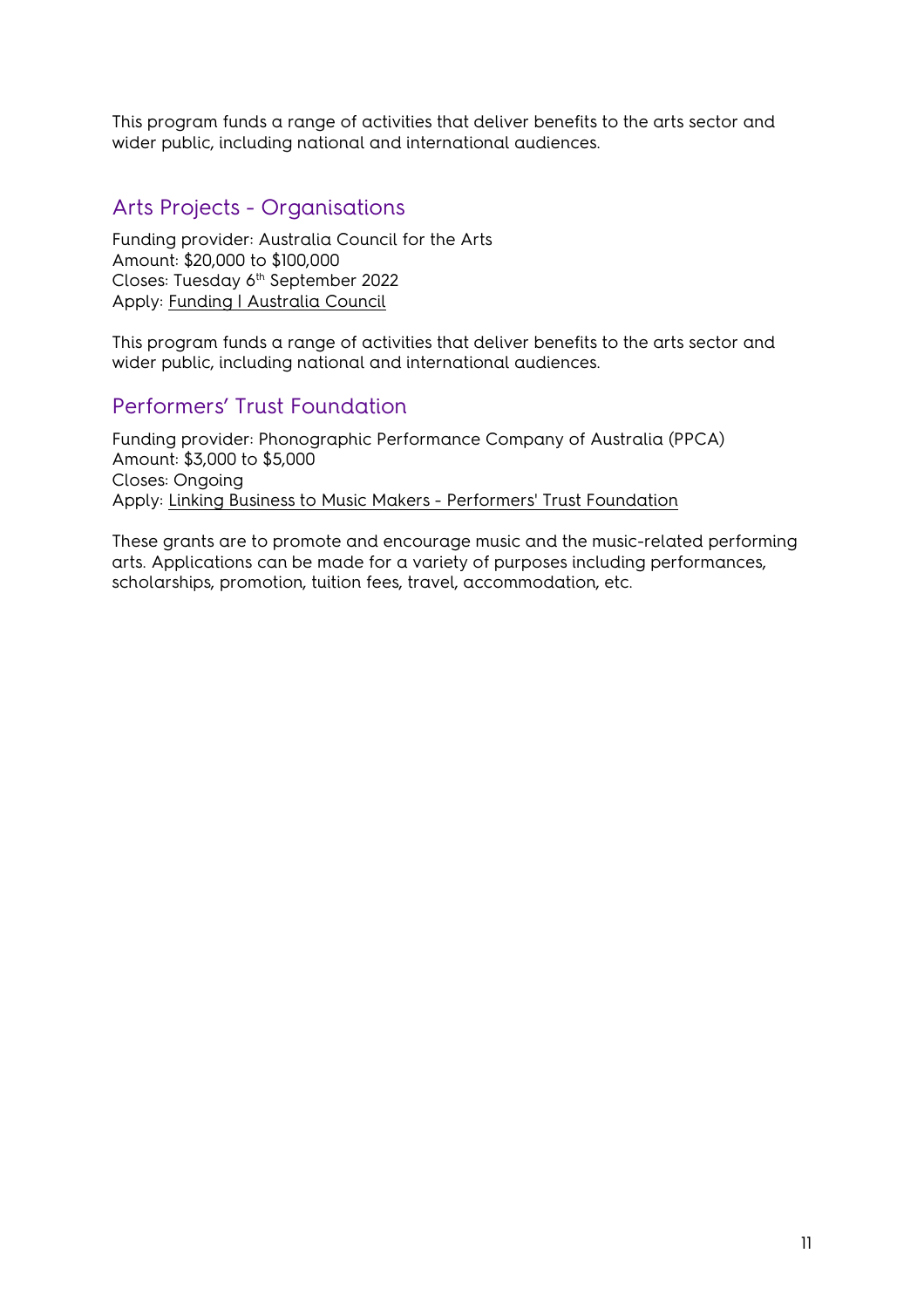# <span id="page-11-0"></span>COMMUNITY

# <span id="page-11-1"></span>**Regional Jobs Fund**

Funding Provider: The Victorian Government Amount: Unspecified Closes: 30<sup>th</sup> June 2022 Apply: [Regional Jobs Fund](https://business.vic.gov.au/grants-and-programs/regional-jobs-fund)

The Regional Jobs Fund provides Victorian Government financial assistance primarily to businesses seeking to develop and expand operations in regional Victoria. The aim of the Regional Jobs Fund is to attract new investment, create new jobs, and in some cases retain existing jobs in regional Victoria and to support businesses to improve their productivity and competitiveness.

# <span id="page-11-2"></span>Recreational Fishing Grants Program – Small Grants Program

Funding provider: Victorian Department of Environment, Land, Water and Planning Amount: up to \$5,000 Closes: Ongoing Apply: [Recreational Fishing Grants Program - VFA](https://vfa.vic.gov.au/recreational-fishing/recreational-fishing-grants-program#utm_source=vfa-vic-gov-au&utm_medium=vanity-url-301ssredirect&utm_content=fishinggrants&utm_campaign=recreational-fishing)

Funds small recreational fishing projects which benefit public recreational fishing in Victoria.

# <span id="page-11-3"></span>Recreational Fishing Grants Program – Intermediate Grants Program

Funding provider: Victorian Department of Environment, Land, Water and Planning Amount: \$5,001 - \$50,000 Closes: Ongoing Apply: [Intermediate Grants Program - VFA](https://vfa.vic.gov.au/recreational-fishing/recreational-fishing-grants-program/intermediate-grants-program)

Supports projects that improve recreational fishing.

# <span id="page-11-4"></span>Compassionate Matched Grant Funding

Funding provider: Rotary Australia Benevolent Society Amount: \$1,000 - \$10,000 Closes: Ongoing Apply: [Compassionate Matched Grant Funding](http://rawcs.org.au/projects-2/rotary-australia-benevolent-society/dick-smith-matched-funding-grant/) 

Distributes grants to disadvantaged Australians identified by local Rotary clubs or Rotary districts.

# <span id="page-11-5"></span>Migrants & Refugees Settlement Fund

Funding provider: Melbourne Anglican Foundation Amount: Unspecified Closes: Ongoing Apply: [Migrants and Refugees Settlement Fund](https://www.melbourneanglican.org.au/melbourne-anglican-foundation/migrants-and-refugees-settlement-fund/)

Seeks to help refugees settle into a new life. Parishes may apply to support individuals in 'necessitous circumstances. Projects may include emergency accommodation, material aid, and skill and language classes.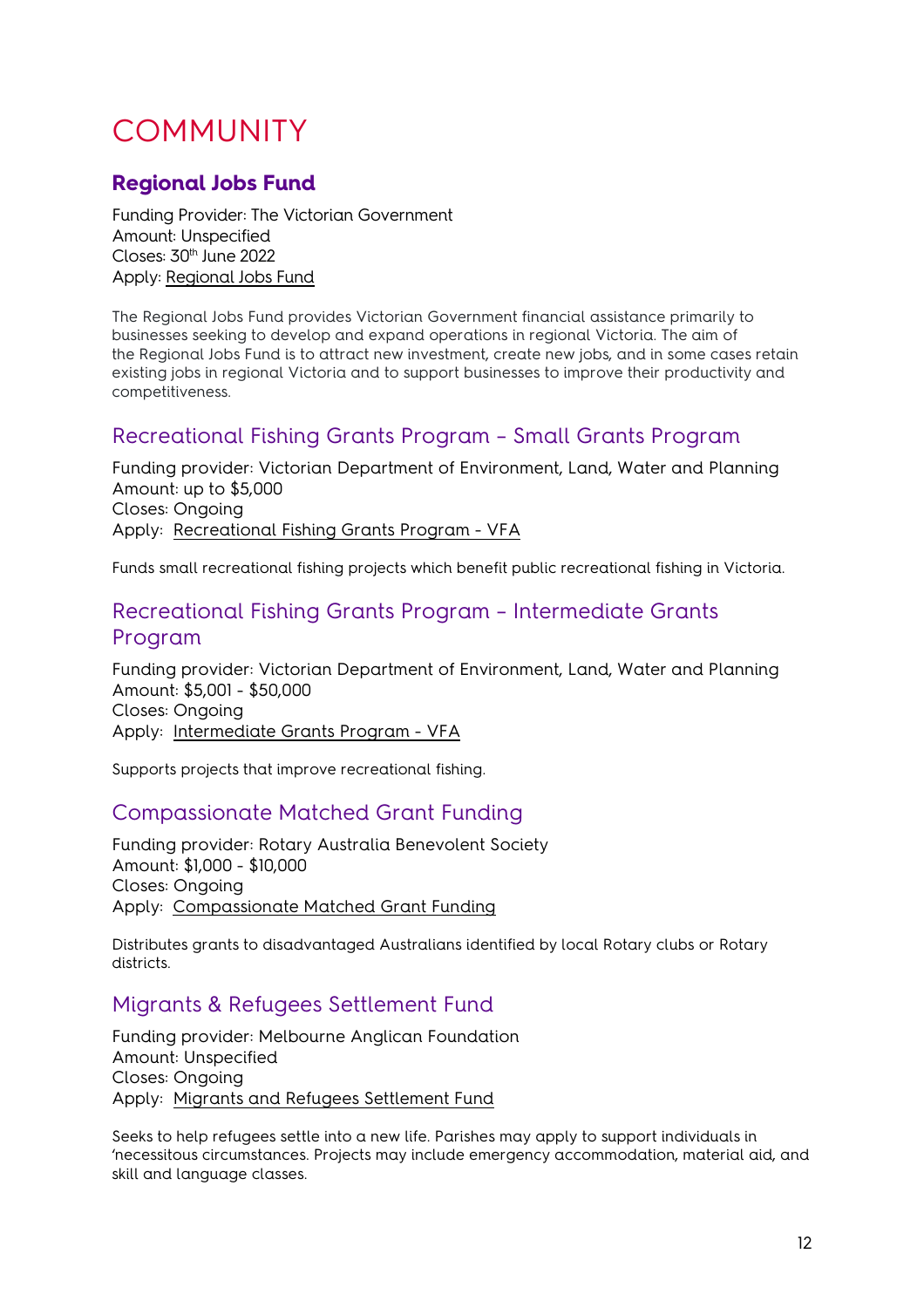# <span id="page-12-0"></span>Stephanie Alexander Kitchen Garden National Program

Funding provider: Stephanie Alexander Kitchen Garden Foundation Amount: Unspecified Closes: Ongoing Apply: [Kitchen Garden | \(kitchengardenfoundation.org.au\)](https://www.kitchengardenfoundation.org.au/)

Provides educational resources, professional development, support, and inspiration for educators to deliver pleasurable food education to children in Australia.

#### <span id="page-12-1"></span>Stronger Regional Communities Plan: Community Capacity Building Program

Funding provider: Regional Development Victoria Amount: up to \$50,000 Closes: Ongoing Apply: [Stronger Regional Communities Program](https://www.rdv.vic.gov.au/grants-and-programs/stronger-regional-communities-program) 

Aims to develop and strengthen local people's capacity to make a difference in their communities by increasing participation and diversity in priority projects, processes and planning that address local challenges.

#### <span id="page-12-2"></span>Regional Skills Fund

Funding provider: Regional Development Victoria Amount: Unspecified Closes: Ongoing Apply: [Regional Jobs Fund](https://www.rdv.vic.gov.au/grants-and-programs/regional-jobs-fund) 

Aims to support regional industry and business skills and capability to ensure the long-term sustainability of employment and business growth.

#### <span id="page-12-3"></span>Regional Community Leadership Program

Funding provider: Regional Development Victoria Amount: Unspecified Closes: Ongoing Apply: [Regional Community Leadership Program](https://www.rdv.vic.gov.au/grants-and-programs/regional-community-leadership-program) 

Aims to support initiatives that develop and facilitate the emergence of local leaders, strengthen existing community leadership capabilities, and develop stronger connections between local leaders and regional development initiatives.

#### <span id="page-12-4"></span>Disaster Assistance, Disaster Recovery and Emergency Grants

Funding provider: Australian Lions Foundation Amount: Unspecified Closes: Ongoing Apply: [Home - Lions Clubs Australia](https://lionsclubs.org.au/)

Supports community-based welfare projects.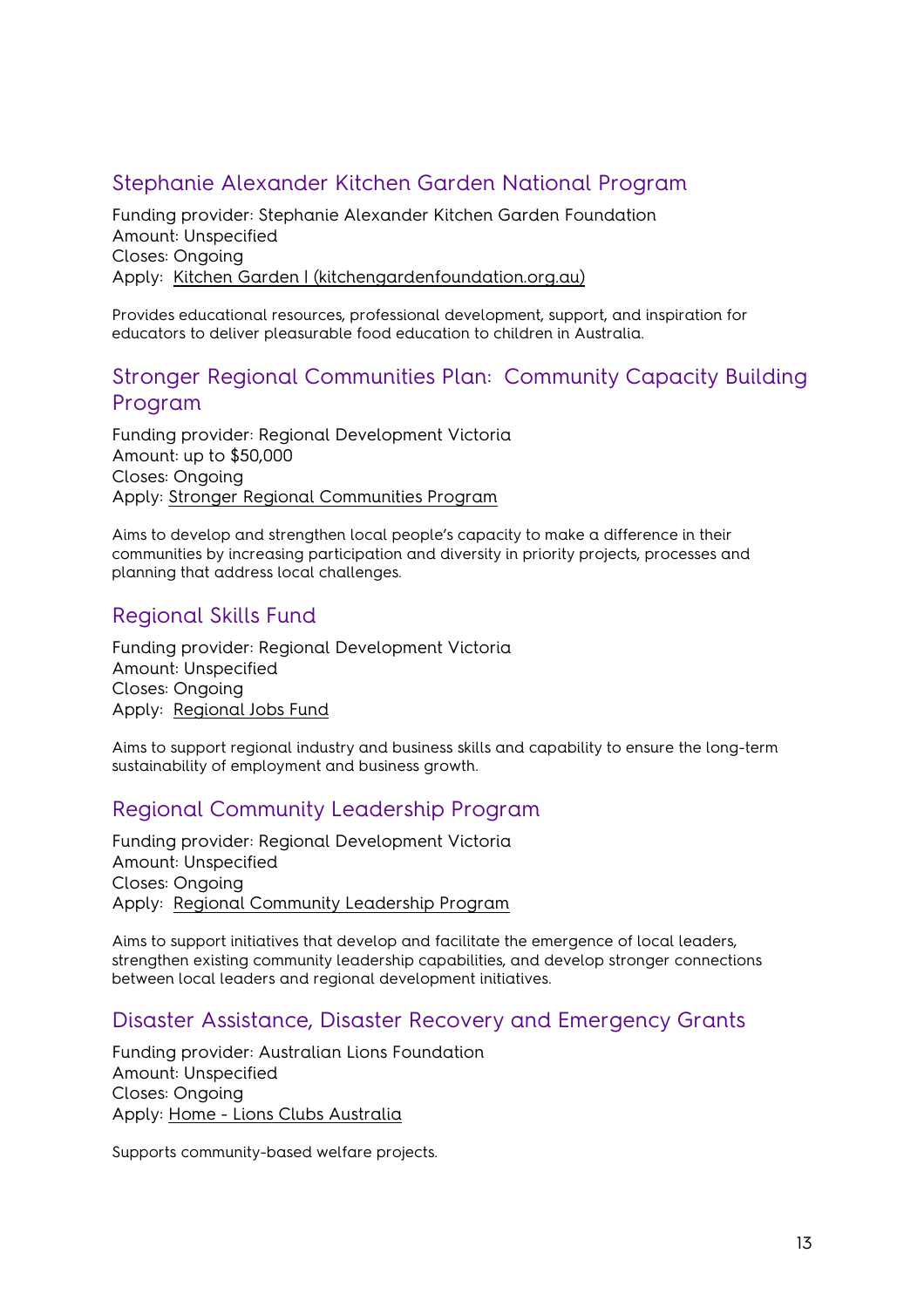# <span id="page-13-0"></span>New Enterprise Incentive Scheme

Funding provider: Australian Department of Employment Amount: Unspecified Closes: Ongoing Apply: [New Business Assistance with NEIS](https://www.dese.gov.au/new-business-assistance-neis) 

If you are an eligible job seeker interested in starting and running a small business, you may be able to access assistance. The Scheme provides accredited small business training, business advice and mentoring, and ongoing income support for 52 weeks.

# <span id="page-13-1"></span>First Homeowner Grant

Funding provider: State Revenue Office Victoria Amount: up to \$20,000 Closes: Ongoing Apply: [First Homeowner](https://www.sro.vic.gov.au/first-home-owner)

Encourages and assists home ownership and offsets the effect of the GST on home ownership.

# <span id="page-13-2"></span>Small Grants Program

Funding provider: CCI Giving Amount: up to \$10,000 Closes: Ongoing Apply: [Small Grants Program](https://www.ussc.edu.au/research/small-grants-program)

Assists Catholic organisations and others carrying out Catholic mission anywhere in Australia to respond to current and emerging needs in local communities.

#### <span id="page-13-3"></span>Bushfire Clean-up Program

Funding provider: Victorian Government Amount: Unspecified Closes: Ongoing Apply: [Bushfire Clean-up Program](https://www.vic.gov.au/bushfire-clean-up-program) 

Covers the demolition and disposal of all buildings destroyed or damaged beyond repair by this season's bushfires.

# <span id="page-13-4"></span>Geelong Major Events

Funding provider: City of Greater Geelong Amount: Unspecified Closes: Ongoing Apply: [Geelong Major Events Committee](https://www.geelongaustralia.com.au/events/gme/article/item/8cb9094b57a01d6.aspx)

Aims to support the development of a broad range of major events in our region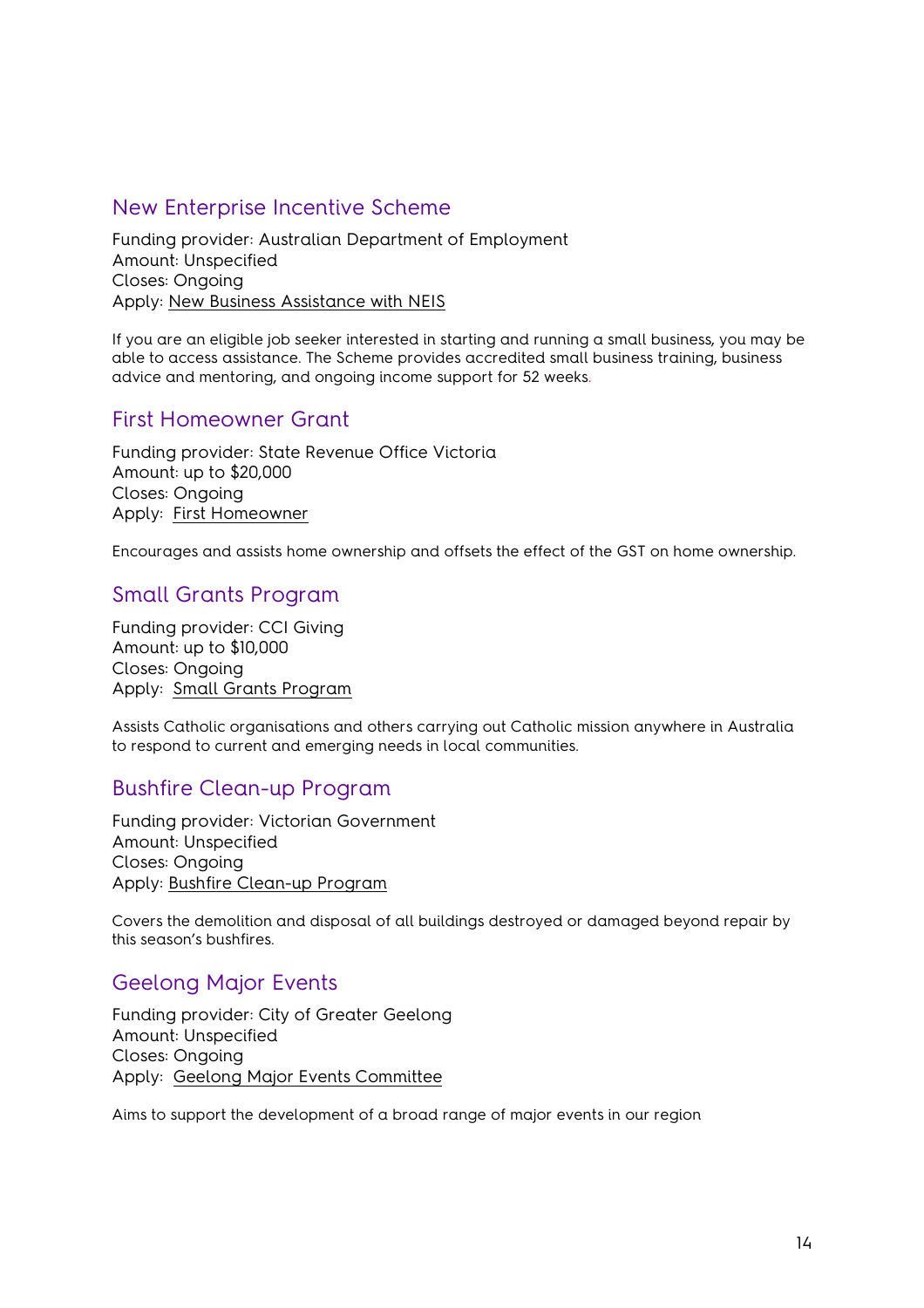# <span id="page-14-0"></span>Rural Procedural Grants Program

Funding Provider: Australian College or Rural & Remote Medicine Amount: up to \$20,000 Closes: Ongoing Apply: [Rural Procedural Grants Program](https://business.gov.au/grants-and-programs/Rural-Procedural-Grants-Program) 

Provides financial assistance to procedural and emergency medicine general practitioners who provide services in remote and rural areas to help them maintain or upgrade their skills.

# <span id="page-14-1"></span>Diabetes Grants

Funding Provider: Australian Lions Foundation Amount: Unspecified Closes: Ongoing Apply: [Application Forms](https://alf.org.au/application-forms/)

Assists with the purchase of equipment and attendance at educational and support camps for children and young adults with diabetes.

#### <span id="page-14-2"></span>Rotary Foundation - District Grants

Funding provider: The Rotary Foundation Amount: \$1,000 - \$6,000 Closes: Ongoing Apply: [District Grants](https://my.rotary.org/en/take-action/apply-grants/district-grants)

Funds small-scale, short-term activities that address needs in your community and communities abroad.

#### <span id="page-14-3"></span>Victorian Homebuyer Fund

Funding provider: Australian Lions Foundation Amount: Unspecified Closes: Ongoing Apply: [Homebuyer Fund](https://www.sro.vic.gov.au/homebuyer)

Supports eligible homebuyers with a government contribution of up to 25% towards the purchase price of their property.

#### <span id="page-14-4"></span>Compassionate Grants

Funding provider: Australian Lions Foundation Amount: Unspecified Closes: Ongoing Apply: [Application Forms](https://alf.org.au/application-forms/) 

Funds individuals or families who are suffering financial hardship through illness or other necessitous circumstances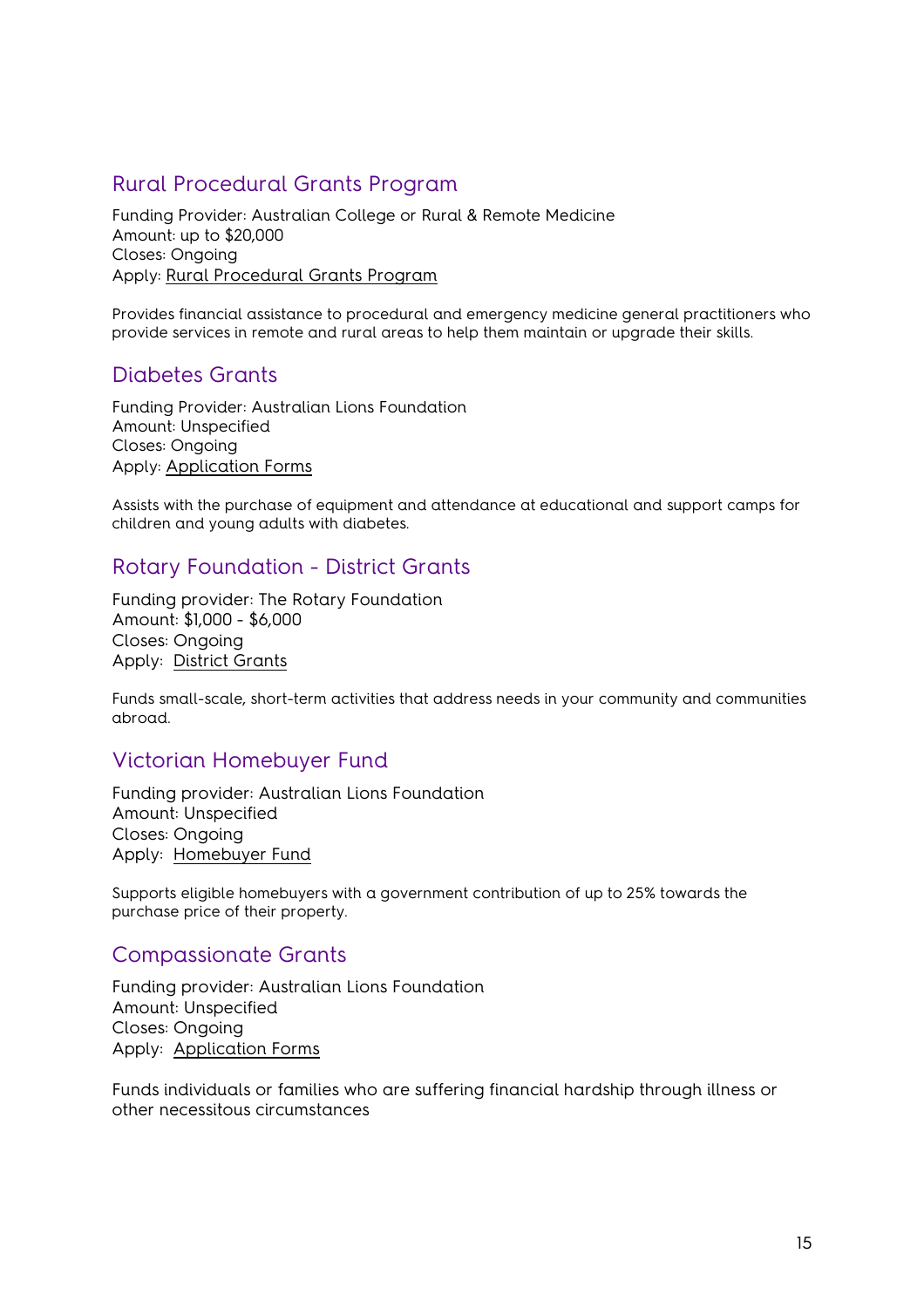# <span id="page-15-0"></span>Special Purpose Grants

Funding provider: Australian Lions Foundation Amount: Unspecified Closes: Ongoing Apply: [Application Forms](https://alf.org.au/application-forms/) 

Provides help and assistance in all forms for community welfare on a National, State or District basis.

# <span id="page-15-1"></span>The Awesome Foundation Grants – Geelong Chapter

Funding provider: The Awesome Foundation Amount: \$1,000 Closes: Ongoing Apply: [The Awesome Foundation:](https://www.awesomefoundation.org/en/chapters/geelong) Geelong

<span id="page-15-2"></span>Funds community projects that make Geelong 'more awesome'.

#### <span id="page-15-3"></span>Escaping Violence Payment Program

Funding provider: Uniting Care Amount: \$1,500 Closes: Ongoing Apply: [Escaping Violence Payment](https://www.unitingvictas.org.au/services/family-services/family-violence-services/escaping-violence-payment/)

<span id="page-15-4"></span>Offers support for people 18+ who have recently experienced family violence, have a changed living situation and are experiencing financial stress.

#### <span id="page-15-5"></span>Backing Young People

Funding provider: Vincent Fairfax Family Foundation Amount: Unspecified Closes: Ongoing Apply: [Vincent Fairfax Family Foundation](https://vfff.org.au/)

Aims to support initiatives aligned to VFFF's focus on Backing Young People with innovative opportunities that advance their independence, social purpose, and future security.

#### <span id="page-15-6"></span>ETREA Foundation Grants

Funding provider: ETREA Foundation Amount: \$2,000 - \$10,000 Closes: Ongoing Apply: [Apply for A Grant](https://www.etrea.com.au/apply-for-a-grant/)

Offers financial support, builds collaborative relationships and networks with like-minded organisations committed to supporting and teaching those in need the tools and skills to rebuild their lives and achieve personal fulfilment

# <span id="page-15-7"></span>Community Resilience Grants

Funding provider: Stay Afloat Australia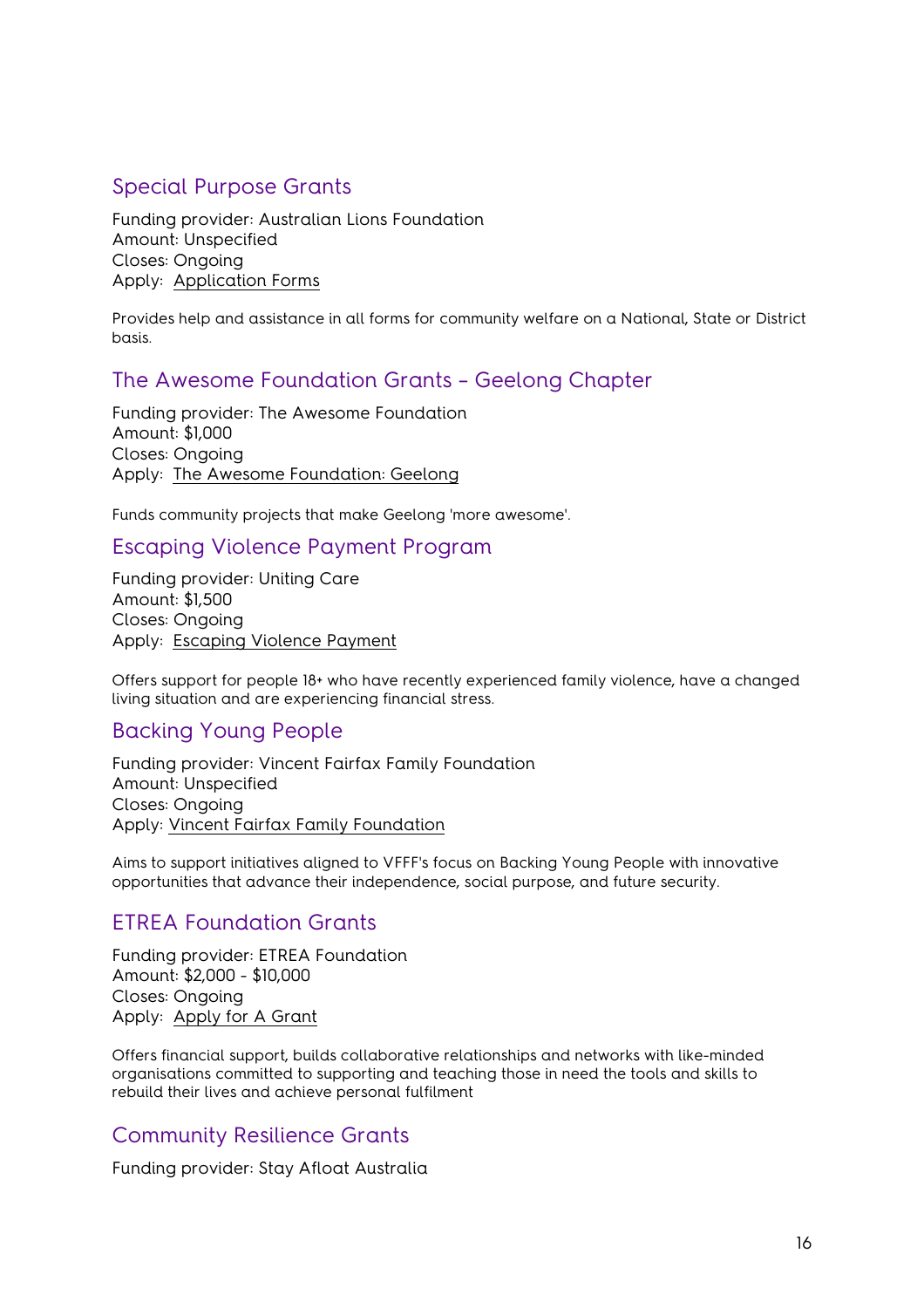Amount: up to \$2,000 Closes: Ongoing Apply: [Community Resilience Grants](https://www.stayafloat.com.au/grants/) 

Supports events that encourage commercial seafood communities nationwide to come together in a supportive setting to raise awareness of mental health and the benefits of overall wellbeing.

#### <span id="page-16-0"></span>Borough of Queenscliffe Grants

Funding provider: Borough of Queenscliffe Amount: up to \$2,000 Closes: Ongoing Apply: [Grants and sponsorships](https://www.queenscliffe.vic.gov.au/Your-Council/Grants-and-sponsorships)

Local governments are major providers of community funding. Programs and deadlines tend to change frequently, so we recommend checking grant details on your local government's website.

# <span id="page-16-1"></span>Golden Plains Shire Grants

Funding provider: Golden Plains Shire Amount: Unspecified Closes: Ongoing Apply: [Grants | Golden Plains Shire Council](https://www.goldenplains.vic.gov.au/community/grants)

Local governments are major providers of community funding. Programs and deadlines tend to change frequently, so we recommend checking grant details on your local government's website.

# <span id="page-16-2"></span>Surf Coast Shire Grants

Funding provider: Surf Coast Shire Amount: up to \$5,000 Closes: Ongoing Apply: [Grants - Surf Coast Shire](https://www.surfcoast.vic.gov.au/Community/Grants)

Local governments are major providers of community funding. Programs and deadlines tend to change frequently, so we recommend checking grant details on your local government's website.

#### <span id="page-16-3"></span>Strengthening Regional Communities – Rebuilding Rural **Communities**

Funding provider: Australian government and FRRR Amount: up to \$10,000 Closes: Ongoing Apply: [Strengthening Rural Communities](https://frrr.org.au/funding/place/src-rebuilding-regional-communities/) 

Provides grants for a broad range of grassroots, community-led initiatives that assist communities to recover from and adapt to the impacts of the COVID pandemic.

# <span id="page-16-4"></span>Gandel Community Grants

Funding Provider: Gandel Foundation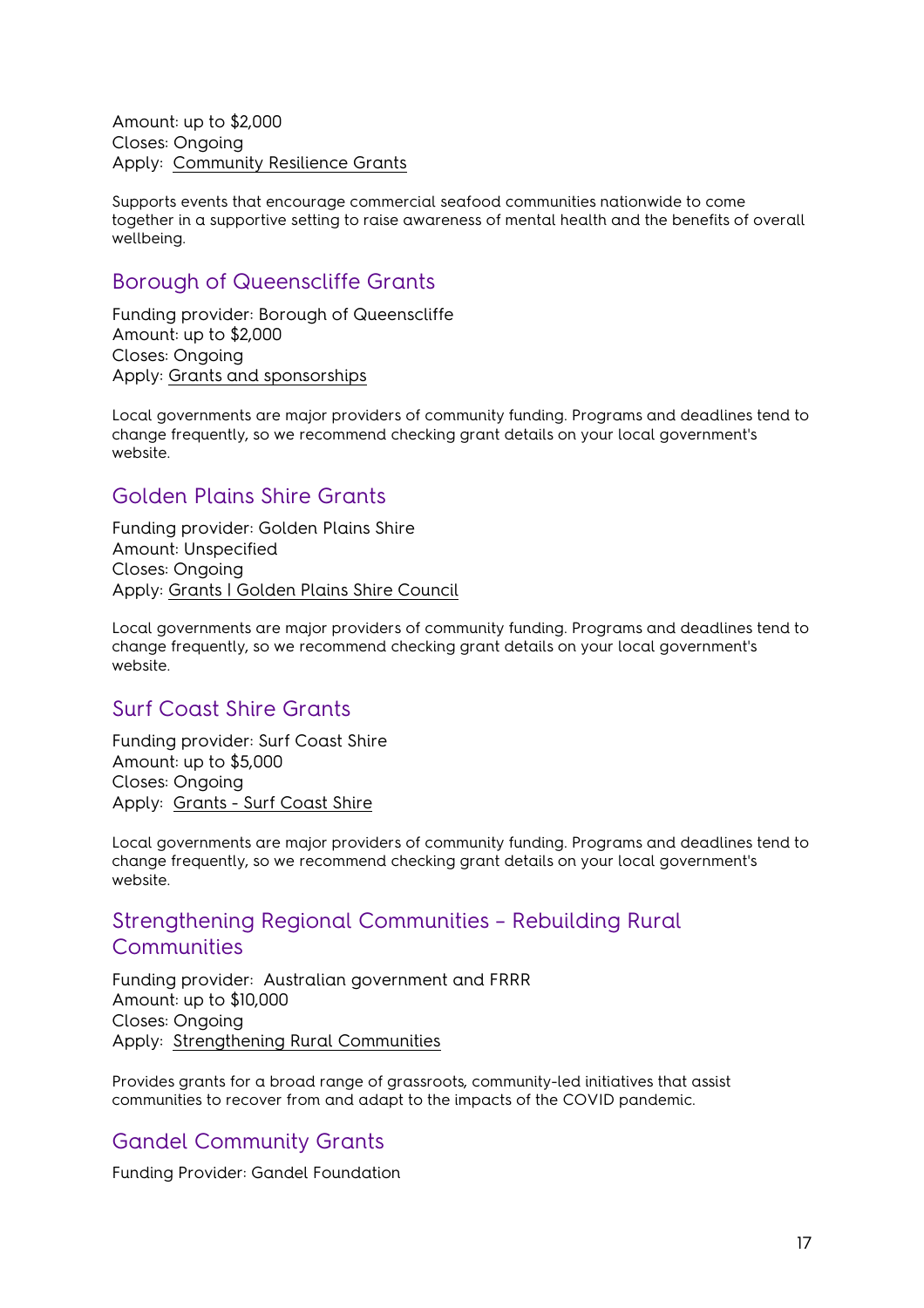Amount: up to \$40,000 Closes: Ongoing Apply: [Home - Gandel Foundation](https://gandelfoundation.org.au/)

This program supports programs in the focus areas of arts & culture, education, health & medical research, community development, social cohesion & inclusion and poverty and disadvantage.

#### <span id="page-17-0"></span>Broadtree Foundation Grants

Funding Provider: Broadtree Foundation Amount: up to \$25,000 Closes: Ongoing Apply: [Broadtree Foundation](https://www.broadtreefoundation.org/)

Supports the improvement of the quality of life for people identifying as gay, lesbian, bisexual, transgender, intersex (e.g., people who do not identify as heterosexual) and their families.

# <span id="page-17-1"></span>ANZ Seeds of Renewal Program

Funding Provider: ANZ and Foundation for Rural and Regional Renewal Amount: up to \$15,000 Closes: Opening early July Apply: [ANZ Seeds of Renewal](https://frrr.org.au/funding/people-grants/anz-seeds-of-renewal/)

Provides grants to community groups for projects that support environmental sustainability; improve access to housing; or promote financial wellbeing in regional or rural communities.

# <span id="page-17-2"></span>Damien Greer Lawyers Community Grant Program

Funding Provider: Damien Greer Lawyers Amount: up to \$2,500 Closes: June 30<sup>th</sup>, 2022 Apply: [Community Grant](https://damiengreer.com.au/community-grant/)

Recognises and celebrates organisations that strive to make a positive impact within their local community. This program supports organisations that help the community in times of need, build a sense of belonging, promote health and wellbeing, nurtures the local environment, and supports community services and groups.

# <span id="page-17-3"></span>In a Good Place

Funding Provider: Foundation for Rural and Regional Renewal Amount: up to \$20,000 Closes: Opens April 2023 Apply: [In a Good Place](https://frrr.org.au/funding/place/in-a-good-place/)

Supports community-driven initiatives that reduce social isolation, increase social participation and connectedness, and encourage people at risk of experiencing mental health issues to seek help.

# <span id="page-17-4"></span>**Community Shade Grants Program**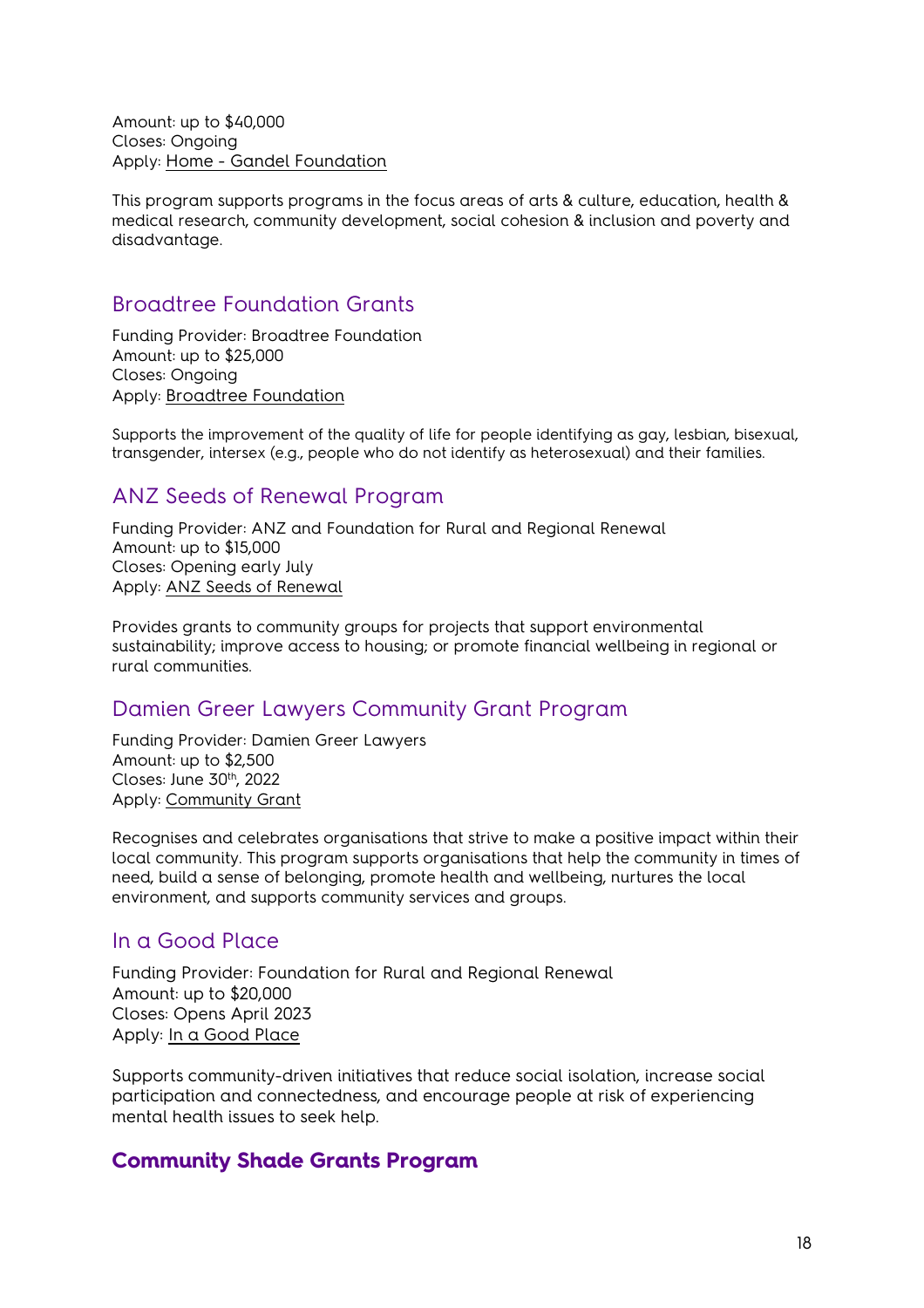Funding provider: Victorian Government Amount: Up to \$50,000 Closes: 24th June 2022 Apply: [Community Shade Grants Program](https://www.health.vic.gov.au/preventive-health/shade-grants-program)

The aim of the Program is to reduce Victorians' exposure to UV radiation by increasing shade in public places across the state and by promoting the uptake of sun protective practices.

#### <span id="page-18-0"></span>Health Smart Grants

Funding Provider: NIB Foundation Amount: \$40,000 Closes: TBA Apply: [Health Smart Grants](https://www.nib.com.au/foundation/health-smart-grants)

A grant program focussed on partnering with Australian charities that empower youth and young adults to make smarter health choices.

#### <span id="page-18-1"></span>Tomorrow, Fund

Funding Provider: AMP Foundation Amount: \$5,000-\$100,000 Closes: TBA Apply: [Tomorrow Fund](https://www.ampstomorrowfund.com.au/)

Gives amazing Australians doing great things the chance to share in \$1 million in grants. Individuals of all ages, walks of life, interests and abilities who are working towards a goal that will have a positive impact on the community can apply.

#### <span id="page-18-2"></span>GLOBE Small Business Grants

Funding Provider: GLOBE Amount: up to \$4,000 Closes: TBA Apply: [Small Business Grants](https://globevictoria.com.au/about-globe/community-grants-2/)

Provides GLOBE members who are small business owners with the opportunity to develop, expand and promote their business.

#### <span id="page-18-3"></span>GLOBE Community Grant

Funding Provider: GLOBE Amount: up to \$2,000 Closes: TBA Apply: [Community Grants](https://globevictoria.com.au/about-globe/community-grants-2/)

Supports small LGBTI community initiatives from LGBTI community groups and organisations. Applicants are required to demonstrate the positive social impact of their proposed activities.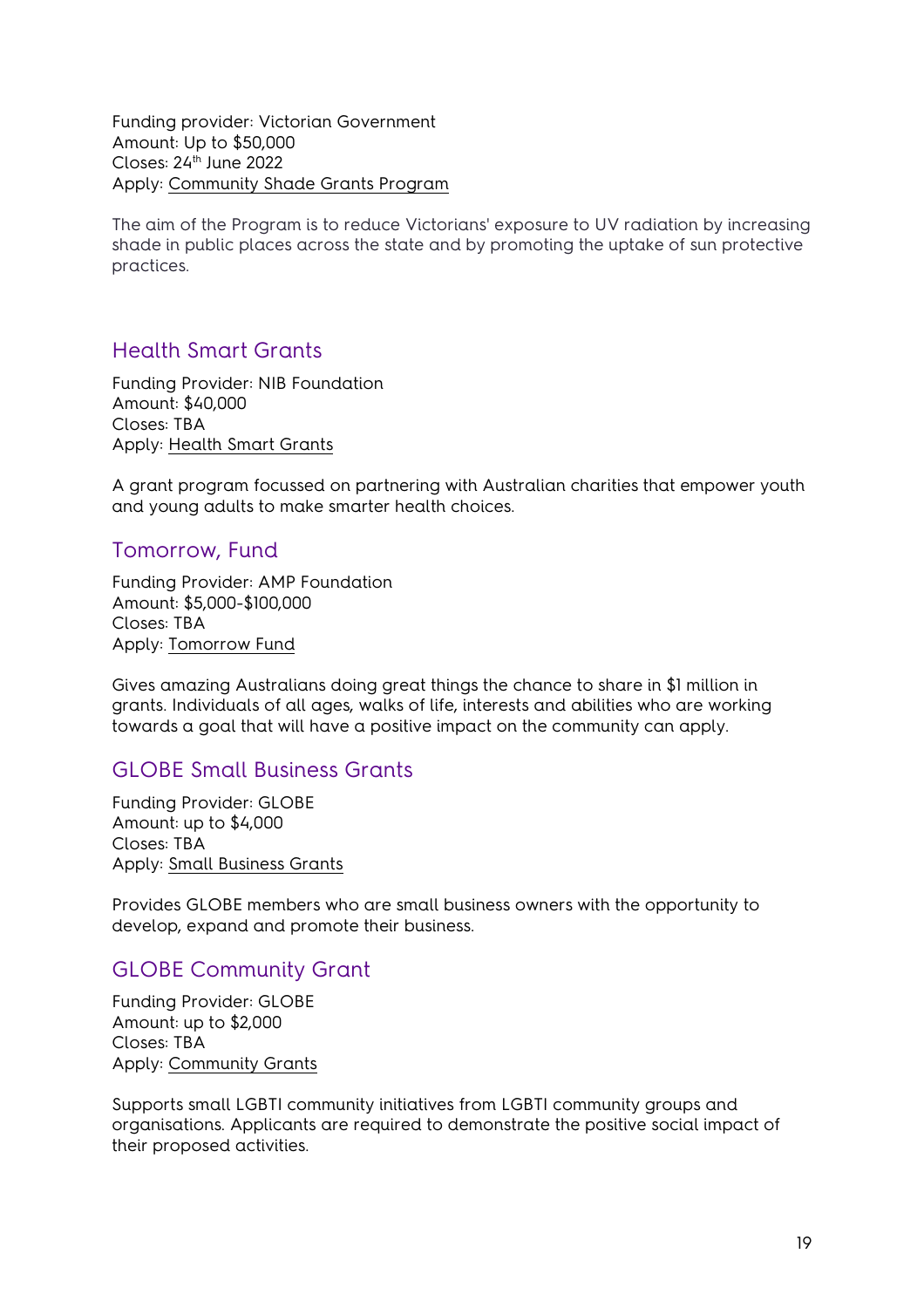# <span id="page-19-0"></span>Volunteering Innovation Fund

Funding Provider: Parks Victoria Amount: up to \$50,000 Closes: TBA Apply: [Volunteering Innovation Fund](https://www.parks.vic.gov.au/get-into-nature/volunteering/volunteering-innovation-fund)

Funding for community-led projects that consider new ways of volunteering in and for the environment. Multiple rounds will be offered between 2020 and 2023.

# <span id="page-19-1"></span>Community Customer Grants

Funding Provider: Bank Australia Amount: up to \$20,000 Closes: March 2023 Apply: [Community Customer Grants](https://www.bankaust.com.au/responsible-banking/bank-australia-impact-fund/customer-grants)

Supports projects that do good for people and the planet. These grants fund projects that have a positive impact on climate change, environmental conservation, supporting First Nations communities, asylum seekers, homelessness, and animal welfare.

# <span id="page-19-2"></span>Active Australia Innovation Challenge

Funding Provider: Heart Foundation Amount: \$10,000 Closes: EOI are open. Applications open June 22nd Apply: [Active Australia Innovation Challenge](https://campaigns.heartfoundation.org.au/aaic/)

Aims to improve community participation in and to raise community awareness of the value of physical activity and increase the number of Australians becoming more physically active.

#### <span id="page-19-3"></span>Westfield Local Heroes

Funding Provider: Victorian Government Amount: \$10,000 Closes: TBA Apply: [Nominate your local hero today](https://www.westfield.com.au/local-heroes)

Funds community nominated individuals with a \$10,000 grant to support their affiliated organisation's work, programs, or activities. Individuals are nominated and voted for by their communities, with three successful heroes per Westfield Centre each awarded a \$10,000 grant for their affiliated organisation or group.

#### <span id="page-19-4"></span>The Andrews Foundation – Small Grants for Smaller Community **Organizations**

Funding provider: The Andrews Foundation Amount: up to \$5,000 Closes: Ongoing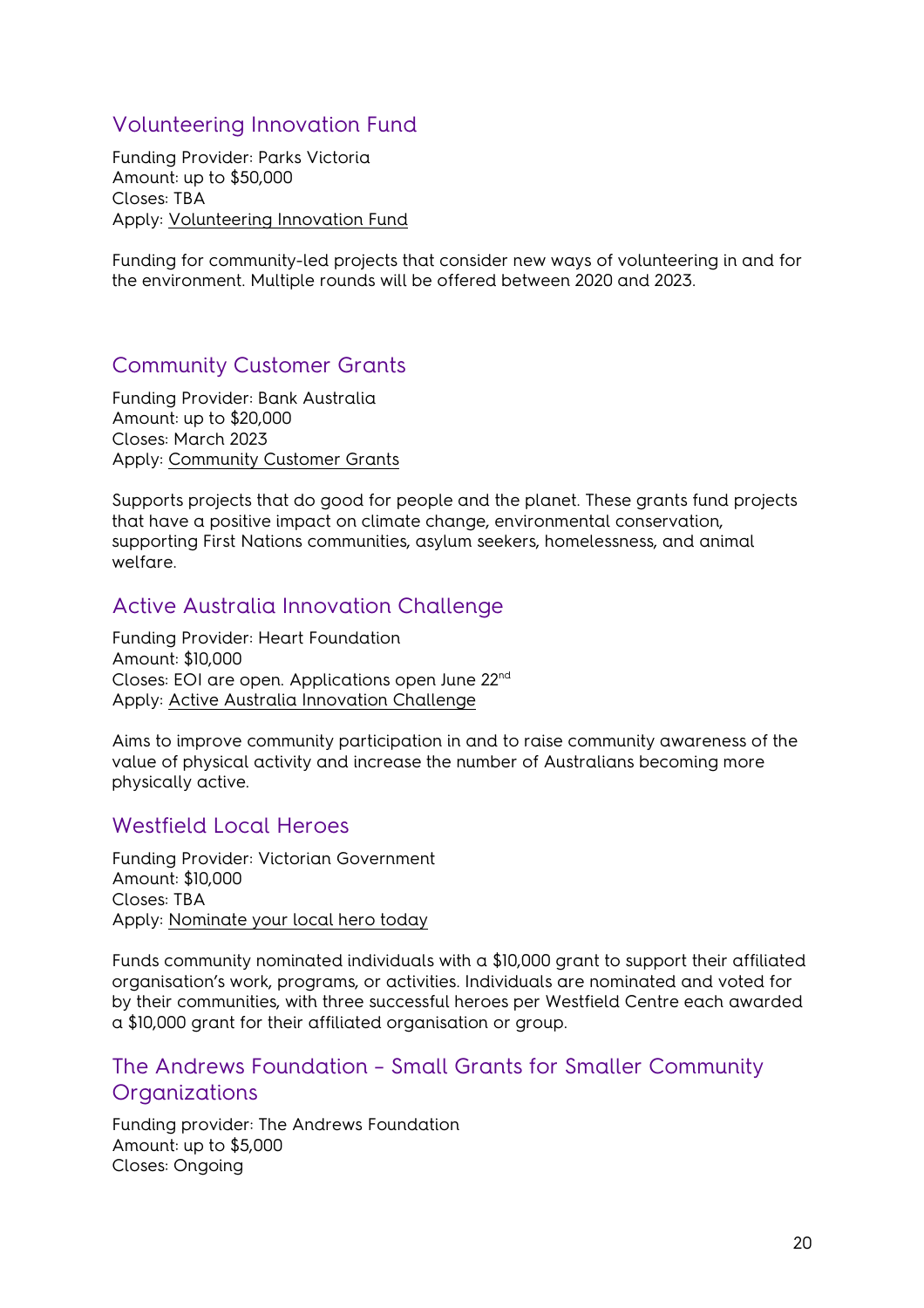#### Apply: [Small Grants for Smaller Community Organizations](https://andrewsfoundation.org.au/)

Aims to help community organizations that are locally based to either get started or enhance an existing project.

# <span id="page-20-0"></span>The Andrews Foundation – Social Disadvantage, Needs and Problems

Funding provider: The Andrews Foundation Amount: up to \$10,000 Closes: Ongoing Apply: [Social Disadvantage, Needs and Problems](https://andrewsfoundation.org.au/)

Seeks to assist organisations that work in social disadvantage, needs and problems to help individuals and groups to find sustainable solutions to their issues.

#### <span id="page-20-1"></span>The Andrews Foundation – Environmental Needs and Problems

Funding provider: The Andrews Foundation Amount: \$5,000 Closes: Ongoing Apply: [Environmental Needs and Problems](https://andrewsfoundation.org.au/) 

Aims to help community organisations to either get started or enhance an existing project.

#### <span id="page-20-2"></span>Stronger Regional Communities Plan

Funding provider: Regional Development Victoria Amount: up to \$50,000 Closes: Ongoing Apply: [Stronger Regional Communities Plan](https://www.rdv.vic.gov.au/grants-and-programs/stronger-regional-communities-program)

Aims to attract groups such as businesses, families, and young people to regional Victoria by supporting projects that promote relevant lifestyles and employment opportunities.

#### <span id="page-20-3"></span>Stronger Regional Communities Plan: Community Capacity Building Program

Funding provider: Regional Development Victoria Amount: up to \$50,000 Closes: Ongoing Apply: [Stronger Regional Communities Program](https://www.rdv.vic.gov.au/grants-and-programs/stronger-regional-communities-program)

Aims to develop and strengthen local people's capacity to make a difference in their communities by increasing participation and diversity in priority projects, processes and planning that address local challenges.

#### <span id="page-20-4"></span>Victorian Property Fund

Funding provider: Consumer Affairs Victoria Amount: up to \$20,000 Closes: Ongoing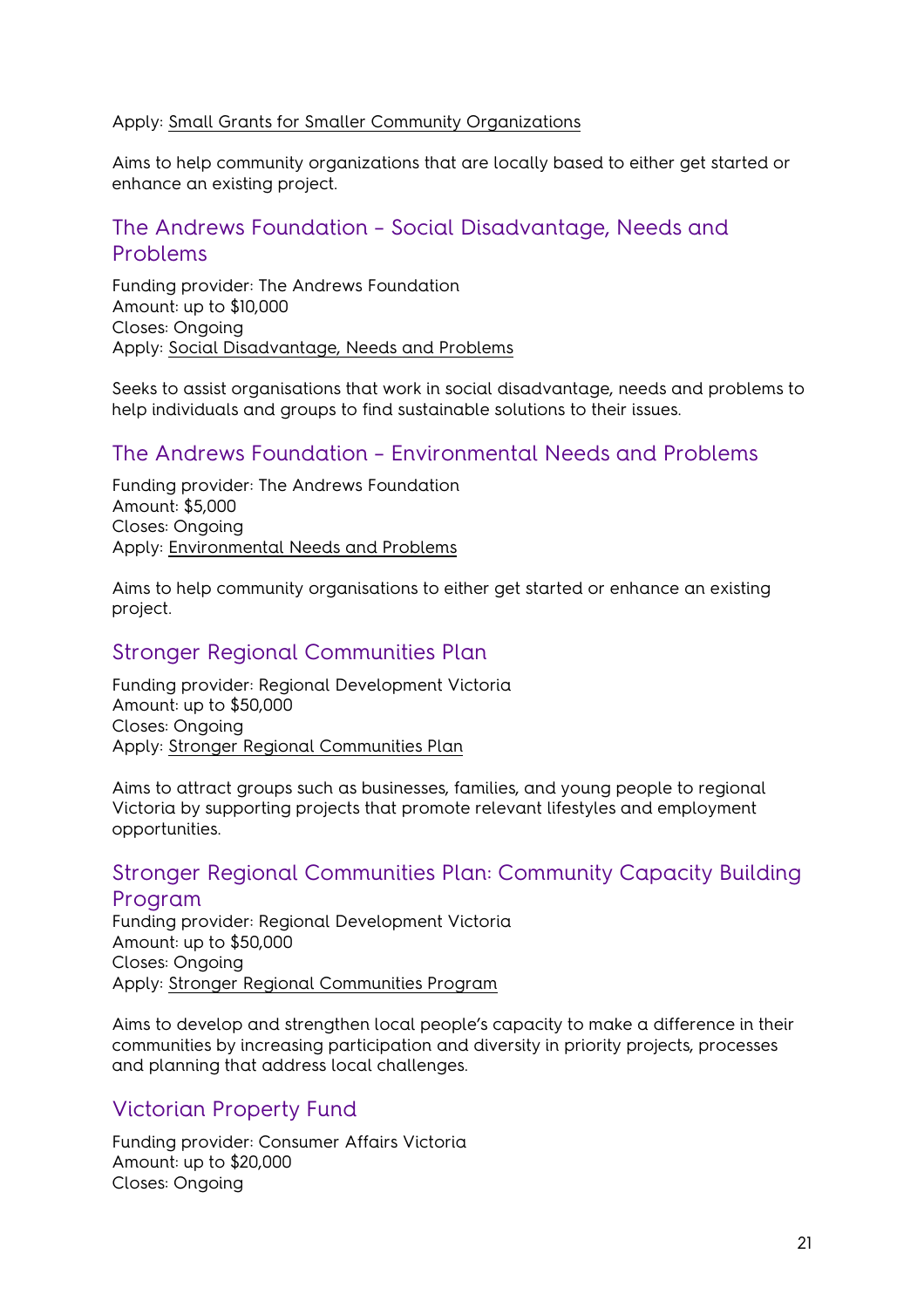Apply: [https://www.consumer.vic.gov.au/clubs-and-fundraising/funded-services-and](https://www.consumer.vic.gov.au/clubs-and-fundraising/funded-services-and-grants/victorian-property-fund-grants)[grants/victorian-property-fund-grants](https://www.consumer.vic.gov.au/clubs-and-fundraising/funded-services-and-grants/victorian-property-fund-grants)

Supports housing development projects that will increase the supply of affordable accommodation for low income and disadvantaged Victorians.

#### <span id="page-21-0"></span>Back to Work Scheme

Funding provider: State Revenue Office Victoria Amount: up to \$7,000 Closes: Ongoing Apply: [Back to Work Scheme](https://www.sro.vic.gov.au/backtowork)

Provides employers with up to \$11,000 for hiring and training eligible employees.

# <span id="page-21-1"></span>Jobactive Wage Subsidy

Funding provider: Australian Government Amount: up to \$10,000 Closes: Ongoing Apply: [Wage Subsidy](https://jobsearch.gov.au/employer-info/wage-subsidies)

Provides financial incentives through wage subsidies to enable businesses to hire and keep employees.

#### <span id="page-21-2"></span>The Enterprise Fund

Funding provider: Sage Foundation Amount: \$5,000 up to \$25,000 Closes: Ongoing Apply: [Enterprise Fund](https://www.sage.com/en-gb/company/sage-foundation/support-and-funding/)

Aims to deliver real change to young people, women and military veterans lives around the world. The Foundation is interested in applications that demonstrate innovative solutions to issues in your community which inspires others.

# <span id="page-21-3"></span>Community Education Program Grants

Funding provider: Ansvar Insurance Amount: up to \$50,000 Closes: TBA Apply:<https://www.ansvar.com.au/community-education-program/>

Supports sustainable programs for Australians under the age of 25, promoting ongoing education and skills making a significant difference to the lives of participants. This program provides a range of grants to organisations supporting Australian youth through programs that fall under two categories – Empowerment and Education, and Outreach and Support.

#### <span id="page-21-4"></span>IMPACT Philanthropy Program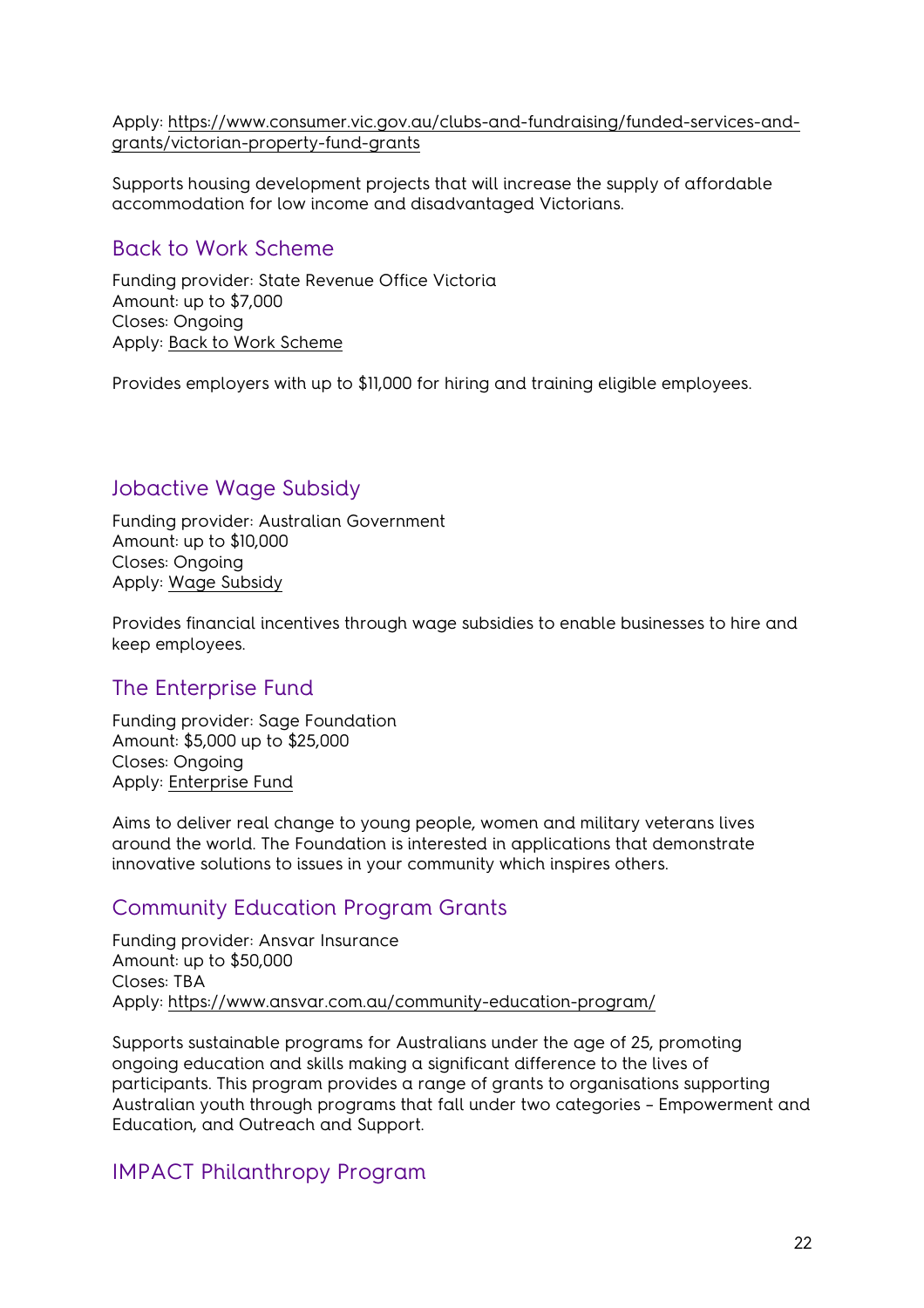Funding provider: Perpetual Amount: up to \$120,000 Closes: TBA Apply: [IMPACT funding](https://www.perpetual.com.au/advice-and-trustee-services/impact-philanthropy/impact-funding) 

This program is for not-for-profits that improve outcomes for the communities in which they operate. Organisations that operate nationally may submit up to three applications in total, provided each application relates to an activity in a different state or territory.

#### <span id="page-22-0"></span>Copland Foundation Grants – Interpretation

Funding provider: Copland Foundation Amount: up to \$50,000 Closes: November 15th Apply: [Copland Foundation Grants](https://www.coplandfoundation.com.au/grants)

Awards grants for the conservation, research and/or interpretation of historic houses or gardens, or collections and individual pieces already held by an institution.

#### <span id="page-22-1"></span>Utility Relief Grant Scheme

Funding provider: Victorian Department of Health & Human Services Amount: up to \$500 Closes: Ongoing Apply: [Hardship - DFFH Services](https://services.dffh.vic.gov.au/hardship)

The Utility Relief Grant Scheme and the Non-Mains Utility Relief Grant Scheme aid domestic customers who are unable to pay their utility bills due to a temporary financial crisis.

#### <span id="page-22-2"></span>Grants to End Homelessness

Funding provider: Mercy Foundation Amount: \$5,000 to \$50,000 Closes: TBA for 22-23 round Apply: [End Homelessness Grant](https://www.mercyfoundation.com.au/social-justice-grants/grants-to-end-homelessness/)

Provides grants for seeding initiatives, services, projects, advocacy, and research that will contribute to the goal of ending homelessness for women, by supporting housing first and permanent supportive housing solutions.

#### <span id="page-22-3"></span>Compassionate Matched Grant Funding

Funding provider: Rotary Australia Benevolent Society Amount: \$1,000 up to \$10,000 Closes: Ongoing Apply: [Compassionate Matched Grant Funding](http://rawcs.org.au/projects-2/rotary-australia-benevolent-society/dick-smith-matched-funding-grant/) 

Distributes grants to disadvantaged Australians identified by local Rotary clubs or Rotary districts. Projects to be considered for grants must meet RABS criteria for registration which are that the project provides direct relief to people in need.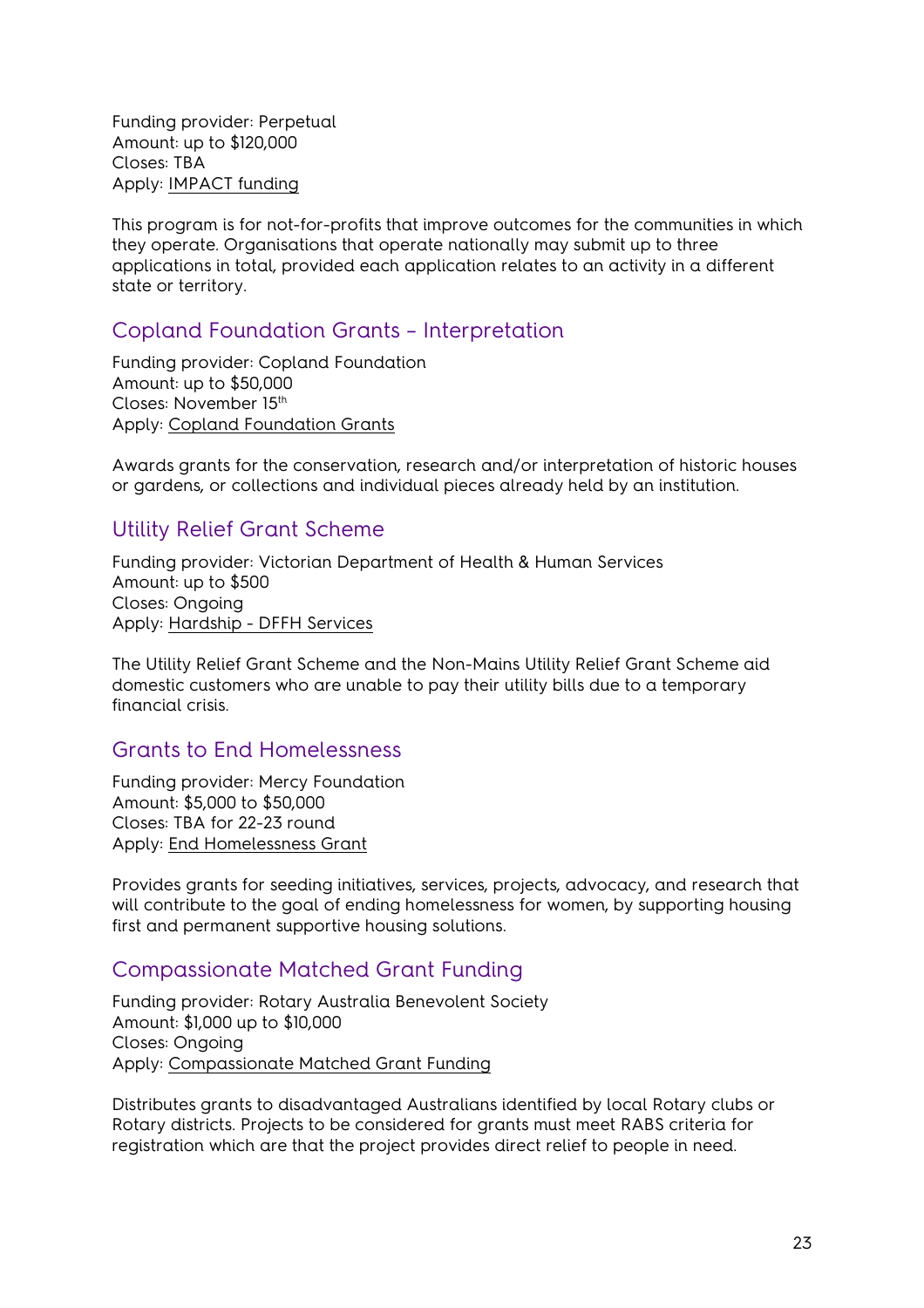# <span id="page-23-0"></span>Feed Geelong Grant

Funding provider: Give Where you Live Amount: up to \$5,000 Closes: TBA Apply: [Annual Grants Program](https://www.givewhereyoulive.com.au/grants/annual-grants-program/apply-for-a-grant)

Helps organisations improve food supply and access to nutritional food. The funding can be used for kitchen and storage infrastructure, major capital works and transportation of food.

#### <span id="page-23-1"></span>Bank of Melbourne Neighbourhood Fund

Funding provider: Bank of Melbourne Amount: up to \$50,000 Closes: TBA Apply: [Neighbourhood Fund](http://info.bankofmelbourne.com.au/foundation/) 

Identifies and invests in innovative ideas and organisations that deliver benefits for the local community. The Bank of Melbourne aims to provide support for smaller groups who attract little government funding and are not large enough to generate fundraising income of their own.

# <span id="page-23-2"></span>Charity TV Global Grants

Funding Provider: Charity TV Global Amount: Various Closes: Ongoing Apply: [For Charities | Charity TV Global](https://www.charitytvglobal.com/for-charities/)

Applications from Australian charities and not for profits are now being accepted to be official recipients of the funds and exposure generated by Charity TV Global's projects.

#### <span id="page-23-3"></span>Small Grants Program (Pride Foundation Australia)

Funding Provider: Pride Foundation Amount: \$500 Closes: Round 2: July 11th, round 3: November 14th Apply: [Pride Foundation Small Grants](https://pridefoundation.org.au/pages/small-grants/)

Grant funding to support projects and initiatives to assist, involve or benefit the LGBTQIA+ people and promote positive social outcomes and mental health in the community.

#### <span id="page-23-4"></span>IGA Community Chest

Funding provider: Independent Grocers Australia (IGA) Amount: Case by case basis Closes: Ongoing Apply here: [IGA Community Chest](https://www.iga.com.au/community-chest/)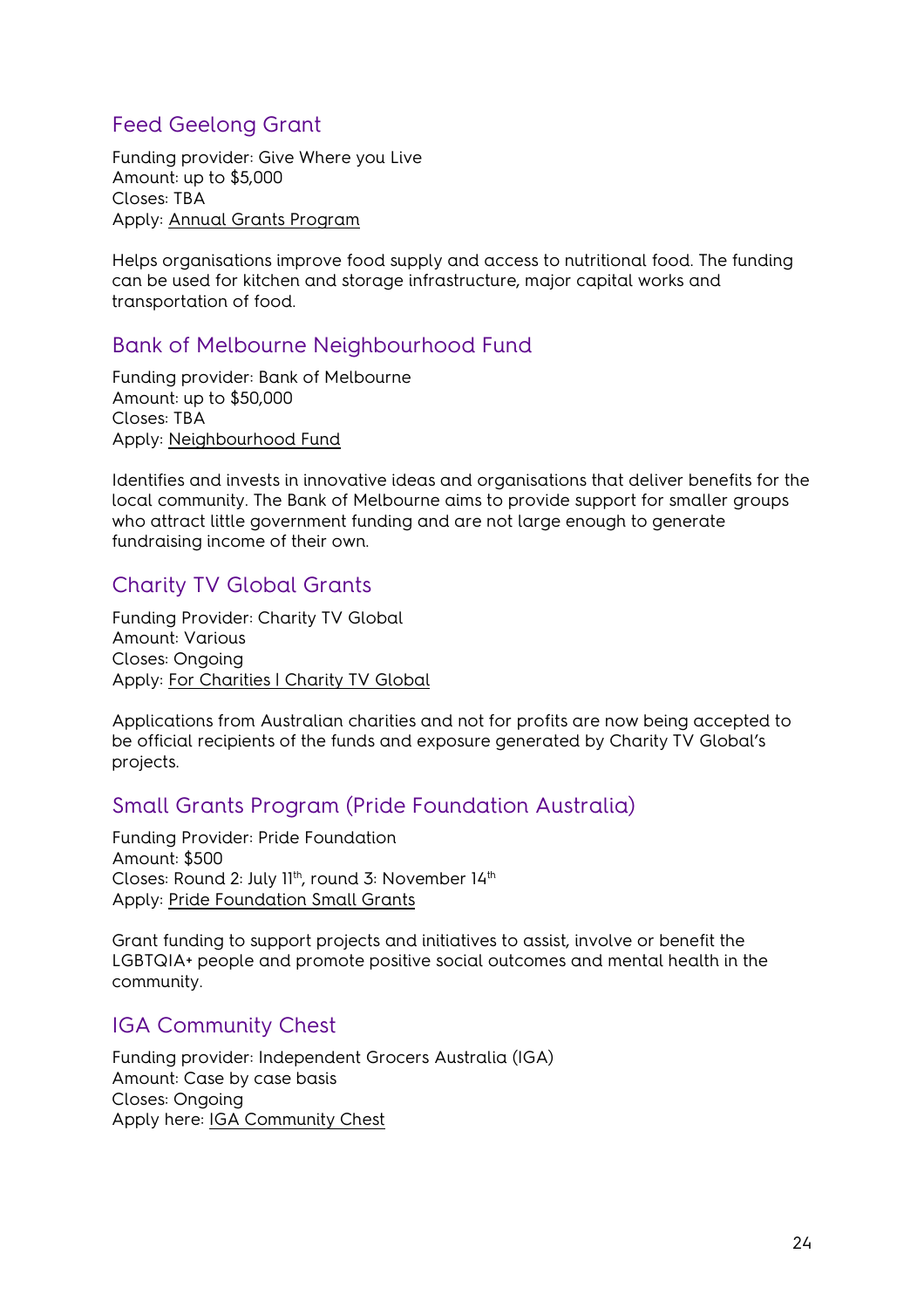These grants support local communities, charities, and other worthwhile causes. If you are looking for funding for a local project or equipment for your organisation, consider applying. Applications can be made at any time!

# <span id="page-24-0"></span>Mazda Foundation Grants Program

Funding provider: Mazda Foundation Amount: Case by case basis Closes: Applications to be made by September 30<sup>th</sup> Apply here: [Apply Now](http://mazdafoundation.org.au/obtaining-funding/)

Grant program to support organisations with community advancement, education, development of technology and protection of the environment. The Foundation periodically identifies a priority area of focus. The Foundation currently has one priority area of focus, being: community-based organisations with projects supporting primary producers facing hardship.

# <span id="page-24-1"></span>Universal Charitable Fund

Funding provider: Universal Charitable Fund (UCF) Amount: up to \$2,000 Closes: Ongoing Apply here: [Apply for a UCF small grant](http://ucf.org.au/apply/)

If you are a small, tax deductible, not-for-profit agency doing a terrific job in helping those in need here in Australia or overseas, then it is easy to apply for a small grant from Universal Charitable Fund (UCF).

# <span id="page-24-2"></span>Coopers Brewery General Giving Grants

Funding provider: Coopers Brewery Amount: up to \$30,000 Closes: Ongoing Apply here: [Coopers Foundation - Applying for Funding](https://coopers.com.au/foundation/apply-for-funding)

Applications can be made by DGR endorsed charities who focus on Coopers values in the following areas: 1. Medical Research and Healthcare. 2. Youth Education. 3. Aged Care. 4. Fostering Family and Community Support Based on Christian Values.

# <span id="page-24-3"></span>Honda Foundation Grants

Funding provider: Honda Foundation Amount: up to \$30,000 Closes: Ongoing Apply here: [The Honda Foundation](https://www.thehondafoundation.com.au/)

Honda Foundation provides support for charities and organisations across a range of social and environmental issues including individuals who are disadvantaged, disabled, or suffering illness, natural disasters and innovation and new technologies. Grants available for both cash funding as well as loan vehicle for up to 12 months. You must download the form, and have your project endorsed by your local Honda Dealer.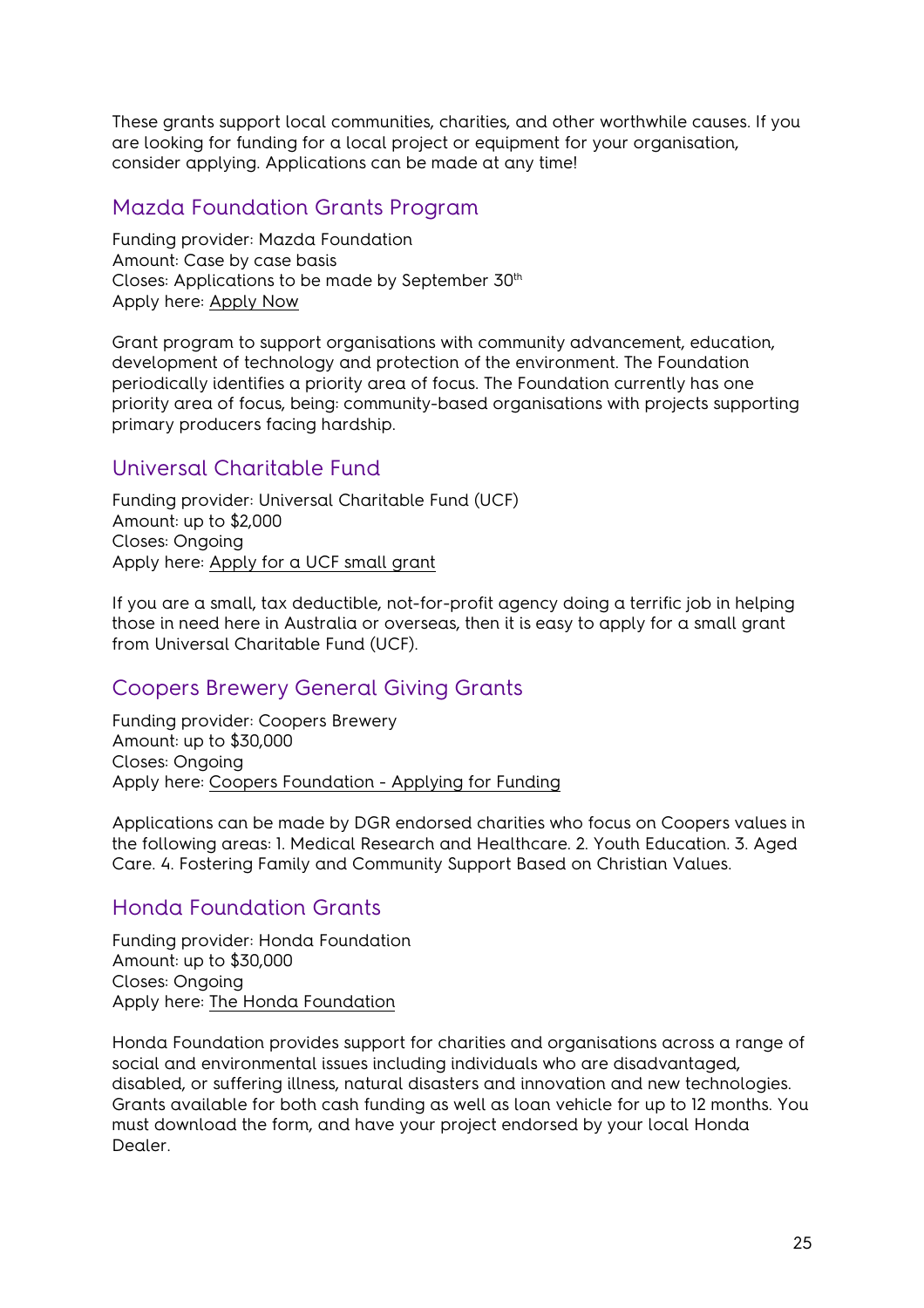# <span id="page-25-0"></span>Community Child Care Fund (CCCF) Special Circumstances Grant

Funding provider: The Department of Education, Skills, and Employment Amount: assessed on case-by-case basis Closes: Ongoing Apply here: [CCCF Special Circumstances Grant](https://www.dese.gov.au/community-child-care-fund/special-circumstances)

The CCCF Special Circumstances Grant Opportunity is designed to support continuity of childcare, in disadvantaged or vulnerable communities. Childcare services who are approved for Child Care Subsidy (CCS) are eligible to apply for funding where there is a financial need to continue to provide childcare in the community.

#### <span id="page-25-1"></span>St George Foundation Community Grant

Funding provider: St George Foundation Amount: up to \$50,000 Closes: Late 2022 Apply: [Apply](https://www.stgeorgefoundation.com.au/apply)

Grants for small Australian children's charities that attract little assistance from government and that are not able to generate significant income of their own. These grants support local projects that help brighten the lives of children experiencing disadvantage.

#### <span id="page-25-2"></span>St George Foundation Inspire Grant

Funding provider: St George Foundation Amount: up to \$600,000 (\$200,000 per year for 3 years) Closes: TBA 2023 Apply: [Apply](https://www.stgeorgefoundation.com.au/apply)

St George Foundation awards an annual Inspire Grant to one organisation each year to support innovative, education-based programs.

#### <span id="page-25-3"></span>**Make it Happen Small Grants**

Funding provider: The Grants Hub Amount: 10 x \$1,000 Closes: 20<sup>th</sup> June 2022 Apply: [Make it Happen Grant](https://www.thegrantshub.com.au/make-it-happen-grants-2022)

The sole objective of this grant is to provide a no strings attached funding option to further organizations' missions. Ultimately aiming to make a difference within Australia's strong and vibrant community.

#### <span id="page-25-4"></span>**Men's Shed Program**

Funding provider: Victorian Government Amount: Up to \$80,000 Closes: 30<sup>th</sup> June 2022 Apply: [Men's Shed Program](https://providers.dffh.vic.gov.au/mens-shed-program)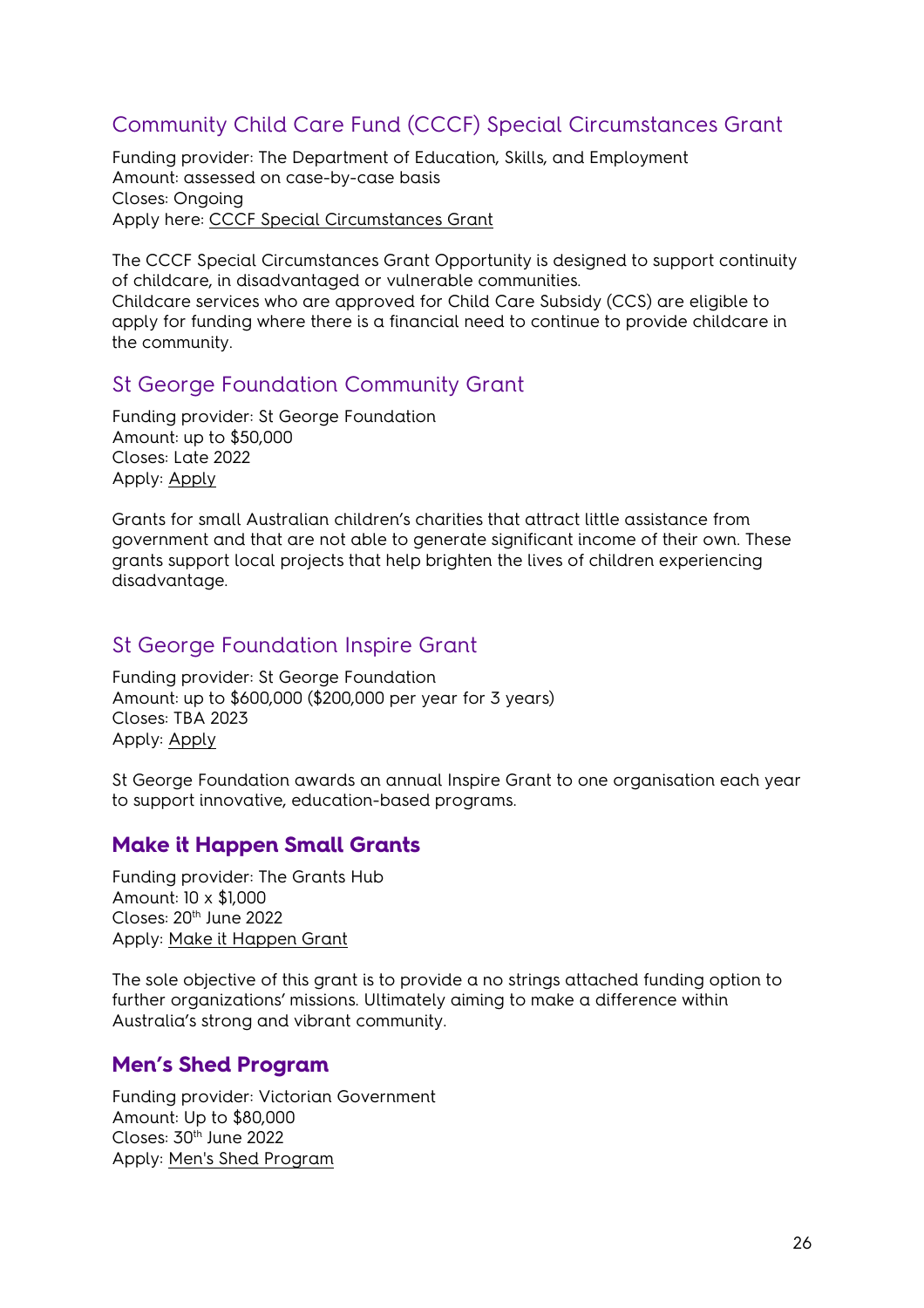The Men's Shed Program provides a place for people to get together work on common projects and contribute to their community. The grants allow for leadership opportunities and capacity-building for men's sheds to consistently be provided across Victoria.

# <span id="page-26-0"></span>Animal Welfare Fund Grants Program

Funding provider: Victorian Government Amount: Refer to Link Closes: Refer to Link Apply: [Animal Welfare Fund Grants Program](https://agriculture.vic.gov.au/livestock-and-animals/animal-welfare-victoria/community-and-education/animal-welfare-fund-grants-program#h2-1)

The Animal Welfare Fund Grants Program was established to support improvement of companion animal welfare in the Victorian community. These grants recognise that companion animals play a significant role in the lives of Victorians.

# <span id="page-26-1"></span>Social Housing Growth Fund – Mental Health Supported Housing

Funding Provider: Victorian Government Amount: Undisclosed Closes: 30<sup>th</sup> June 2022 Apply: [Social Housing Growth Fund](https://www.vic.gov.au/social-housing-growth-fund-mental-health)

Homes Victoria, together with the Department of Treasury and Finance, have launched the Mental Health Supported Housing round of the Social Housing Growth Fund. As part of the Big Housing Build program, this round of the Social Housing Growth Fund will provide grants to community housing agencies to deliver and operate new long-term social housing located across Victoria.

# <span id="page-26-2"></span>**Making a Difference**

Funding provider: Australian Communities Foundation Amount: \$5,000 to \$10,000 Closes: Ongoing Apply: [Seeking Funding](https://communityfoundation.org.au/making-a-difference/seeking-funding/)

The National Crisis Response Fund has been established to enable effective granting to lesser-known organisations with a strong track record of delivering services that address stress points in our current system.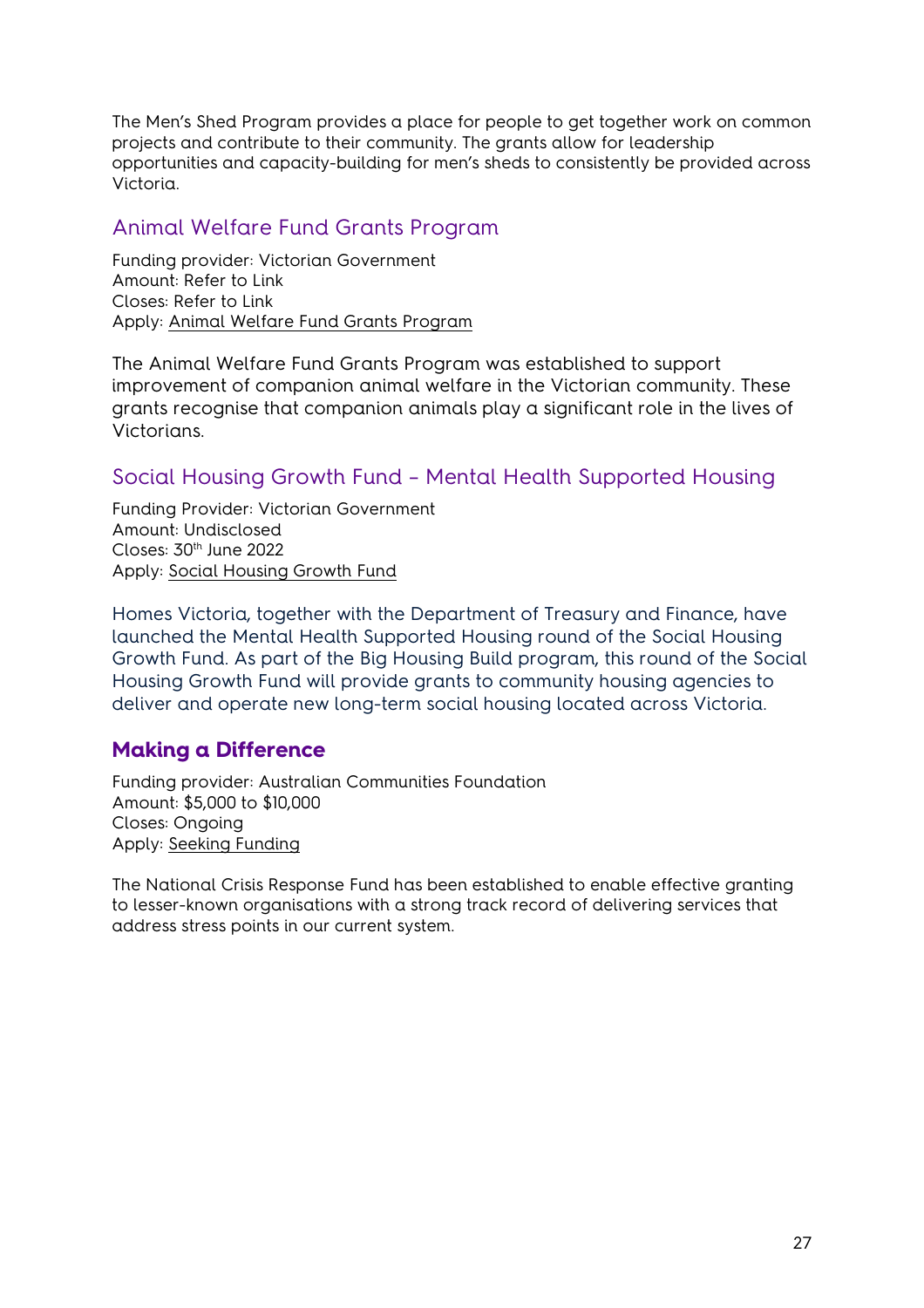# <span id="page-27-0"></span>EDUCATION AND RESEARCH

#### <span id="page-27-1"></span>iMOVE Industry PhD Program

Funding provider: iMove Amount: up to \$40,000 Closes: Ongoing Apply: [iMOVE CRC Industry PhD Program](https://imoveaustralia.com/industry-phd-program/) 

Provides an opportunity for companies and government to work closely with the best and brightest students to develop new technology, processes and thinking.

#### <span id="page-27-2"></span>Safe Tree Program

Funding provider: Victorian School Building Authority Amount: Unspecified Closes: Ongoing Apply: [Safe Tree Program](https://www.schoolbuildings.vic.gov.au/safe-tree-program)

Helps Government schools in Victoria manage high-risk trees on their grounds.

#### <span id="page-27-3"></span>Tertiary Access Payment

Funding provider: Services Australia Amount: up to \$3,500 Closes: Ongoing Apply: [Tertiary Access Payment - Services Australia](https://www.servicesaustralia.gov.au/tertiary-access-payment)

Helps students with the cost of moving from regional or remote areas for tertiary study.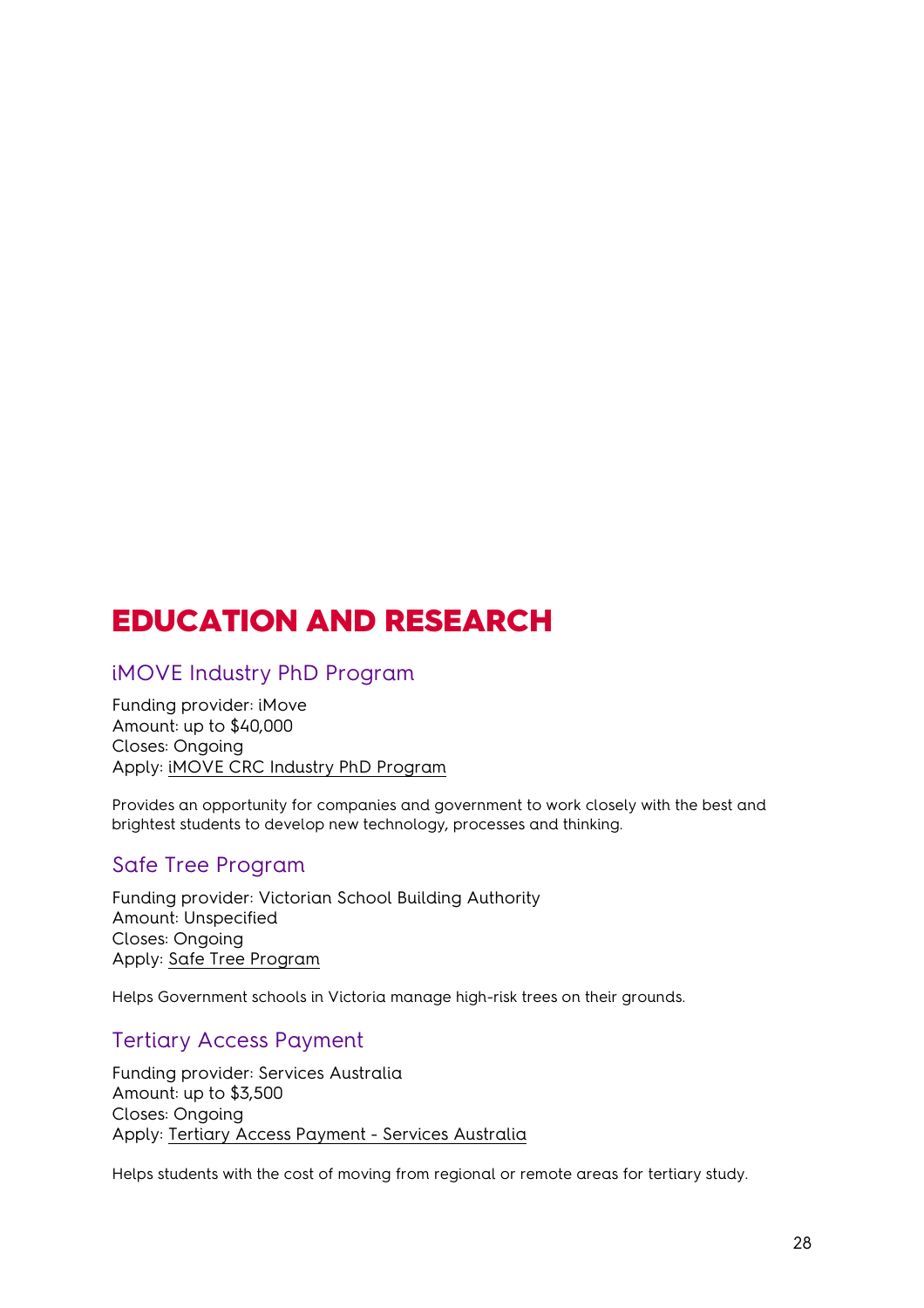# <span id="page-28-0"></span>Harding Miller Scholarships for Girls

Funding provider: Harding Miller Education Foundation Amount: Unspecified Closes: Ongoing Apply: [Apply For A Scholarship Today](https://www.hardingmillereducationfoundation.org.au/apply-for-a-scholarship/) 

Aims to create a positive social impact by lifting educational outcomes of Australian girls with high academic potential who are experiencing disadvantage.

# <span id="page-28-1"></span>Kinder Ventilation Support Funding

Funding provider: Victorian School Building Authority Amount: up to \$4,500 Closes: Ongoing Apply: [Kinder ventilation support funding](https://www.schoolbuildings.vic.gov.au/kinder-ventilation-support-funding)

Makes kindergartens safer and reduces COVID-19 risk, by providing funding to improve ventilation and air quality.

# <span id="page-28-2"></span>The Andrews Foundation – Education

Funding provider: The Andrews Foundation Amount: up to \$20,000 Closes: Ongoing Apply: [Education](https://andrewsfoundation.org.au/)

Accepts applications from kindergartens and schools for projects of building or equipment and innovative programs that will assist students.

#### <span id="page-28-3"></span>Teaching Initiatives Program

Funding provider: Bank First Amount: \$200 to \$2,000 Closes: Ongoing Apply: [Teaching Initiatives Program](https://www.bankfirst.com.au/about-us/corporate-information/community-fund/grants-and-donations)

Offers grants to schools and preschools across Victoria for innovative learning ideas and programs. Categories include Indigenous culture, sustainability, engage with Asia and general curriculum.

#### <span id="page-28-4"></span>Discovery Early Career Researcher Award

Funding provider: Australian Research Council Amount: Up to \$50,000 Closes: Ongoing Apply: [Early Career Researcher Award](https://www.arc.gov.au/grants/discovery-program/discovery-early-career-researcher-award-decra)

Provides more focused support for researchers and create more opportunities for early-career researchers in both teaching and research, and research-only positions.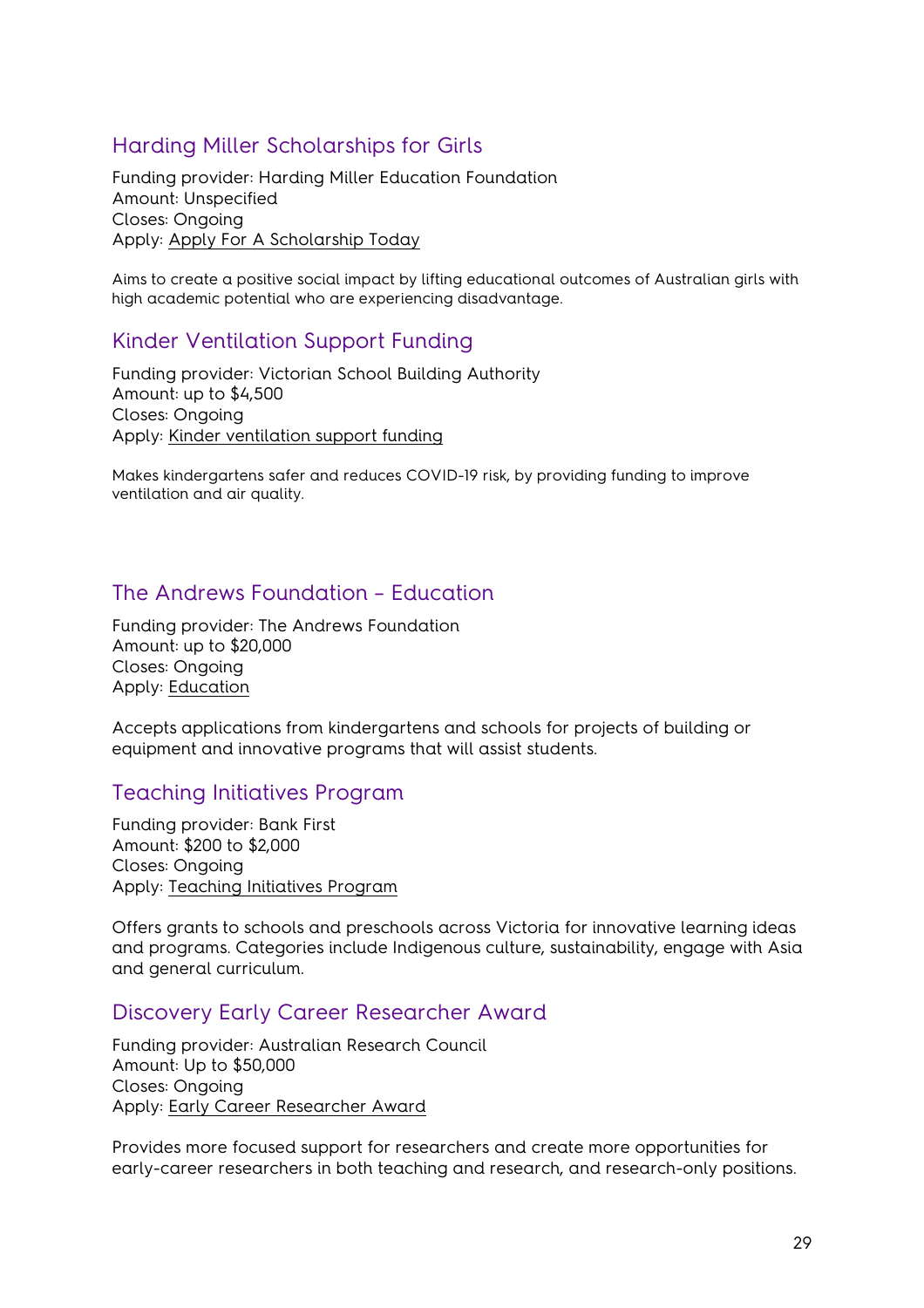# <span id="page-29-0"></span>Education: Round 3

Funding provider: Helen Macpherson Smith Trust Amount: \$91,000 up to \$200,000 Closes: TBA Apply: [Education - Round 3](https://hmstrust.org.au/applying-for-a-grant/)

Aims to improve access to quality, relevant and supportive education through initiatives that provide disadvantaged Victorians with the opportunity to reach their full potential.

# <span id="page-29-1"></span>**Camps, Sports, and Excursions Fund**

Funding provider: Victorian Government Amount: Refer to link Closes: 23rd June 2022 Apply: [Camps, Sports, and Excursions Fund](https://www.vic.gov.au/camps-sports-and-excursions-fund) 

Provides payments for eligible students to attend activities like school camps or trips, swimming and school-organised sport programs, outdoor education program, excursions, and incursions.

# <span id="page-29-2"></span>ENVIRONMENT, CONSERVATION AND SUSTAINABILITY

# <span id="page-29-3"></span>**Electric Vehicle Charging for Business Fleets**

Funding Provider: Victorian Government Amount: Amount dependent on criteria Closes: 22nd July 2022 Apply: [EV Charging for Business Fleets](https://www.energy.vic.gov.au/grants/ev-charging-business-fleets#toc__id_1_funding) 

Victoria is supporting business to transition to EVs which will help to reduce their emissions, support local emissions reduction targets, and stimulate the second-hand EV market at the end-of-vehicle lease.

#### <span id="page-29-4"></span>**Solar for Business Program**

Funding Provider: The Victorian Government Amount: \$3,500 (covers 50% of the cost of installation) Closes: 1 st June 2024 Apply: [Solar for Business Program](https://www.solar.vic.gov.au/solar-small-business)

An initiative designed to support Victorian businesses to reduce their energy costs by accessing the benefits of renewable energy. Bringing down the bills and reducing the upfront cost of installation to support the economic recovery of Victorian businesses.

<span id="page-29-5"></span>Community Sustainability Infrastructure Fund – Local Government & Business Grants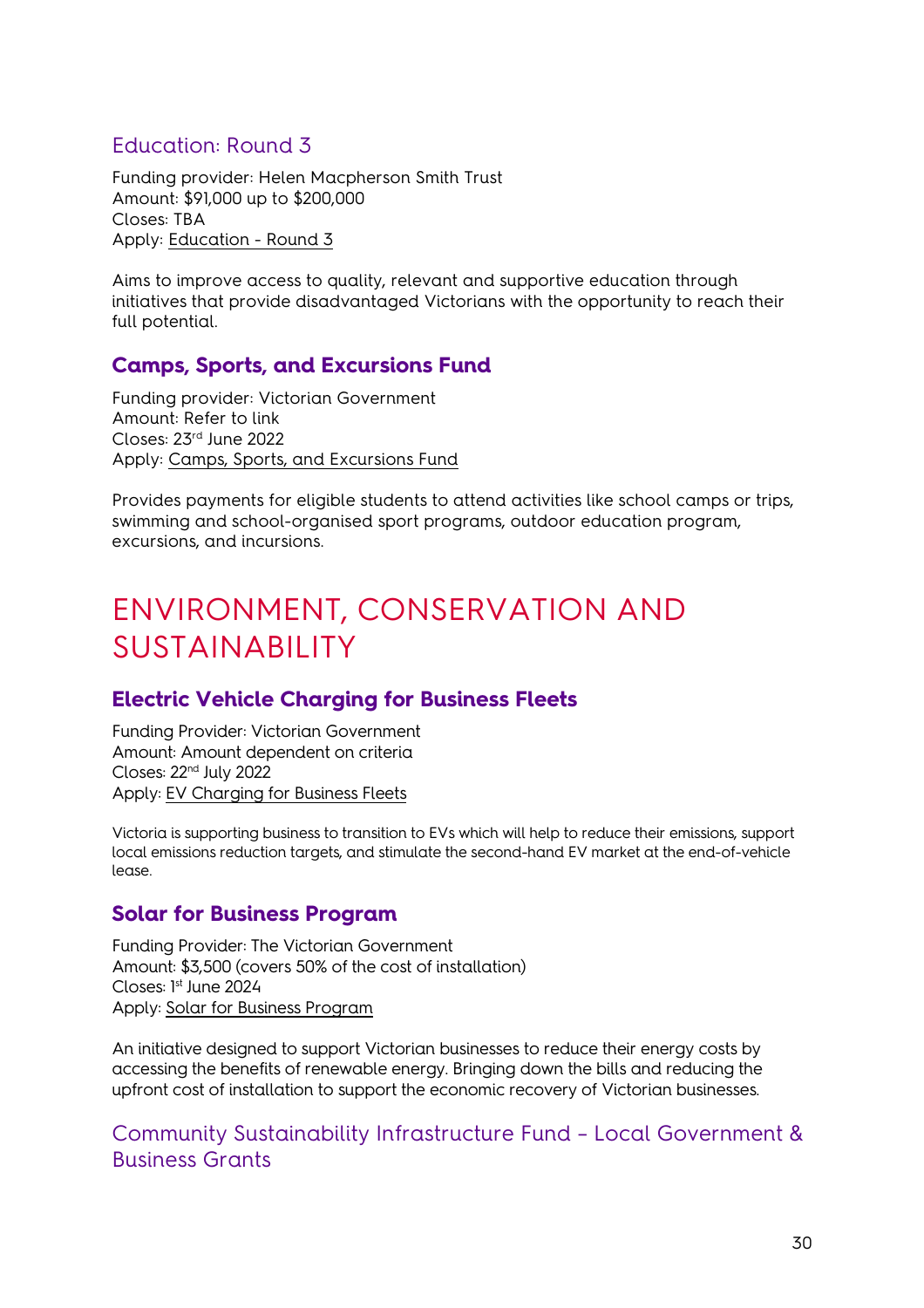Funding Provider: Victorian Department of Environment, Land, Water & Planning Amount: Unspecified Closes: Ongoing Apply: [Victorian Local Government Grants Commission](https://www.localgovernment.vic.gov.au/funding-programs/victoria-grants-commission)

Supports both feasibility studies and capital expenditure to achieve resource and energy efficiency, resource recovery and/or local environmental improvement outcomes.

# <span id="page-30-0"></span>Gas Efficiency Grants

Funding provider: Sustainability Victoria Amount: up to \$50,000 Closes: TBA 2023 Apply: [Sustainability Victoria | Gas efficiency grants](https://www.sustainability.vic.gov.au/grants-funding-and-investment/funded-projects/energy-efficiency-and-reducing-emissions-2/gas-efficiency-grants)

Offers matched funding of up to \$50,000 to assist eligible businesses with the cost of a variety of gas-related projects

#### <span id="page-30-1"></span>Purves Environmental Fund

Funding Provider: Purves Environmental Fund Amount: up to \$50,000 Closes: Ongoing Apply: [Apply for Funding](https://www.purvesenvirofund.org.au/funding) 

Supports proposals that meet the Fund's current focus areas: species loss from habitat destruction, landscape and water management, and climate change and solutions.

#### <span id="page-30-2"></span>Australian Small Grants Program

Funding Provider: The Sunrise Project Amount: up to \$5,000 Closes: Ongoing Apply: [Grants – The Sunrise Project](https://sunriseproject.org/grants/)

Provides small grants for grassroots climate change initiatives.

#### <span id="page-30-3"></span>The Ross Trust Grants

Funding provider: The Ross Trust Amount: \$40,000 up to \$100,000 Closes: On hold till July 1st, 2022 Apply: [Application](https://rosstrust.org.au/grants/apply-for-a-grant)

Supports the improvement of educational outcomes for vulnerable students and on protecting, conserving, and restoring the variety of living, native flora, and fauna within Victoria's natural environments across land, rivers, wetlands, coasts, and oceans.

#### <span id="page-30-4"></span>The Australian Government's Wild Otway Initiative

Funding provider: Corangamite Catchment Management Authority Amount: TBA Closes: TBA – register interest at website Apply: [Wild Otway Initiative](https://ccma.vic.gov.au/what-we-do/wild-otways/)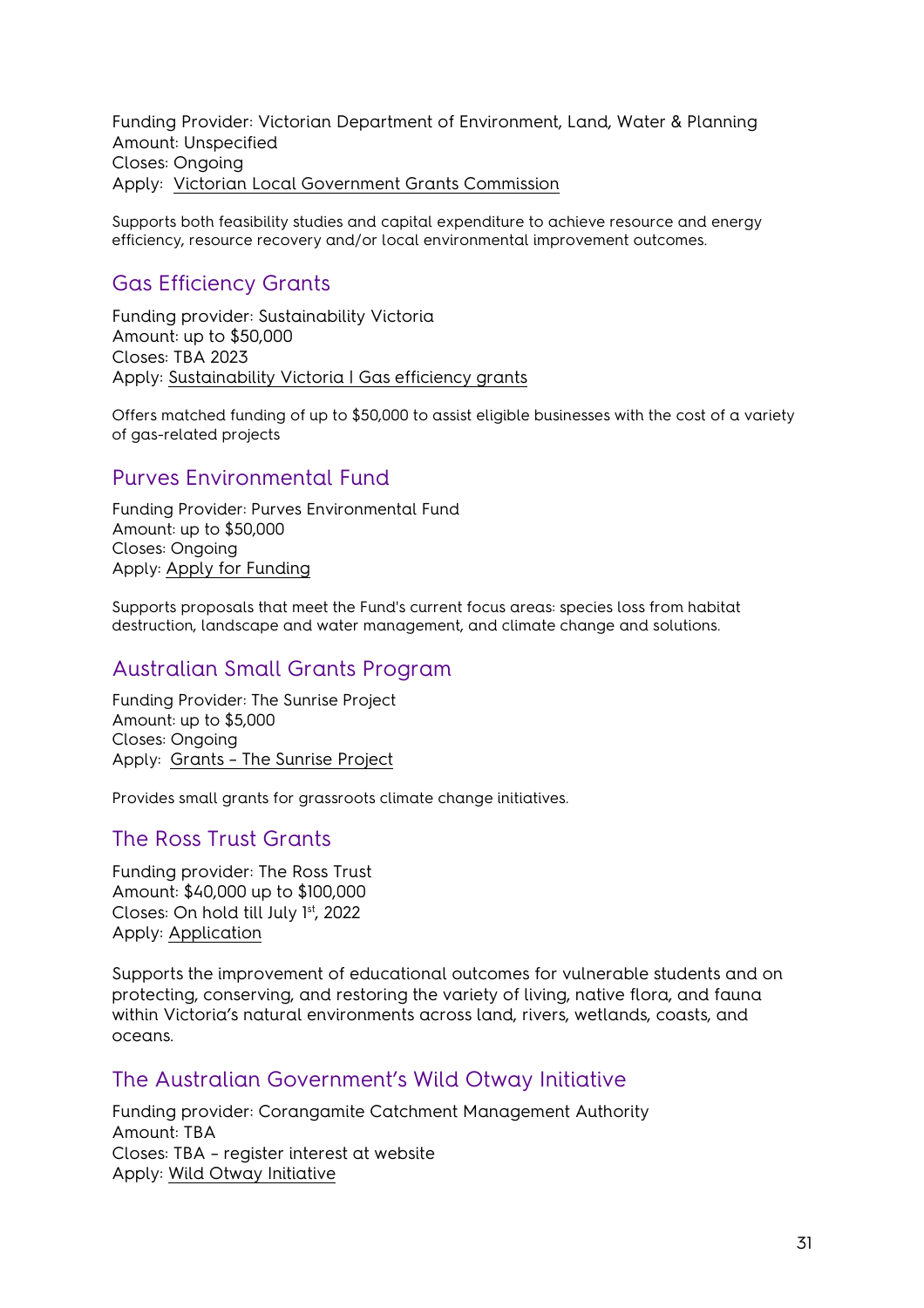The aim of this initiative is to improve the trajectory of threatened species targeted under the Australian Government's Threatened Species Strategy and other EPBC Act priority species. There is \$1 million available over the life of the program, individual grants ranging between \$5,000 to \$50,000 per year for up to 2 years (T&Cs apply).

#### <span id="page-31-0"></span>Environment: Round 3

Funding provider: Helen Macpherson Smith Trust Amount: \$91,000 up to \$200,000 Closes: TBA 2022 Apply: [Environment](https://hmstrust.org.au/applying-for-a-grant/)

Grants of up to three years in duration are provided to eligible charities for significant initiatives that can clearly demonstrate positive long-term impact. Aims to protect and improve Victoria's natural environments through conservation projects that advance sustainable practices.

# <span id="page-31-2"></span><span id="page-31-1"></span>DISABILITY<br>Disabled Children's Foundation Grants

Funding provider: Disabled Children's Foundation Amount: Unspecified Closes: Ongoing Apply: [Disabled Children's Foundation Grant](https://disabledchildrensfoundation.org.au/funding/application-for-funding/)

Aims to promote the health, welfare, and interests of disabled children around Australia and to ensure children with disabilities and their families have the same opportunities as all people to enjoy the benefits of participation in the community.

#### <span id="page-31-3"></span>Better Start for Children with Disability

Funding provider: Australian Department of Social Services Amount: up to \$12,000 Closes: Ongoing Apply: [Better Start for Children with Disability](https://www.dss.gov.au/disability-and-carers-programs-services-for-people-with-disability/helping-children-with-autism-hcwa-and-better-start-for-children-with-disability-better-start)

The funding can be used to pay for early intervention services provided by a range of early intervention professionals who are members of the Better Start Early Intervention Service Provider Panel.

#### <span id="page-31-4"></span>Innovative Solutions Support Fund

Funding provider: Australian Department of Education, Skills, and Employment Amount: Unspecified Closes: Ongoing Apply: [Innovative Solutions | KU IDFM](https://idfm.org.au/funding-streams/innovative-solutions)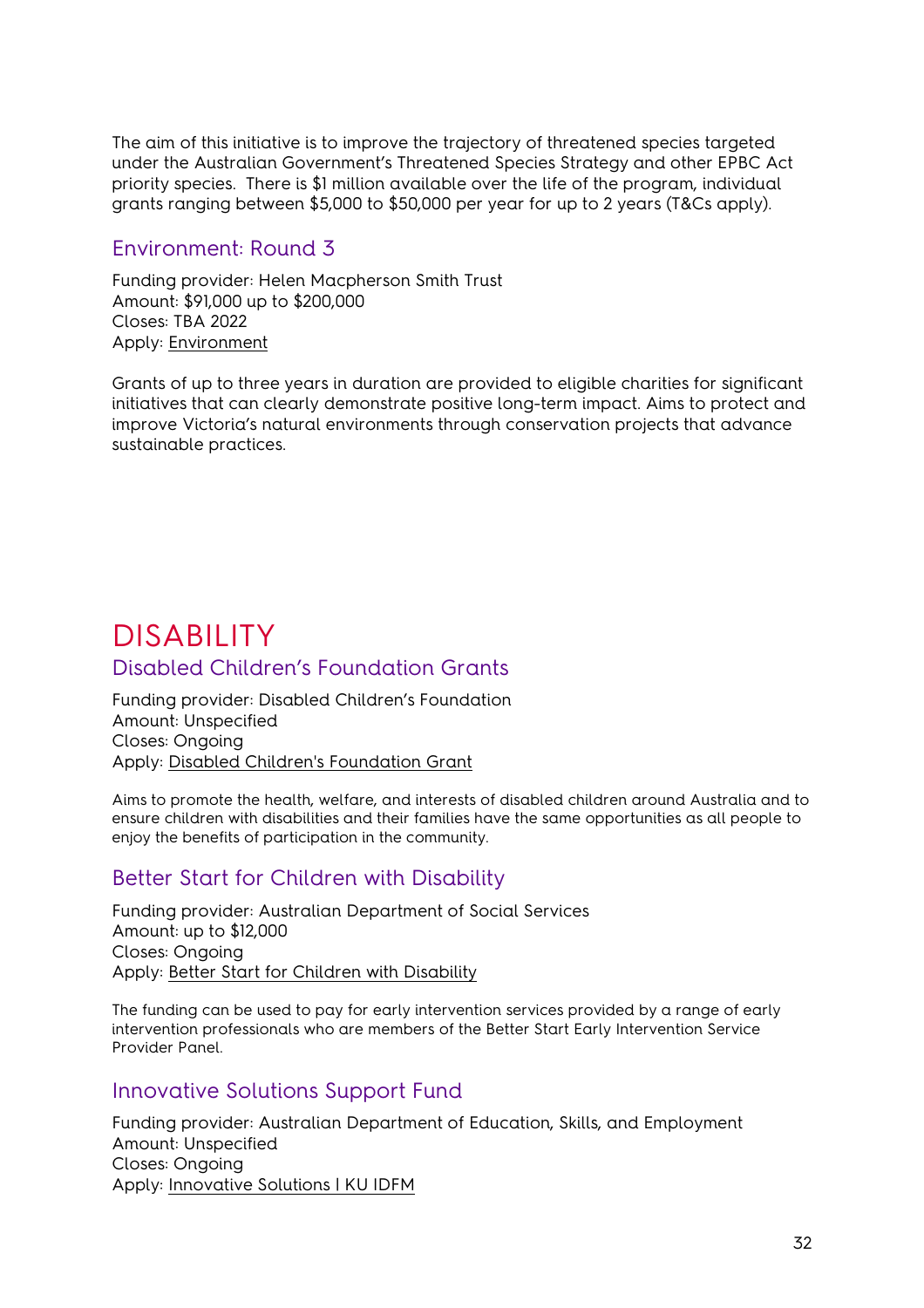Funds flexible and alternative solutions to address inclusion barriers in early childhood education and care services.

# <span id="page-32-0"></span>Tye Recreation Fund

Funding provider: Deaf Children Australia Amount: Unspecified Closes: Ongoing Apply: [Tye Recreation Fund - Deaf Children Australia](https://www.deafchildrenaustralia.org.au/scholarships-and-grants/)

Provides financial assistance to organisations and individuals towards the cost of holidays and recreation opportunities for Victorian children who are deaf.

# <span id="page-32-1"></span>Disability Donations Trust

Funding provider: Disability Donations Trust Amount: unspecified Closes: On hold Apply: [Disability Donations Trust](https://providers.dhhs.vic.gov.au/disability-donations-trust)

Provides grants to individuals and organisations to improve the quality of life for people with a disability. Applicants must be aged 18 or under, Victorian residents and fall within the target group.

# <span id="page-32-2"></span>NABS (National Auslan Interpreter Booking and Payment Service)

Funding provider: Department of Social Services Amount: Undisclosed Closes: Ongoing Apply: [About NABS](https://www.nabs.org.au/about-nabs.html)

NABS provides interpreters for Deaf, Deafblind, and hard of hearing people who use sign language and would like an interpreter for private health care appointments. NABS is free to people who are not eligible for NDIS (National Disability Insurance Scheme).

#### <span id="page-32-3"></span>Rehabilitation Appliance Program

Funding provider: Department of Veterans' Affairs Amount: Undisclosed Closes: Ongoing Apply: [Rehabilitation Appliance Program](https://www.dva.gov.au/health-and-treatment/care-home-or-aged-care/equipment-and-modifications-you-and-your-home)

If you are a Gold or White Card holder (with assessed need due to an accepted disability), you can access aids or appliances to help you maintain independence in your home through the Rehabilitation Appliances Program (RAP). Items can include diabetic supplies, mobility aids, home medical oxygen, etc.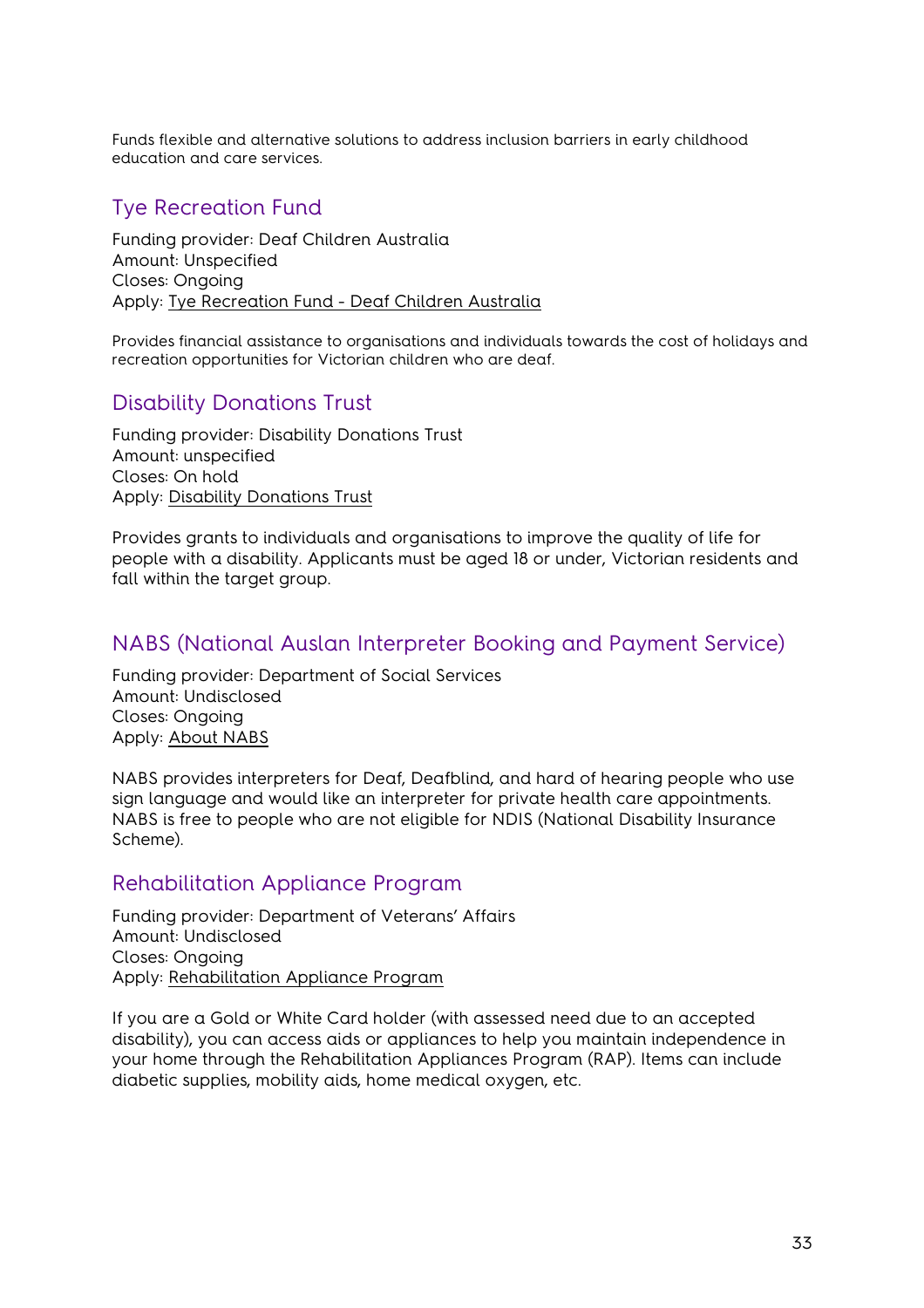# <span id="page-33-0"></span>INDIGENOUS

# <span id="page-33-1"></span>**2020 Bushfire Emergency Response Grant to Assist Indigenous Corporations**

Funding provider: The Indigenous Land and Sea Corporation (ILSC) Amount: Up to \$20,000 Closes: Ongoing Apply: [Bushfire Emergency Grant for Indigenous Corporations](https://business.vic.gov.au/grants-and-programs/2020-bushfire-emergency-response-grant-to-assist-indigenous-corporations)

The Indigenous Land and Sea Corporation (ILSC) has established an emergency response grant for any Indigenous corporation whose property has been directly affected by the recent bushfires.

# <span id="page-33-2"></span>Community Initiated Grant Proposals

Funding provider: National Indigenous Australians Agency Amount: Unspecified Closes: Ongoing Apply: [Community Initiated Proposals](https://www.niaa.gov.au/indigenous-affairs/grants-and-funding/community-led-proposals)

Considers grant proposals that address a need for Aboriginal and Torres Strait Islander people. Proposals must be developed with the community or group who will be impacted by the activity.

# <span id="page-33-3"></span>First Nations TV Drama Production

Funding provider: Screen Australia Amount: Unspecified Closes: Ongoing Apply: [TV Drama Production](https://www.screenaustralia.gov.au/funding-and-support/first-nations/production/tv-drama-production) 

Assist in the professional development of First Nations Australian key creatives, as well as to provide opportunities for Aboriginal and Torres Strait Islander filmmakers who have demonstrated extraordinary talent to extend their vision and their skills.

#### <span id="page-33-4"></span>Trainee Grants

Funding provider: RANZCP Amount: Unspecified Closes: Ongoing Apply: [Trainee grants | RANZCP](https://www.ranzcp.org/membership/awards-grants-and-member-recognition/trainee-grants)

Provides financial assistance and support to trainees in psychiatry, including Aboriginal, Torres Strait Islander and Maori Trainees

#### <span id="page-33-5"></span>KWT Grants

Funding Provider: Koondee-Woonga-gai Toor-rong Fund Amount: up to \$10,000 Closes: Ongoing Apply: [Grants](https://www.kwtfund.org.au/grants)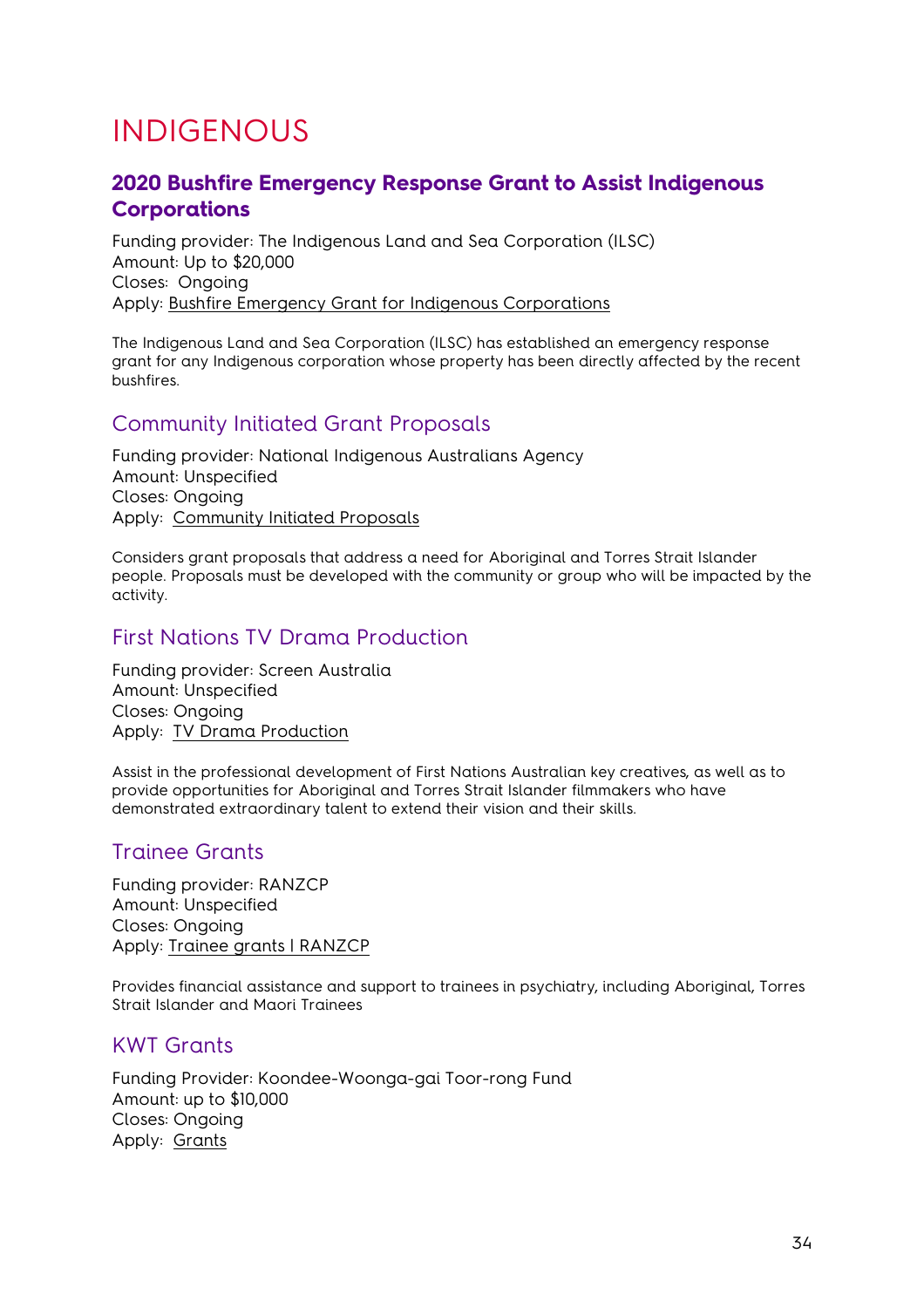Supports First Nations peoples and organisations that have resided or have been based in Victoria for twelve months or more.

# <span id="page-34-0"></span>Our Country Our Future

Funding Provider: Australian Government Indigenous Land and Sea Corporation Amount: Unspecified Closes: Ongoing Apply: [Our Country Our Future - ILSC](https://www.ilsc.gov.au/partner-with-us/our-country-our-future/)

Provides a wide range of assistance to Indigenous Australians including to acquire land and water-related rights, and to manage Indigenous-held land and Indigenous waters.

# <span id="page-34-1"></span>CAGES Foundation –Economic Inclusion Grants

Funding Provider: CAGES Foundation Amount: Unspecified Closes: Ongoing Apply: [Home | Cages Foundation](https://cagesfoundation.org/)

Supports Aboriginal controlled organisations to promote economic inclusion for First Nation people through assisting with project costs including core expenses and internal investment products.

# <span id="page-34-2"></span>CAGES Foundation – Strategic Partnerships

Funding Provider: CAGES Foundation Amount: Unspecified Closes: Ongoing Apply: [Home | Cages Foundation](https://cagesfoundation.org/)

Supports organisations that work with Aboriginal and Torres Strait Islander children (pre-natal to 5), and who are located on the east coast and have a national reach.

#### <span id="page-34-3"></span>Harcourts Foundation Grants

Funding provider: Harcourts Foundation Amount: Unspecified Closes: Ongoing Apply: [Harcourts Foundation](https://harcourtsfoundation.org/) 

Supports Aboriginal and Torres Strait Islander peoples to express, preserve and maintain their cultures through languages and arts activities around Australia.

#### <span id="page-34-4"></span>Futures Fund

Funding Provider: Black Rainbow Amount: \$1,000 Closes: EOI Open Apply: [Futures Fund - Black Rainbow](https://blackrainbow.org.au/futuresfund/)

Invests in the futures of the Indigenous LGBTIQ+ community. These grants are awarded for the advancement of Indigenous LGBTIQ+ community members who can demonstrate they are high achievers and excelling in their chosen field.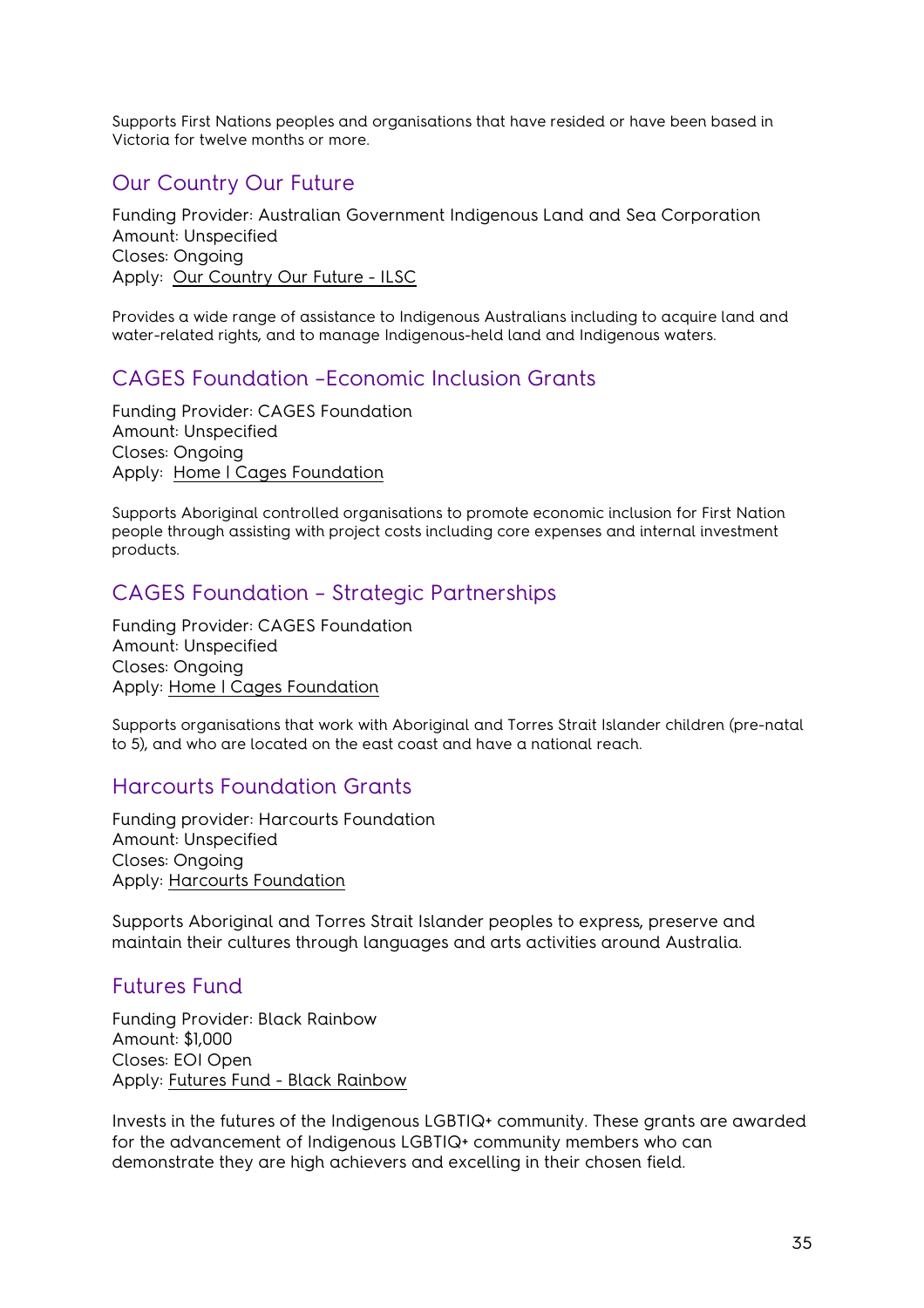# <span id="page-35-0"></span>NAIDOC Local Grants

Funding provider: National Indigenous Australians Agency Amount: \$200 to \$1,000 Closes: TBA Apply: [NAIDOC Local Grants Program](https://www.communitygrants.gov.au/grants/naidoc-local-grants-program)

Provides funding to indigenous and non-indigenous organisations to contribute to the costs of local and regional NAIDOC activities across Australia.

# <span id="page-35-1"></span>Aboriginal Sport Participation Grant Program

Funding provider: Sport and Recreation Victoria Amount: up to \$1,500 Closes: TBA Apply: [Aboriginal Sport Participation Grant Program](https://sport.vic.gov.au/grants-and-funding/our-grants/aboriginal-sport-participation-grant-program)

Assists Aboriginal Victorians to participate in Aboriginal sport carnivals, buy sports uniforms and equipment, as well as funding for travel and accommodation expenses for athletes to compete in state and national competitions.

#### <span id="page-35-2"></span>Indigenous Programs Practitioners Support Internship

Funding provider: Screen Australia Amount: up to \$20,000 Closes: Ongoing Apply: [Indigenous Programs Practitioners Support Internship](https://www.screenaustralia.gov.au/funding-and-support/indigenous/sector-development/internships) 

Assists the career development of talented filmmakers who can demonstrate a strong commitment to a career in the film industry.

# <span id="page-35-3"></span>Feature Development Funding Program

Funding provider: Screen Australia Amount: up to \$35,000 Closes: TBA Apply: [Feature Development Funding Program](https://www.screenaustralia.gov.au/funding-and-support/indigenous/development/feature-development-program)

This grant aims to provide opportunities for Aboriginal and Torres Strait Islander filmmakers with demonstrated experience to create a short feature film.

# <span id="page-35-4"></span>Capacity Building Funding for Native Title Corporations

Funding Provider: National Indigenous Australians Agency Amount: Undisclosed Closes: Ongoing Apply: [Capacity building for native title corporations](https://www.niaa.gov.au/indigenous-affairs/grants-and-funding/capacity-building-native-title-corporations)

The Department is inviting eligible applicants to apply for Prescribed Bodies Corporate (PBCs) capacity building grant funding under the Indigenous Advancement Strategy. There are three elements to this funding include 1 Increase Capacity, 2 Support for Training and 3 Support for Native Title Agreement-making.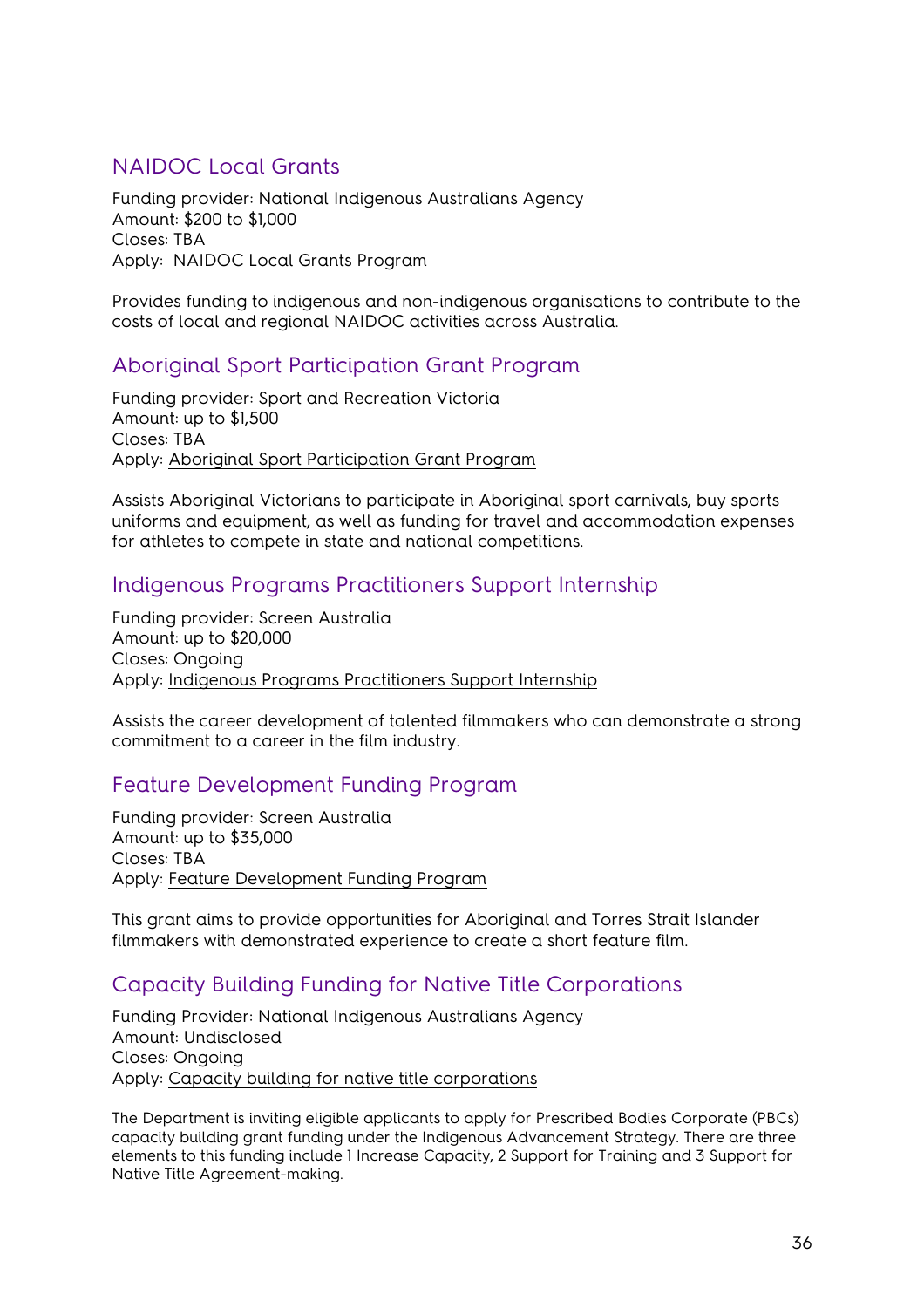Applications will be accepted from individual PBCs, groups of PBCs, or third parties authorised to administer funds on behalf of PBCs. Applicants must meet other eligibility criteria outlined in the IAS Grant Guidelines and undergo financial viability checks and a risk assessment.

#### <span id="page-36-0"></span>#ContagionofLove Community Micro-grants

Funding provider: Black Rainbow Amount: \$300 Closes: Ongoing Apply: [PROJECTS – Black Rainbow](http://www.blackrainbow.org.au/contagion-of-love-projects/)

Black Rainbow is currently offering community micro-grants to self-identifying LGBQTI people of the Aboriginal and Torres Strait Islander community. These micro-grants are to assist with hosting Indigenous LGBQTI community events.

# <span id="page-36-1"></span>Tailored Assistance Indigenous Employment Grants

Funding provider: National Indigenous Australians Agency Amount: Undisclosed Closes: Ongoing Apply: [Tailored Assistance Employment Grants](https://www.niaa.gov.au/indigenous-affairs/employment/tailored-assistance-employment-grants)

Tailored Assistance Employment grants are available to provide funding support to connect working age Indigenous Australians with real and sustainable jobs, as well as support Indigenous school student's transition from education to sustainable employment. Where funding is available, organisations will be able to apply for Tailored Assistance Employment grant funding at any time. This open grant funding process will support services or activities that will have a positive impact on the Government's priority area of Employment and Increased participation of Indigenous Australians. The Department encourages applications for the funding of activities tailored to local circumstances with the involvement of Indigenous communities.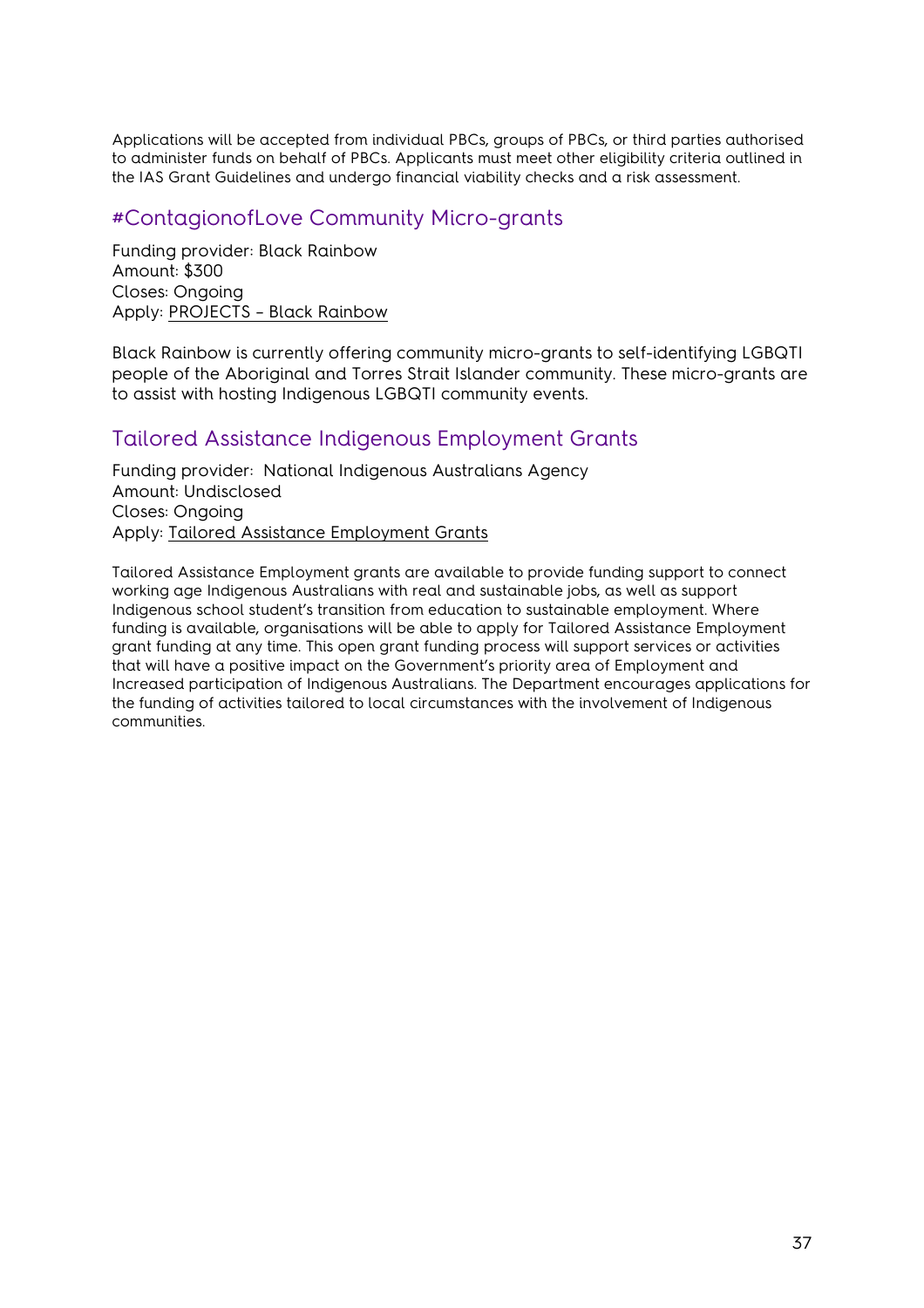# <span id="page-37-0"></span>SPORT

# <span id="page-37-1"></span>Fundraising4Sport

Funding provider: Australian Sports Foundation Amount: Unspecified Closes: Ongoing Apply: [Fundraising4Sport](https://asf.org.au/fundraise)

Raises funds for sporting and community clubs and organisations of all sizes for projects that seek to develop sport and/or increase participation.

# <span id="page-37-2"></span>Boots for All Community Partner

Funding provider: Boots for All Amount: Unspecified Closes: Ongoing Apply: [Boots for All](https://www.bootsforall.org.au/about-us#:%7E:text=Boots%20For%20All%20-%20Sport%20for%20All%20Since,social%20enterprise%20sports%20store%20-%20Sport%20for%20All)

Breaks down barriers to sport participation by collecting and distributing quality, new and near-new sporting equipment to vulnerable Australians.

# <span id="page-37-3"></span>Dylan Alcott Foundation Grant

Funding provider: Dylan Alcott Foundation Amount: Unspecified Closes: Ongoing Apply: [Dylan Alcott Foundation - Helping young Australians with disabilities](https://dylanalcottfoundation.com.au/)

Aims to eliminate the barriers facing young people with a disability in fulfilling their dreams.

# <span id="page-37-4"></span>Emergency: Sporting and Recreation Equipment

Funding provider: Sport and Recreation Victoria Amount: up to \$2,000 Closes: Ongoing Apply: [Emergency Sporting Equipment Grant Program](https://sport.vic.gov.au/grants-and-funding/our-grants/emergency-sporting-and-recreational-equipment) 

Aids grassroots sport and active recreation clubs and organisations to replace essential sporting or first aid equipment that has been lost or destroyed because of fire, flood, significant storm event, theft, or criminal damage. Applications must be lodged within 6 months of damage incurred.

#### <span id="page-37-5"></span>BIS Sport Funding

Funding provider: Barwon Sports Academy Amount: \$50 - \$500 Closes: Ongoing Apply: [BIS Sport Funding](https://www.barwonsportsacademy.org.au/additional-information/grants-and-funding) 

Assists individual sports people who are participating in regional, state, and national sporting events or competitions and who are residents of the City of Greater Geelong, Surf Coast Shire, and Borough of Queenscliff.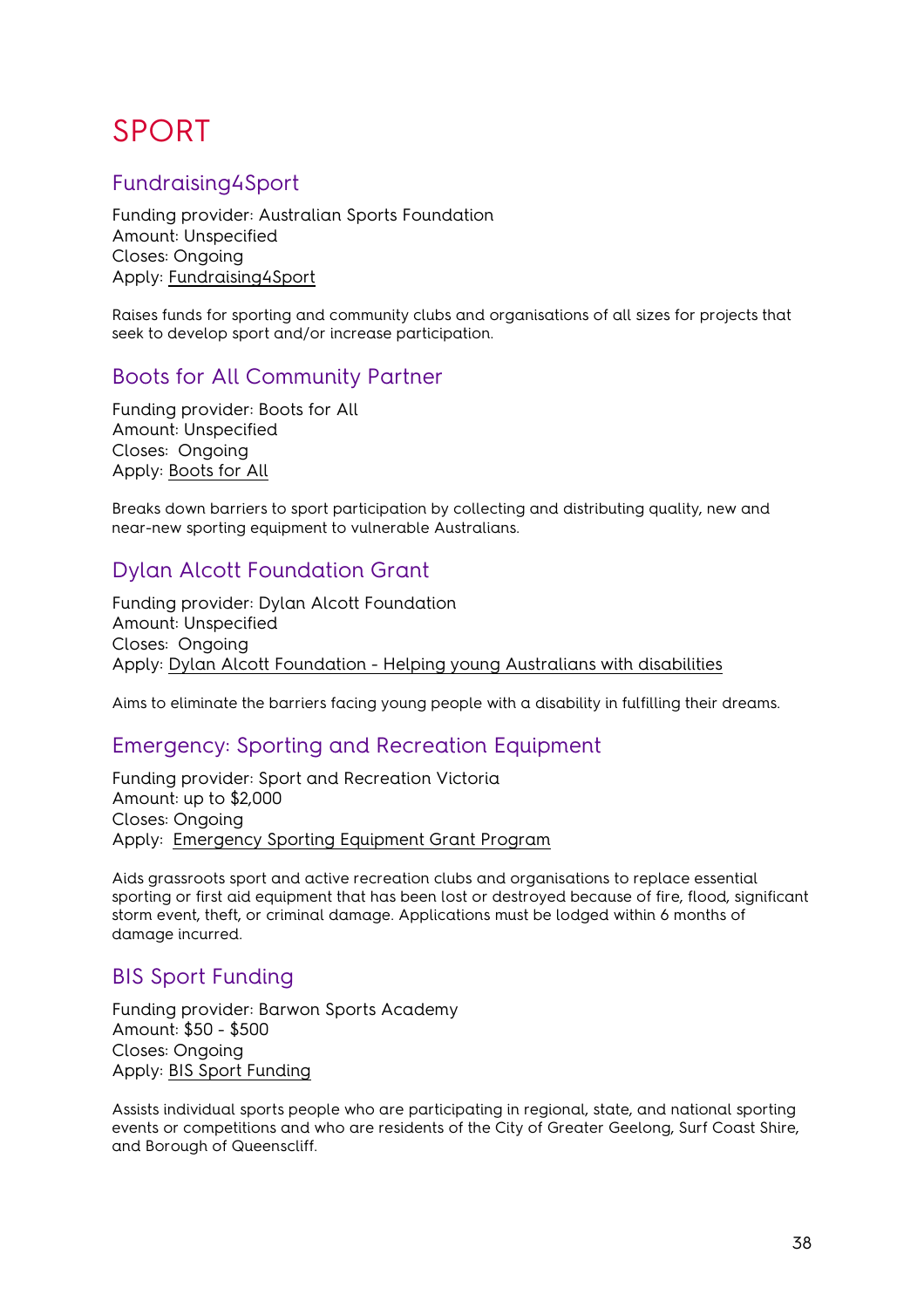# <span id="page-38-0"></span>Opportunity Knocks Subsidy Program

Funding provider: Australian Tennis Foundation Amount: up to \$500 Closes: Ongoing Apply: [Opportunity Knocks Subsidy Program](https://www.tennis.com.au/about-tennis-australia/australian-tennis-foundation/what-we-do#:%7E:text=The%20Opportunity%20Knocks%20Subsidy%20Program,membership%20fees%20or%20competition%20fees.)

Offers young people aged 5 - 17 facing disadvantage or adversity the opportunity to continue their tennis journey with subsidised coaching by a qualified tennis coach.

#### <span id="page-38-1"></span>Victorian Golf Foundation Grants

Funding provider: Victorian Government Amount: up to \$3,000 Closes: Ongoing Apply: [Victorian Golf Foundation Grants](https://asf.org.au/)

Assists individuals, projects, programs, and services which benefit golf in the areas of junior development, research and development, participation initiatives, publicity/public relations, and innovation.

# <span id="page-38-2"></span>Play Golf Fund

Funding provider: Play Golf Fund Amount: Unspecified Closes: Ongoing Apply: [PlayGolf Fund](https://playgolffund.com.au/)

Aims to support the creation, expansion, upgrade, or reconfiguration of innovative, entertainment-based golf facilities around Australia.

#### <span id="page-38-3"></span>Sporting Club Grants Program – Uniforms or Equipment

Funding provider: Sport and Recreation Victoria Amount: up to \$1,000 Closes: TBA Late 2022 Apply: [Uniforms or Equipment Grant](https://sport.vic.gov.au/grants-and-funding/our-grants/sporting-club-grants-program)

Provides grants to purchase uniforms or other equipment essential for participation. Eligible items could include uniform items such as jumpers or tracksuits and equipment such as bats, match balls and first aid equipment.

# <span id="page-38-4"></span>Sporting Club Grants Program – Club Operational Capacity

Funding provider: Sport and Recreation Victoria Amount: up to \$5,000 Closes: TBA Late 2022 Apply: [Club Operational Capacity](https://sport.vic.gov.au/grants-and-funding/our-grants/sporting-club-grants-program) 

Aims to improve the operational effectiveness and efficiency of clubs through strategic planning. This could include development of policy and procedural manuals or development of a club or organisation website.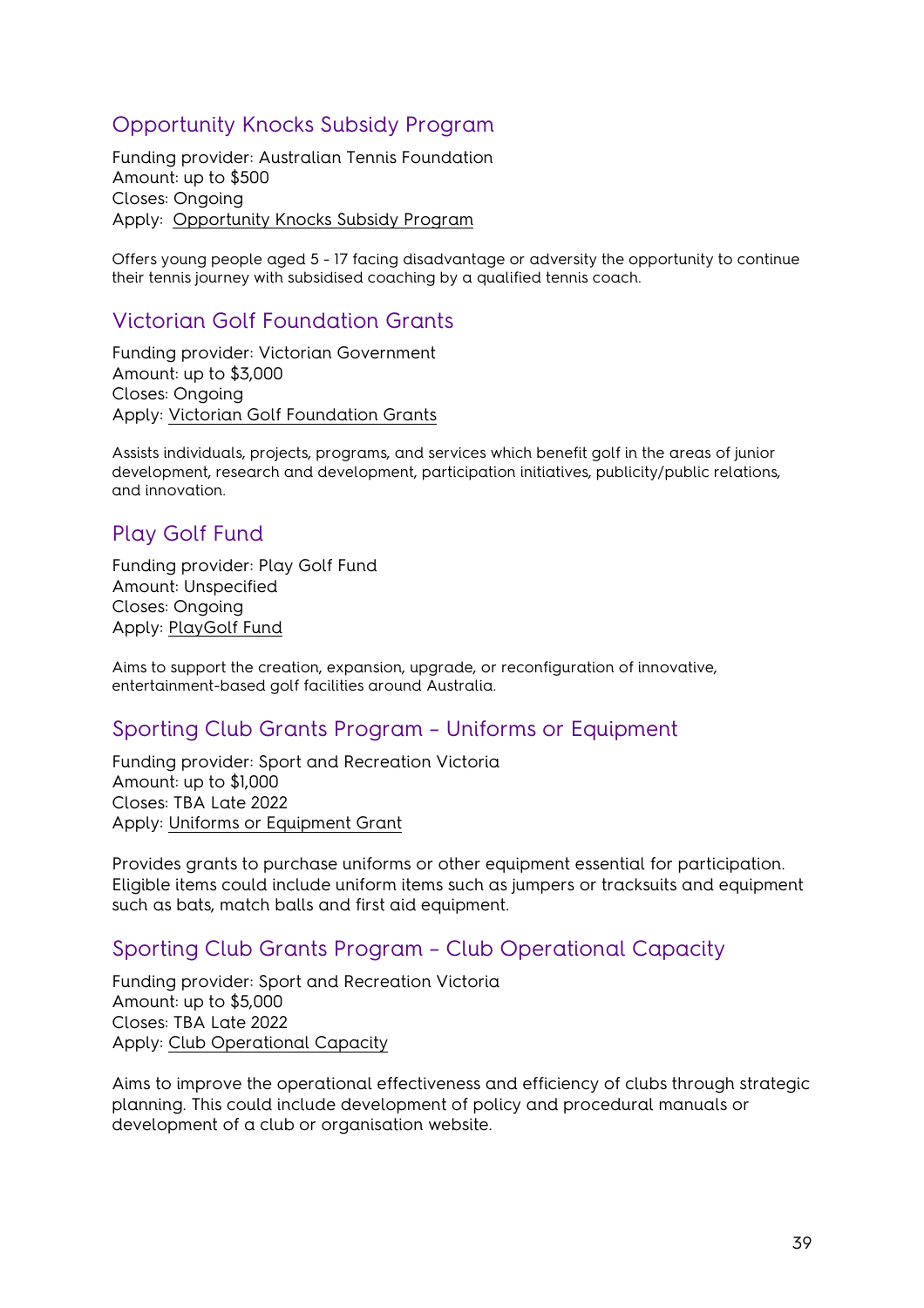# <span id="page-39-0"></span>Sporting Club Grants Program – Skill Development

Funding provider: Sport and Recreation Victoria Amount: up to \$5,000 Closes: TBA Late 2022 Apply: [Skill Development](https://sport.vic.gov.au/grants-and-funding/our-grants/sporting-club-grants-program) 

Aims to improve the skills of club members and club sustainability through training for coaches, officials, and other staff. Priority will be given to training that supports the inclusion of population groups with low levels of participation in sport and physical activity.

#### <span id="page-39-1"></span>**Local Sporting Champions**

Funding Provider: Sport Australia Amount: \$500-\$750 Closes: 30<sup>th</sup> June 2022 Apply: [Local Sporting Champions](https://www.sportaus.gov.au/grants_and_funding/local_sporting_champions)

Local Sporting Champions program provides financial assistance for coaches, officials and competitors aged 12-18 participating in state, national or international championships.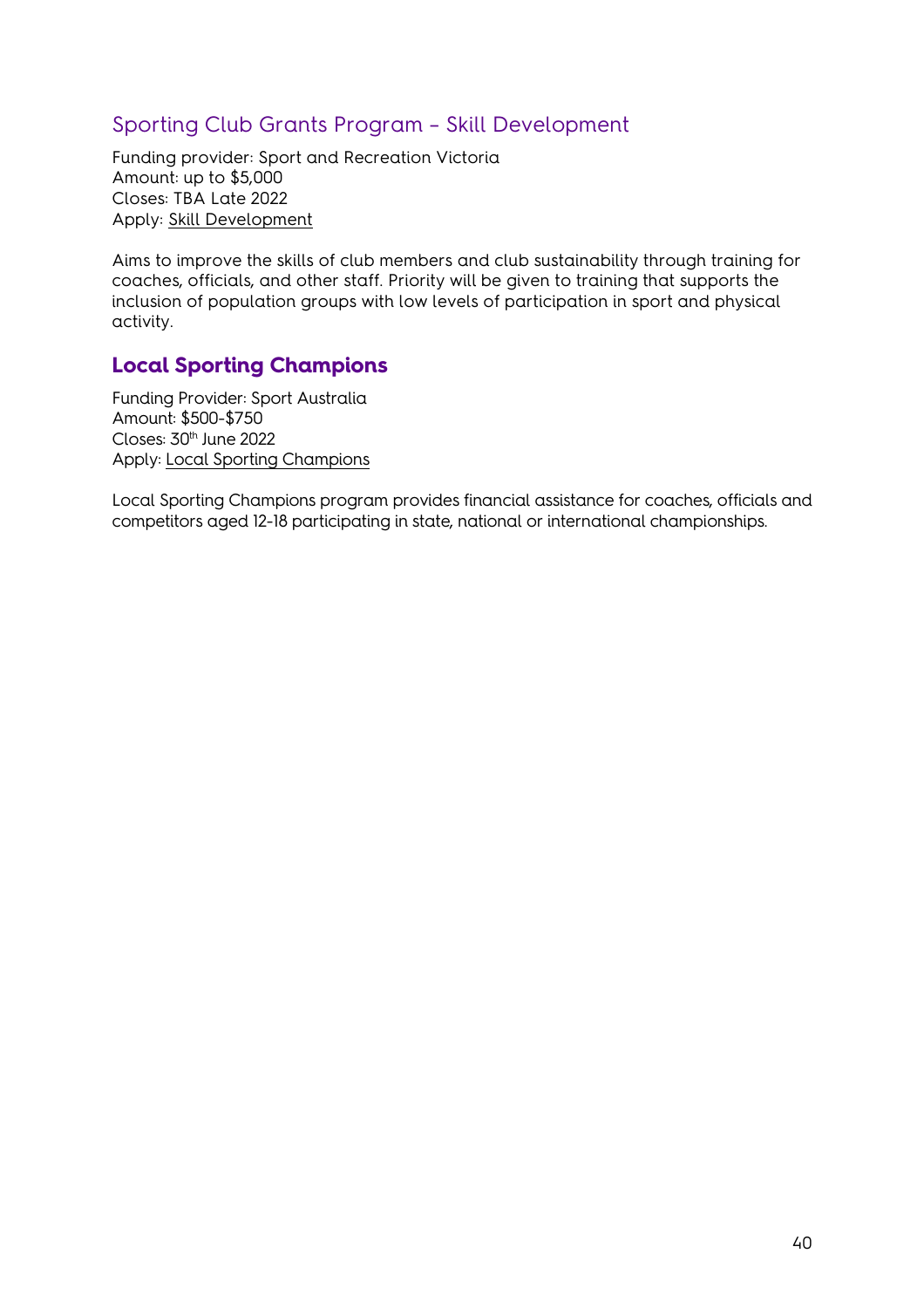# <span id="page-40-0"></span>BUSINESS

# <span id="page-40-1"></span>**Manufacturing Input Import Duty Concessions**

Funding provider: Australian Government Amount: Import Duty Concessions Closes: Ongoing Apply: **Input Import Duty Concessions** 

Input Import Duty concessions aim to help reduce the cost of manufacturing products.

#### <span id="page-40-2"></span>**Skilled and Business Migration Program**

Funding provider: Live in Melbourne Amount: Visa and Business Assistance Closes: Ongoing Apply: [Skilled and Business Migration Program](https://liveinmelbourne.vic.gov.au/about-us#.VGRK41PZh1A)

Aims to attract and retains talent to Victoria by providing state visa nomination to selected high-calibre skilled professionals, businesspeople, and investors from around the world.

#### <span id="page-40-3"></span>**Research and Development Tax Incentive**

Funding provider: The Australian Government Amount: Tax Offset for eligible R&D Closes: Ongoing Apply: [R&D Tax Incentive](https://business.gov.au/Grants-and-Programs/Research-and-Development-Tax-Incentive)

The Research and Development Tax Incentive helps companies innovate and grow by offsetting some of the costs of eligible research and development.

#### <span id="page-40-4"></span>**Restart Program**

Funding provider: Department of Education, Skills & Employment Amount: Up to \$10,000 Closes: Ongoing Apply: [Restart Program](https://www.dese.gov.au/restart-help-employ-mature-workers)

Help and encourage businesses to employ and retain mature workers who are 50 years of age and over.

#### <span id="page-40-5"></span>**Jobs Victoria Fund**

Funding provider: The Victorian Government Amount: Up to \$20,000 Closes: Ongoing Apply: [Jobs Victoria Fund](https://business.vic.gov.au/grants-and-programs/jobs-victoria-fund)

The Jobs Victoria Fund is providing \$250 million in wage subsidies to assist Victorian businesses to employ at least 10,000 people who are looking for work.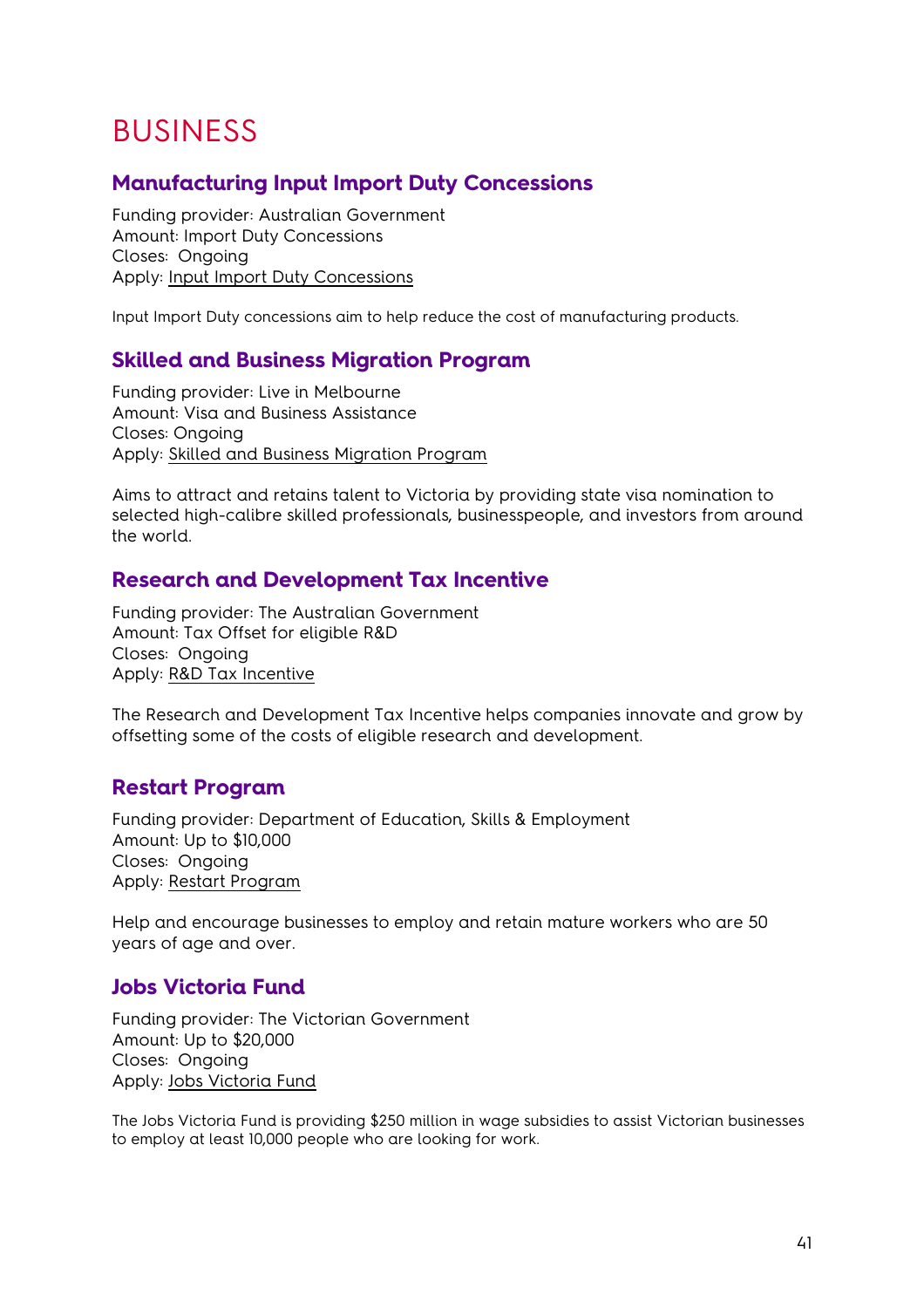# <span id="page-41-0"></span>**Small Business Digital Adaptation Program**

Funding Provider: The Victorian Government Amount: \$1,200 Closes: 18th July 2022 Apply: [Small Business Digital Adaptation Program](https://business.vic.gov.au/grants-and-programs/small-business-digital-adaptation-program) 

The Small Business Digital Adaptation Program provides \$1200 rebates so small businesses can access a range of digital business tools. The Victorian Government has partnered with 14 suppliers to help you build or upgrade your website, improve your cash flow, start online marketing, manage your jobs and projects, and keep better track of stock.

# <span id="page-41-1"></span>**Small Business Ventilation Program**

# <span id="page-41-2"></span>**a) Ventilation Rebate**

Funding Provider: The Victorian Government Amount: \$500 Closes: 24<sup>th</sup> June 2022 Apply: [Small Business Ventilation Program - Rebate](https://business.vic.gov.au/grants-and-programs/small-business-ventilation-program/ventilation-rebate)

The Ventilation Rebate provides a \$500 rebate for public-facing small businesses to undertake immediate actions such as purchasing equipment or hiring a qualified tradesperson to undertake minor services to improve ventilation in areas accessible to customers.

# <span id="page-41-3"></span>**b) Ventilation Grant**

Funding Provider: The Victorian Government Amount: Between \$1,000 and \$5,000 Closes: 24<sup>th</sup> June 2022 Apply: [Small Business Ventilation Program - Grant](https://business.vic.gov.au/grants-and-programs/small-business-ventilation-program/ventilation-grant)

The Ventilation Grant enables eligible public-facing businesses to invest in large projects to improve ventilation, such as building works, engaging professional services, or purchasing equipment. Grant funding will be matched dollar for dollar with the business, between \$1000 and \$5000.

#### <span id="page-41-4"></span>**New Business Assistance with NEIS**

Funding Provider: Department of Education, Skills & Employment Amount: NEIS Allowance and Rent Assistance, Training & Personalised Mentoring Closes: Ongoing Apply: [New Business Assistance](https://www.dese.gov.au/new-business-assistance-neis)

For individuals who are interested in starting a business or who need help to refocus an existing micro-business impacted by COVID-19

# <span id="page-41-5"></span>Hospitality Business Grant Program

Funding provider: Business Victoria Amount: up to \$25,000 Closes: Ongoing Apply: [Grants & programs | Business Victoria](https://business.vic.gov.au/grants-and-programs?filter=%7B%22status%22%3A%5B%22opening+soon%22%2C%22open%22%2C%22ongoing%22%5D%7D&page=1)

Supports food service businesses that have been affected by the return to Stage 3 and Stage 4 'Stay at Home' restrictions to help slow the spread coronavirus (COVID-19) in Victoria.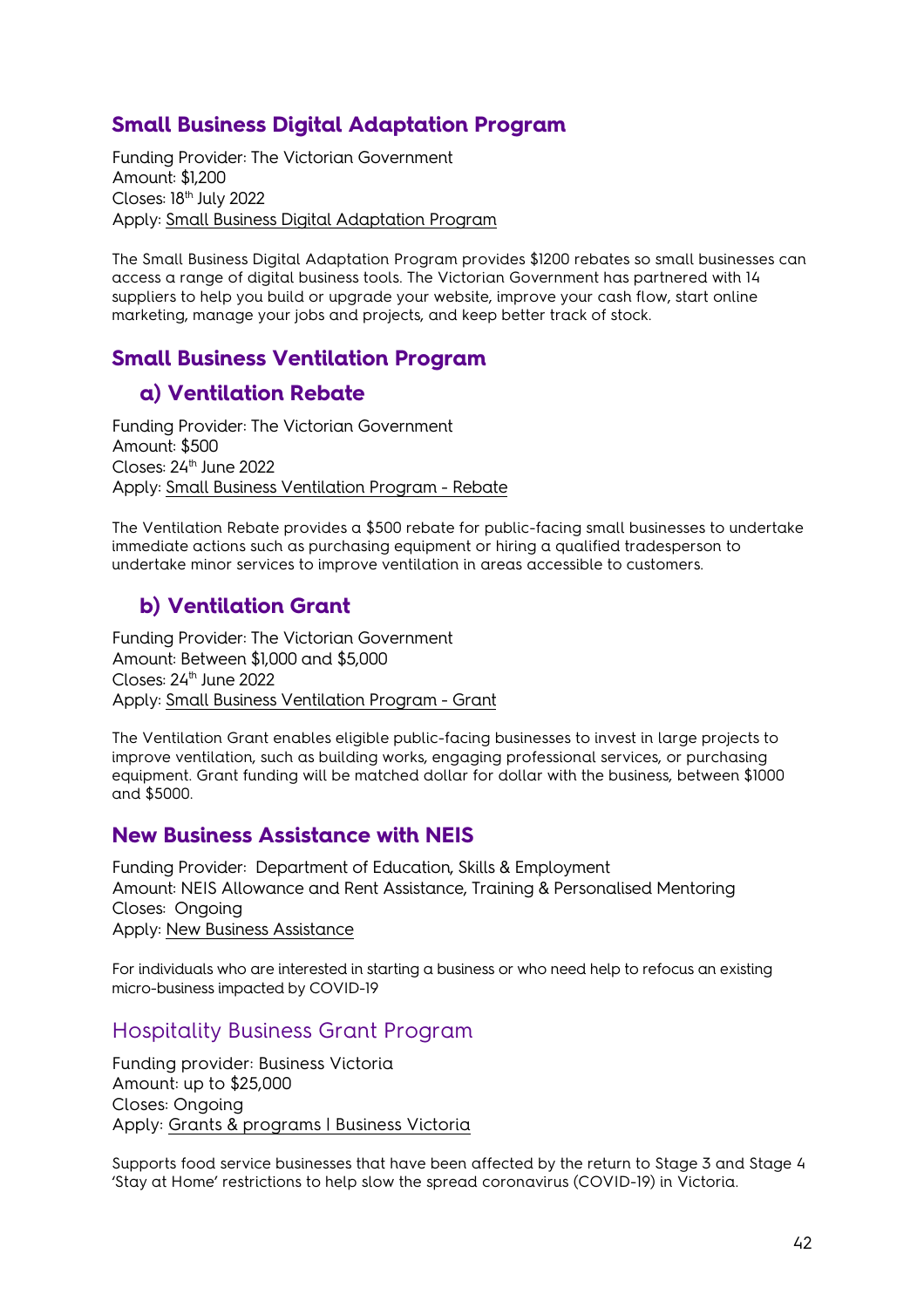# <span id="page-42-0"></span>Employment Assistance Fund

Funding provider: Australian Government Amount: Unspecified Closes: Ongoing Apply: [Employment Assistance Fund \(EAF\) | Job Access](https://www.jobaccess.gov.au/employment-assistance-fund-eaf)

Provides financial help to eligible people with disability and mental health conditions and employers to buy work related modifications, equipment, Auslan services and workplace assistance and support services.

# <span id="page-42-1"></span>Clean Energy Innovation Fund

Funding provider: Clean Energy Finance Corporation (CEFC) Amount: up to \$50,000 Closes: Ongoing Apply: [Clean Energy Innovation Fund](https://www.cefc.com.au/where-we-invest/special-investment-programs/clean-energy-innovation-fund/) 

Targets technologies and businesses that have passed beyond the research and development stage and which can benefit from early-stage seed or growth capital to help them progress to the next stage of their development.

# <span id="page-42-2"></span>Gas Efficiency Grants

Funding provider: Sustainability Victoria Amount: up to \$50,000 Closes: Ongoing Apply: [Sustainability Victoria | Gas efficiency grants](https://www.sustainability.vic.gov.au/grants-funding-and-investment/funded-projects/energy-efficiency-and-reducing-emissions-2/gas-efficiency-grants)

Offers matched funding of up to \$50,000 to assist eligible businesses with the cost of a variety of gas-related projects

#### <span id="page-42-3"></span>Better Commercial Buildings

Funding provider: Sustainability Victoria Amount: up to \$30,000 Closes: Ongoing Apply: [Sustainability Victoria | Better commercial buildings](https://www.sustainability.vic.gov.au/grants-funding-and-investment/funded-projects/energy-efficiency-and-reducing-emissions-2/better-commercial-buildings)

<span id="page-42-4"></span>Provides matched funding up to \$30,000 to make commercial buildings in Victoria more energy efficient

#### <span id="page-42-5"></span>Business Energy Advice Program

Funding provider: Australian Department of Industry, Science Energy and Resources Amount: Unspecified Closes: Ongoing Apply: [Business Energy Advice Program](https://www.energy.gov.au/government-priorities/energy-programs/business-energy-advice-program) 

Delivers trusted advice to help small businesses and their representatives get better energy deals and increase their energy efficiency.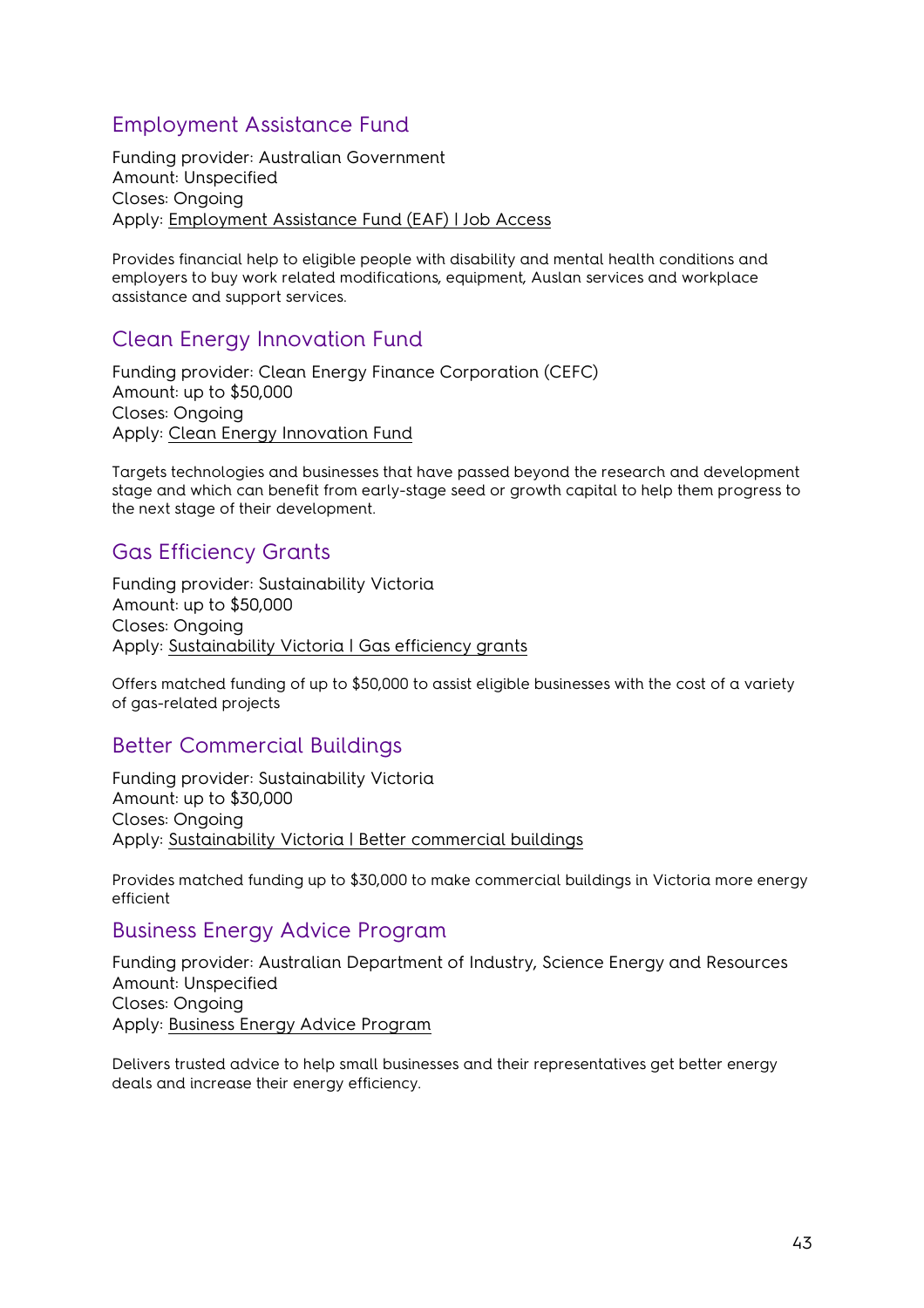#### <span id="page-43-0"></span>Back to Work Scheme

Funding provider: State Revenue Office Victoria Amount: up to \$7,000 Closes: Ongoing Apply: [Back to Work Scheme](https://www.sro.vic.gov.au/back-to-work)

Provides employers with up to \$11,000 for hiring and training eligible employees.

#### <span id="page-43-1"></span>Business Costs Assistance Program

Funding provider: Business Victoria Amount: up to \$8,400 Closes: Ongoing Apply: [Business Costs Assistance Program](https://business.vic.gov.au/grants-and-programs/business-costs-assistance-program-round-four-construction)

Assists eligible businesses with costs incurred because of necessary public health restrictions, during the COVID-19 circuit breaker action.

#### <span id="page-43-2"></span>Grow Your Business- Business Development Plan – Mentoring

Funding provider: Victorian Department of State Development, Business & Innovation Amount: up to \$7,500 Closes: Ongoing Apply: [Grants & programs](https://business.vic.gov.au/grants-and-programs?filter=%7B%22status%22%3A%5B%22opening+soon%22%2C%22open%22%2C%22ongoing%22%5D%7D&page=1)

Mentoring aims to provide experienced strategic advice to a board and/or CEO. Primarily Mentoring guides businesses in the implementation of a complex business plan

#### <span id="page-43-3"></span>Games Release

Funding provider: Film Victoria Amount: up to \$30,000 Closes: Ongoing Apply: [VicScreen](https://vicscreen.vic.gov.au/funding/games) 

Supports newer and smaller Victorian games studios and developers to engage experienced consultants to assist them to deliver a well-planned and marketed release of their project.

#### <span id="page-43-4"></span>Bond Business Accelerator

Funding provider: Bond University Amount: up to \$5,000 Closes: Ongoing Apply: [Bond Business Accelerator](https://bond.edu.au/)

Provides an incubator for early-stage start-ups, combining the essential ingredients of formal training, practical skills, high level mentoring and investor introductions that will transform your idea into a fully-fledged commercial entity.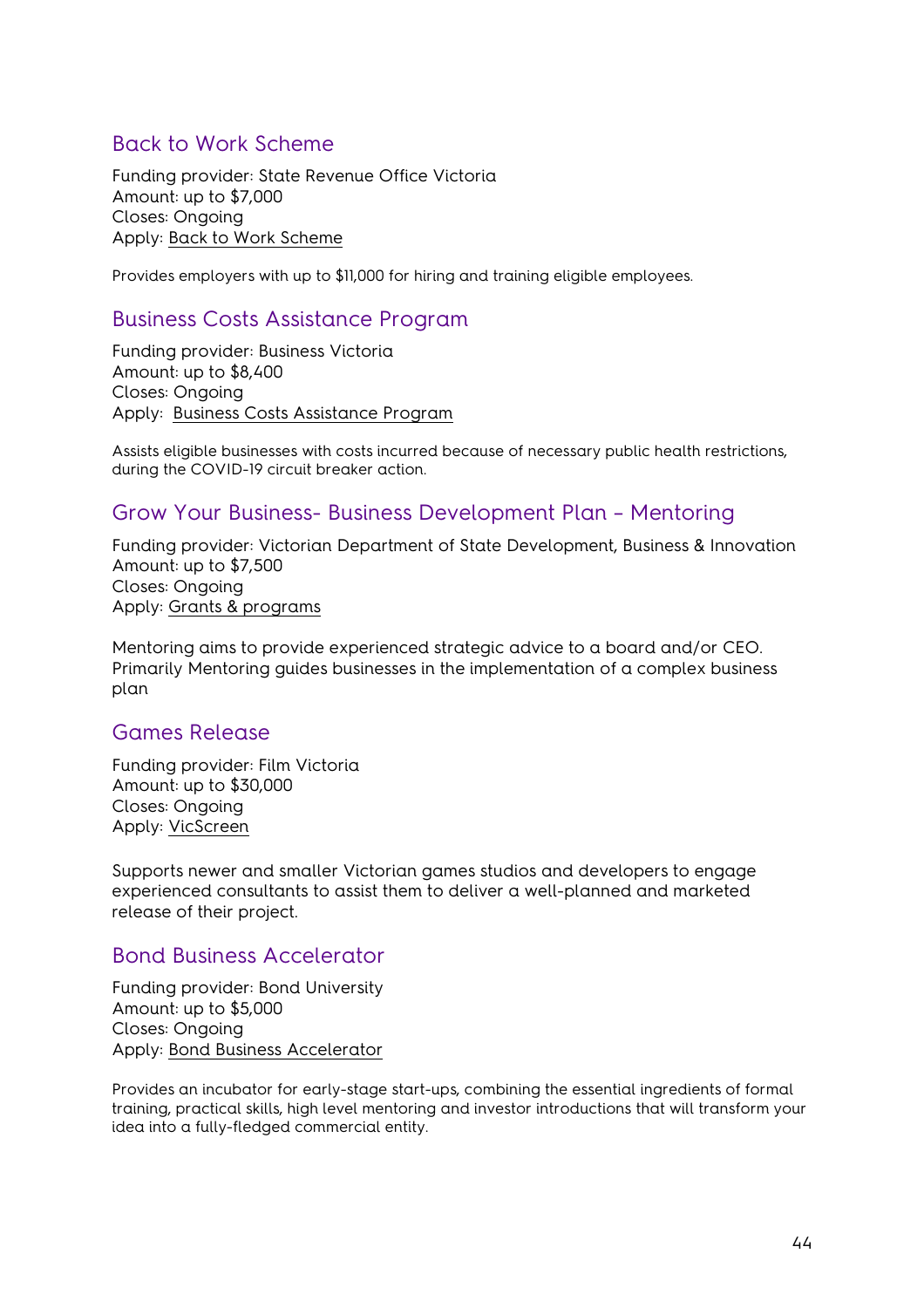# <span id="page-44-0"></span>Skilling Australia's Defense Industry Grants Program

Funding provider: Australian Government Department of Defense Amount: \$5,000 to \$500,000 Closes: Ongoing Apply: [Upskilling of Australia's Defense Industry Grant Program](https://www.grants.gov.au/Go/Show?GoUuid=858B7037-F1C2-B1EB-5048-51DD50D3CB1D)

Provides grants to businesses over three years to help develop defence sector skills and human resources practices and training plans. The program aims to reduce barriers faced by Small and Medium Enterprises (SMEs) in the defence sector when upskilling or retraining staff, develop skills within SMEs in the defence sector, and support SMEs in the defence sector to establish human resources practices and training plans that will build lifelong learning activities into their business.

# <span id="page-44-1"></span>CSIRO Kick-Start

Funding provider: CSIRO Amount: \$10,000 to \$50,000 Closes: Ongoing Apply: [Kick-Start](https://www.csiro.au/)

Provides Australian start-ups and small to medium enterprises with matched funding to undertake research activities with CSIRO to grow and develop their business.

# <span id="page-44-2"></span>Google Ad Grants

Funding provider: Google Amount: USD \$10,000 free advertising per month Closes: Ongoing Apply: [Apply for Non-profit Grants](https://www.google.com.au/grants/how-to-apply/)

Available for not-for-profit organisations, Google is offering in-kind advertising to the value of USD \$10,000 per month to help attract more donations and recruit volunteers.

# <span id="page-44-3"></span>Future Industries

Funding provider: Business Victoria Amount: assessed case-by-case Closes: Ongoing Apply: Future [Industries](https://www.business.vic.gov.au/support-for-your-business/grants-and-assistance/future-industries)

Future Industries is about supporting investment in high-growth industries through industry excellence and development projects, including establishing collaborative networks and building supply chain readiness capabilities.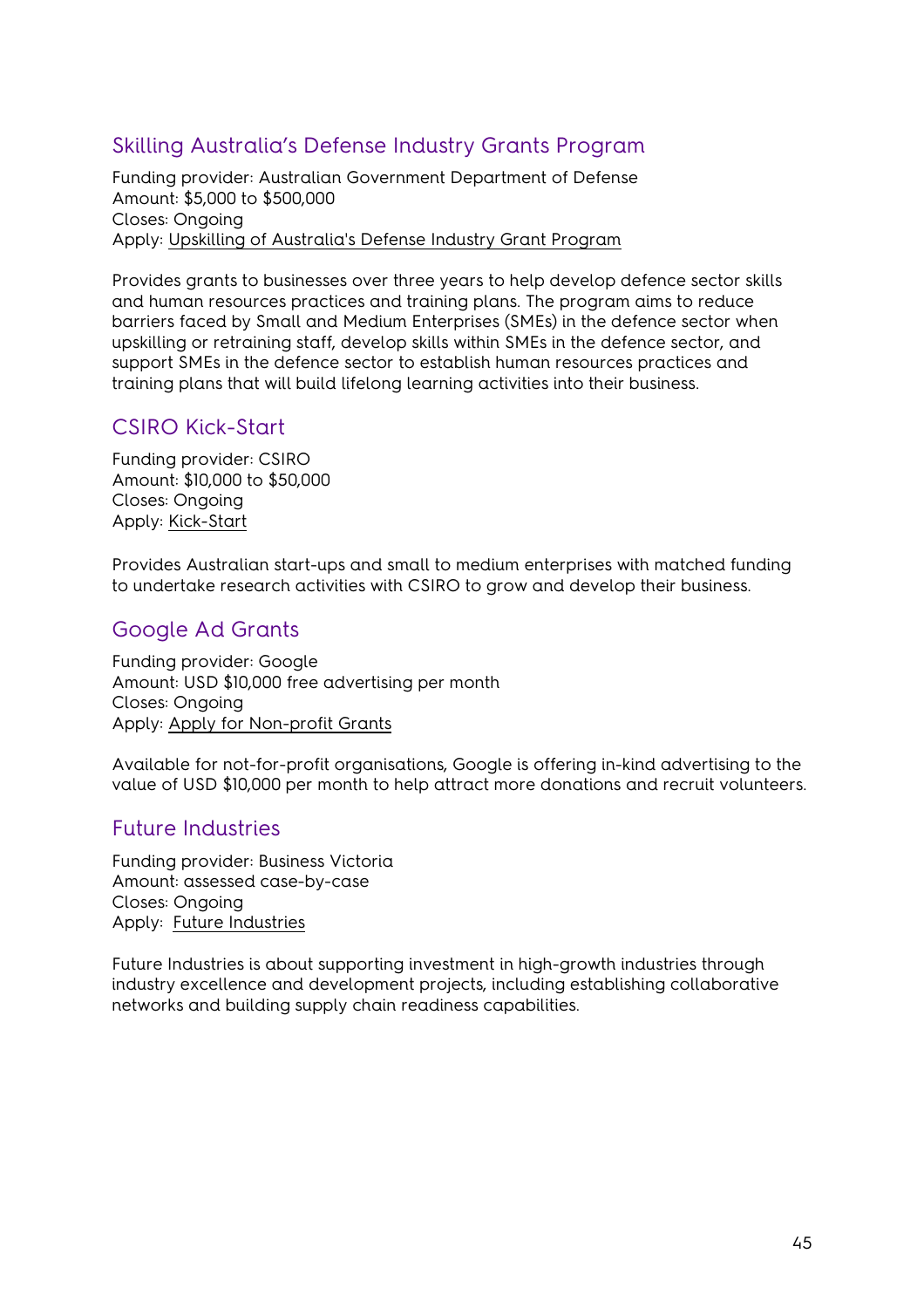# <span id="page-45-0"></span>YOUTH

# <span id="page-45-1"></span>Australian Apprentices Incentives Program

Funding provider: Australian Department of Education, Skills & Employment Amount: \$750 - \$4,000 Closes: Ongoing Apply: [Australian Apprenticeships Incentives Program](https://business.gov.au/Grants-and-Programs/Australian-Apprenticeships-Incentives-Program)

Encourages the continued training and development of a highly skilled Australian workforce by providing employers with incentives to employ an apprentice.

# <span id="page-45-2"></span>Tuition Fee Relief Grants

Funding provider: Skilling Australia Foundation Amount: up to \$1,000 Closes: Ongoing Apply: [Tuition Fee Relief Grants](https://saf.org.au/tuition-fee-relief-grants/) 

Supports young Australians, between the ages of 17 and 24, facing disadvantage who have, or wish to, commence an apprenticeship working in traditional trades or traineeship.

# <span id="page-45-3"></span>Community Education Program Grants

Funding provider: Ansvar Insurance Amount: up to \$50,000 Closes: TBA – Ongoing Apply: [Community Education Program Grants](https://www.ansvar.com.au/community-education-program/)

Supports sustainable programs for Australians under the age of 25, to promote ongoing education and skills. There are two categories: Empowerment and Education and Outreach Programs.

# <span id="page-45-4"></span>Transition to Independent Living Allowance

Funding provider: Department of Social Services Amount: \$1,500 Closes: Ongoing Apply: [Transition to Independent Living Allowance](https://www.dss.gov.au/our-responsibilities/families-and-children/benefits-payments/transition-to-independent-living-allowance-tila)

Young people aged between 15 to 25 years who are leaving or have already left formal out-of-home care may be [eligible](https://www.dss.gov.au/our-responsibilities/families-and-children/benefits-payments/transition-to-independent-living-allowance-tila/eligibility) for this payment. It is also for young people who continue to live with their foster carers after their care order expires. The payment can be used to buy items such as a fridge or couch, pay for counselling, education and training courses, medical expenses, a driver's licence or any other items or services agreed between the young person and their case worker.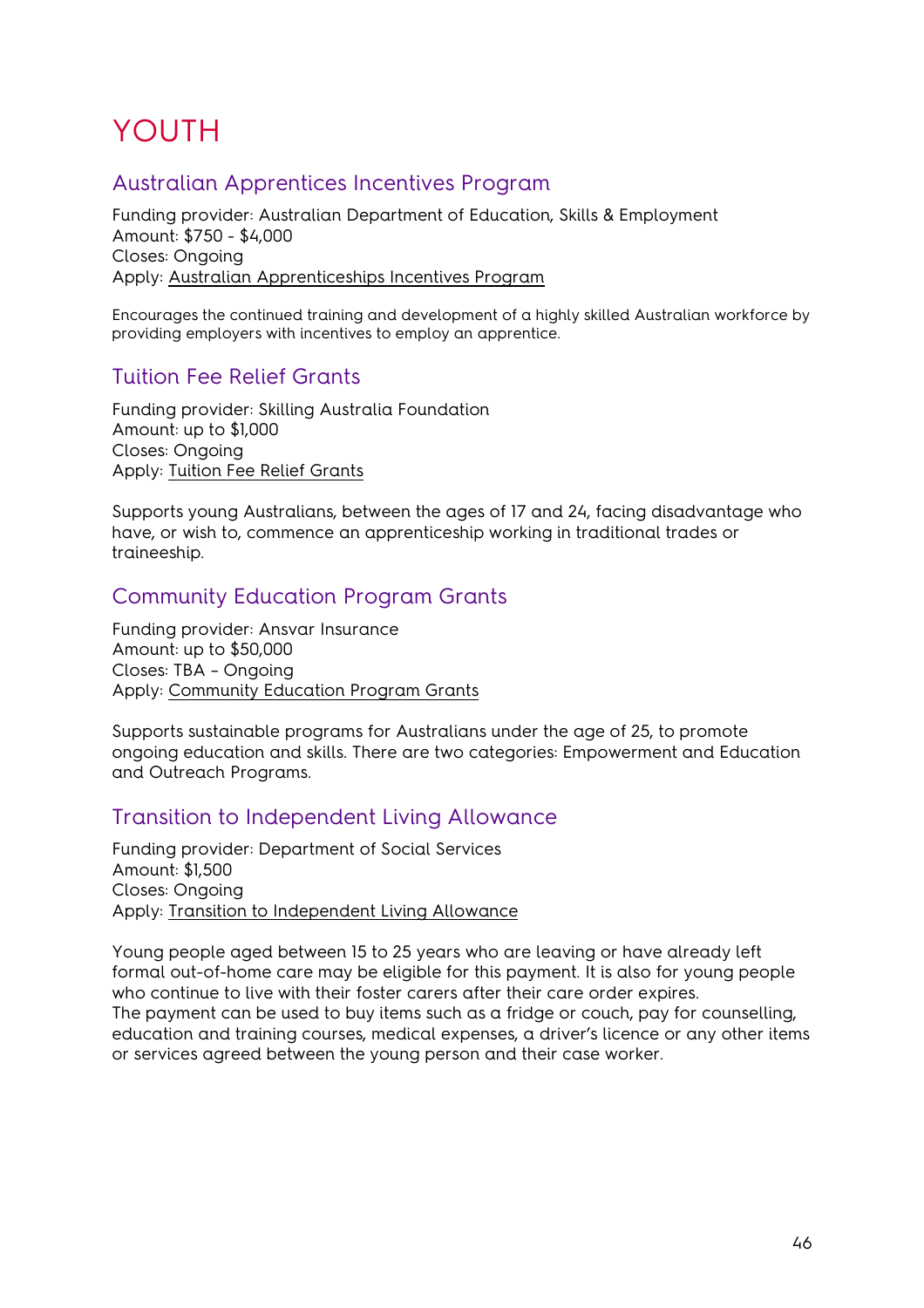# <span id="page-46-0"></span>Youth Jobs PaTH

Funding provider: Jobactive Amount: \$1,000 to \$10,000 Closes: Ongoing Apply: [Youth Jobs PaTH](https://www.employment.gov.au/youth-jobs-path) 

Youth Jobs PaTH is designed to support young people to gain the skills and work experience they need to get and keep a job. It also supports employers to host internship placements and provides them with incentives when they take on a young person. Youth Jobs PaTH has three elements: Prepare - Trial - Hire. You can trial a young person for 4 to 12 weeks in an internship so you can both be sure they are the right fit for your business. You will receive \$1,000 to help cover the costs and the Australian Government provides an additional \$200 per fortnight on top of their income support payment and covers their insurance. If you decide to hire the young person you may be eligible to receive up to \$10,000 (GST inclusive).